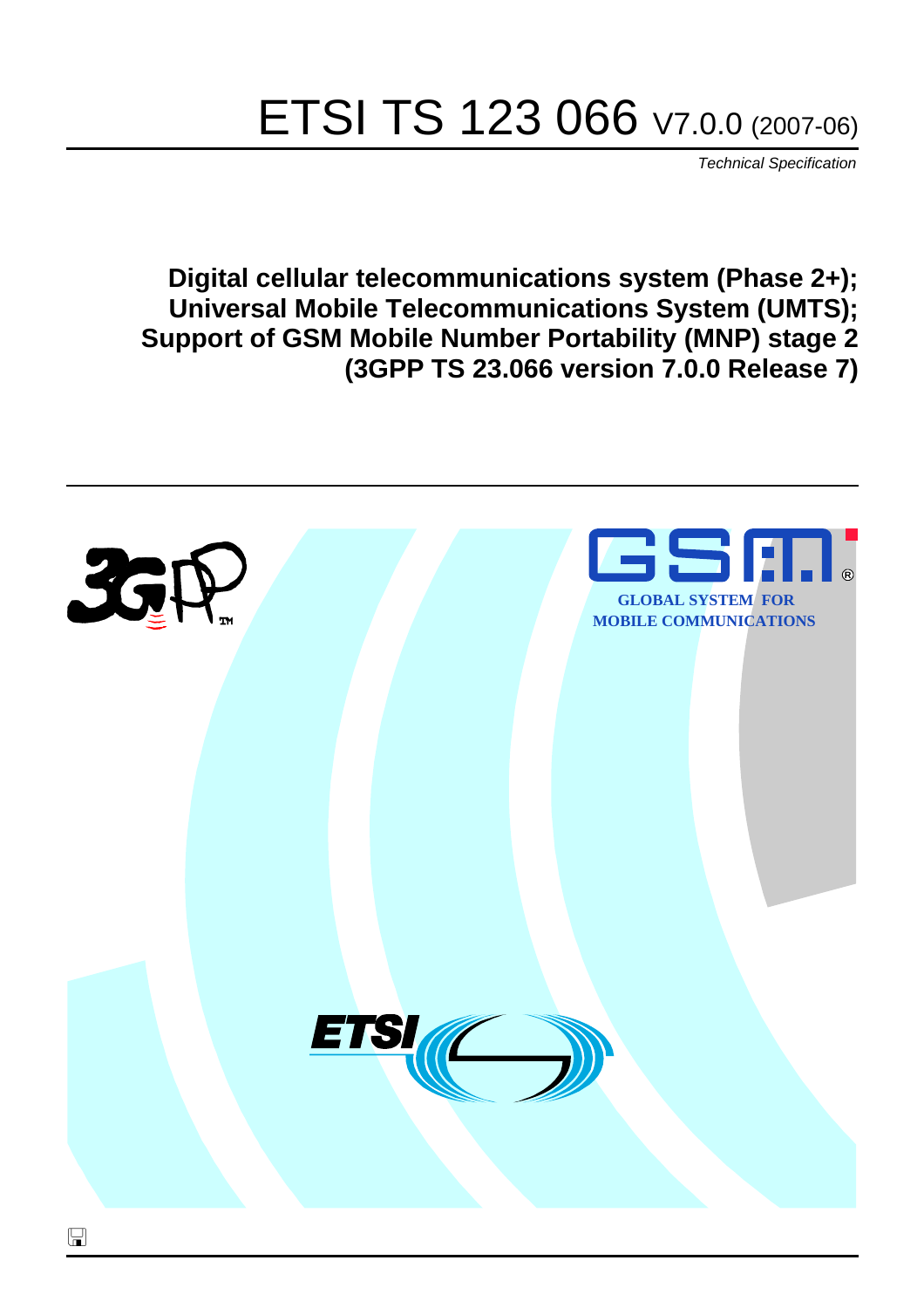Reference RTS/TSGC-0423066v700

> Keywords GSM, UMTS

#### *ETSI*

#### 650 Route des Lucioles F-06921 Sophia Antipolis Cedex - FRANCE

Tel.: +33 4 92 94 42 00 Fax: +33 4 93 65 47 16

Siret N° 348 623 562 00017 - NAF 742 C Association à but non lucratif enregistrée à la Sous-Préfecture de Grasse (06) N° 7803/88

#### *Important notice*

Individual copies of the present document can be downloaded from: [http://www.etsi.org](http://www.etsi.org/)

The present document may be made available in more than one electronic version or in print. In any case of existing or perceived difference in contents between such versions, the reference version is the Portable Document Format (PDF). In case of dispute, the reference shall be the printing on ETSI printers of the PDF version kept on a specific network drive within ETSI Secretariat.

Users of the present document should be aware that the document may be subject to revision or change of status. Information on the current status of this and other ETSI documents is available at <http://portal.etsi.org/tb/status/status.asp>

If you find errors in the present document, please send your comment to one of the following services: [http://portal.etsi.org/chaircor/ETSI\\_support.asp](http://portal.etsi.org/chaircor/ETSI_support.asp)

#### *Copyright Notification*

No part may be reproduced except as authorized by written permission. The copyright and the foregoing restriction extend to reproduction in all media.

> © European Telecommunications Standards Institute 2007. All rights reserved.

**DECT**TM, **PLUGTESTS**TM and **UMTS**TM are Trade Marks of ETSI registered for the benefit of its Members. **TIPHON**TM and the **TIPHON logo** are Trade Marks currently being registered by ETSI for the benefit of its Members. **3GPP**TM is a Trade Mark of ETSI registered for the benefit of its Members and of the 3GPP Organizational Partners.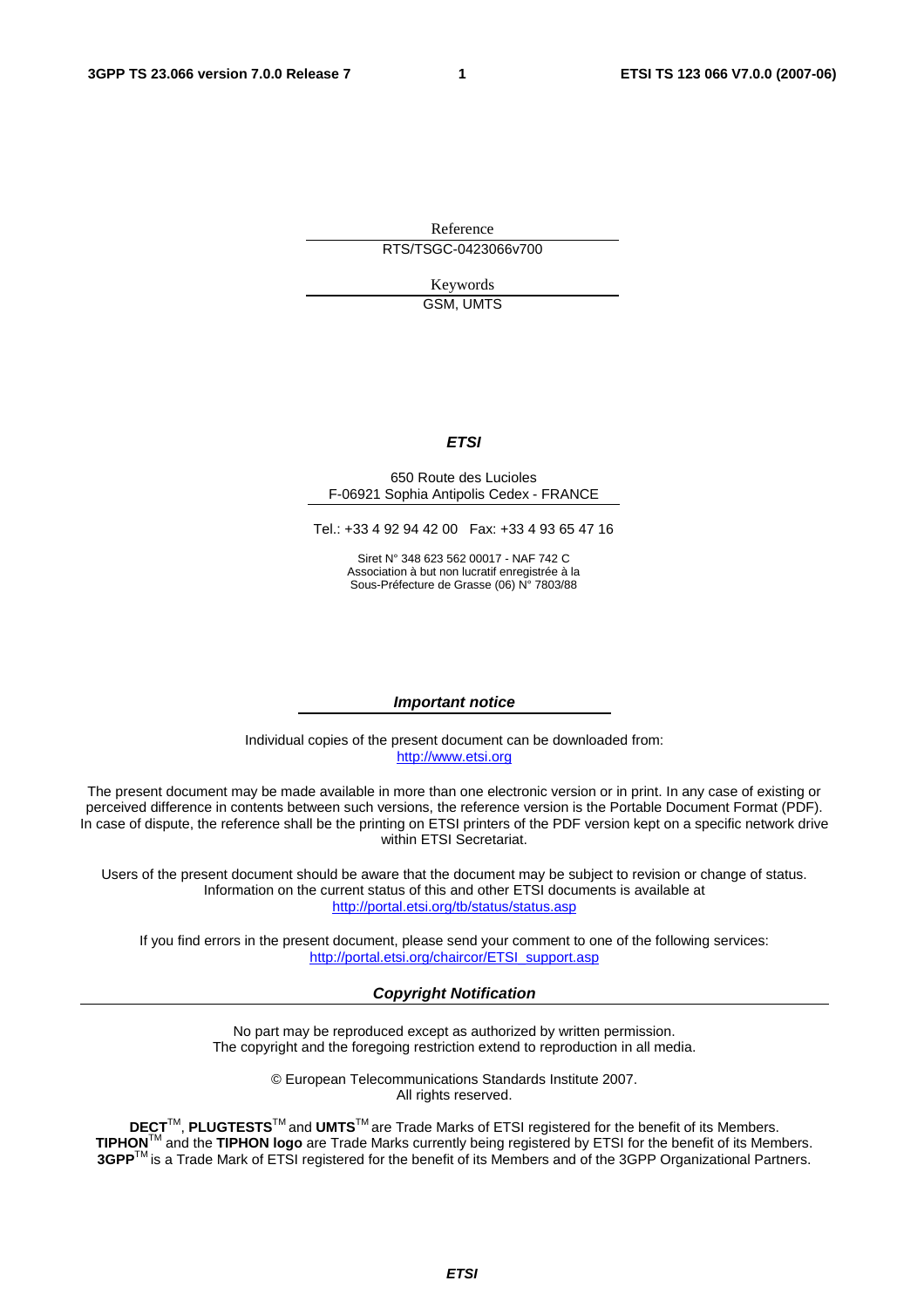## Intellectual Property Rights

IPRs essential or potentially essential to the present document may have been declared to ETSI. The information pertaining to these essential IPRs, if any, is publicly available for **ETSI members and non-members**, and can be found in ETSI SR 000 314: *"Intellectual Property Rights (IPRs); Essential, or potentially Essential, IPRs notified to ETSI in respect of ETSI standards"*, which is available from the ETSI Secretariat. Latest updates are available on the ETSI Web server ([http://webapp.etsi.org/IPR/home.asp\)](http://webapp.etsi.org/IPR/home.asp).

Pursuant to the ETSI IPR Policy, no investigation, including IPR searches, has been carried out by ETSI. No guarantee can be given as to the existence of other IPRs not referenced in ETSI SR 000 314 (or the updates on the ETSI Web server) which are, or may be, or may become, essential to the present document.

## Foreword

This Technical Specification (TS) has been produced by ETSI 3rd Generation Partnership Project (3GPP).

The present document may refer to technical specifications or reports using their 3GPP identities, UMTS identities or GSM identities. These should be interpreted as being references to the corresponding ETSI deliverables.

The cross reference between GSM, UMTS, 3GPP and ETSI identities can be found under [http://webapp.etsi.org/key/queryform.asp.](http://webapp.etsi.org/key/queryform.asp)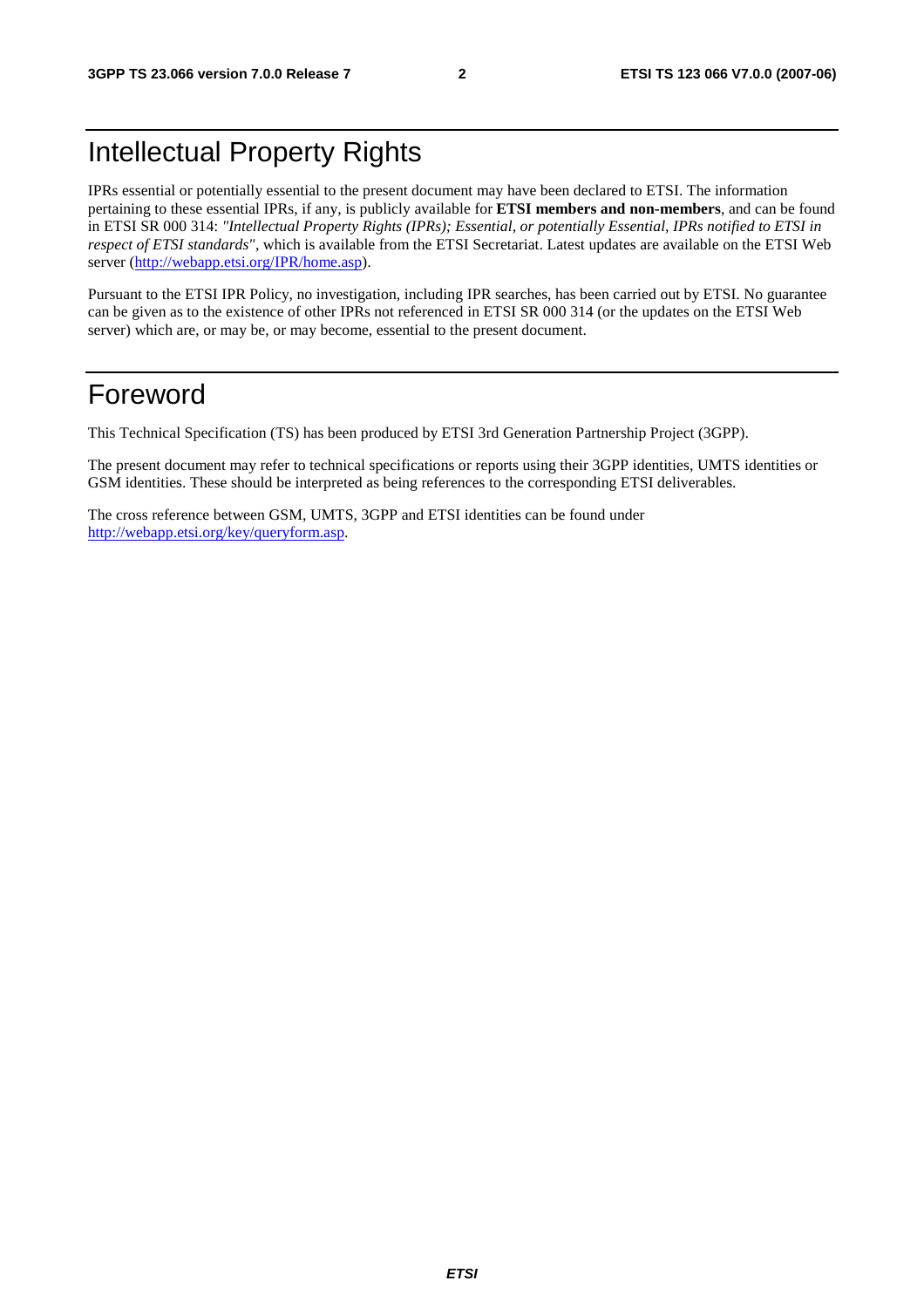#### $\mathbf{3}$

## Contents

| 1                  |                             |  |  |
|--------------------|-----------------------------|--|--|
| 2                  |                             |  |  |
| 3                  |                             |  |  |
| 3.1                |                             |  |  |
| 3.2                |                             |  |  |
| 4<br>4.1           |                             |  |  |
| 4.2                |                             |  |  |
| 4.3                |                             |  |  |
| 5                  |                             |  |  |
| 6                  |                             |  |  |
| 6.1                |                             |  |  |
| 6.2                |                             |  |  |
| 6.3                |                             |  |  |
|                    | <b>Annex A (normative):</b> |  |  |
| A.1                |                             |  |  |
| A.1.1              |                             |  |  |
| A.1.2              |                             |  |  |
| A.1.3              |                             |  |  |
| A.1.3.1            |                             |  |  |
| A.1.3.2            |                             |  |  |
| A.1.3.3            |                             |  |  |
| A.1.4<br>A.1.4.1   |                             |  |  |
| A.1.4.2            |                             |  |  |
| A.1.4.3            |                             |  |  |
| A.2                |                             |  |  |
| A.3                |                             |  |  |
| A.3.1              |                             |  |  |
| A.3.1.1            |                             |  |  |
| A.3.1.2            |                             |  |  |
| A.3.2              |                             |  |  |
| A.3.2.1            |                             |  |  |
| A.3.3              |                             |  |  |
| A.3.3.1            |                             |  |  |
| A.4                |                             |  |  |
| A.4.1              |                             |  |  |
| A.4.1.1<br>A.4.1.2 |                             |  |  |
| A.4.2              |                             |  |  |
| A.4.2.1            |                             |  |  |
| A.4.2.2            |                             |  |  |
| A.4.2.3            |                             |  |  |
| A.4.2.4            |                             |  |  |
| A.4.2.5            |                             |  |  |
| A.4.2.6            |                             |  |  |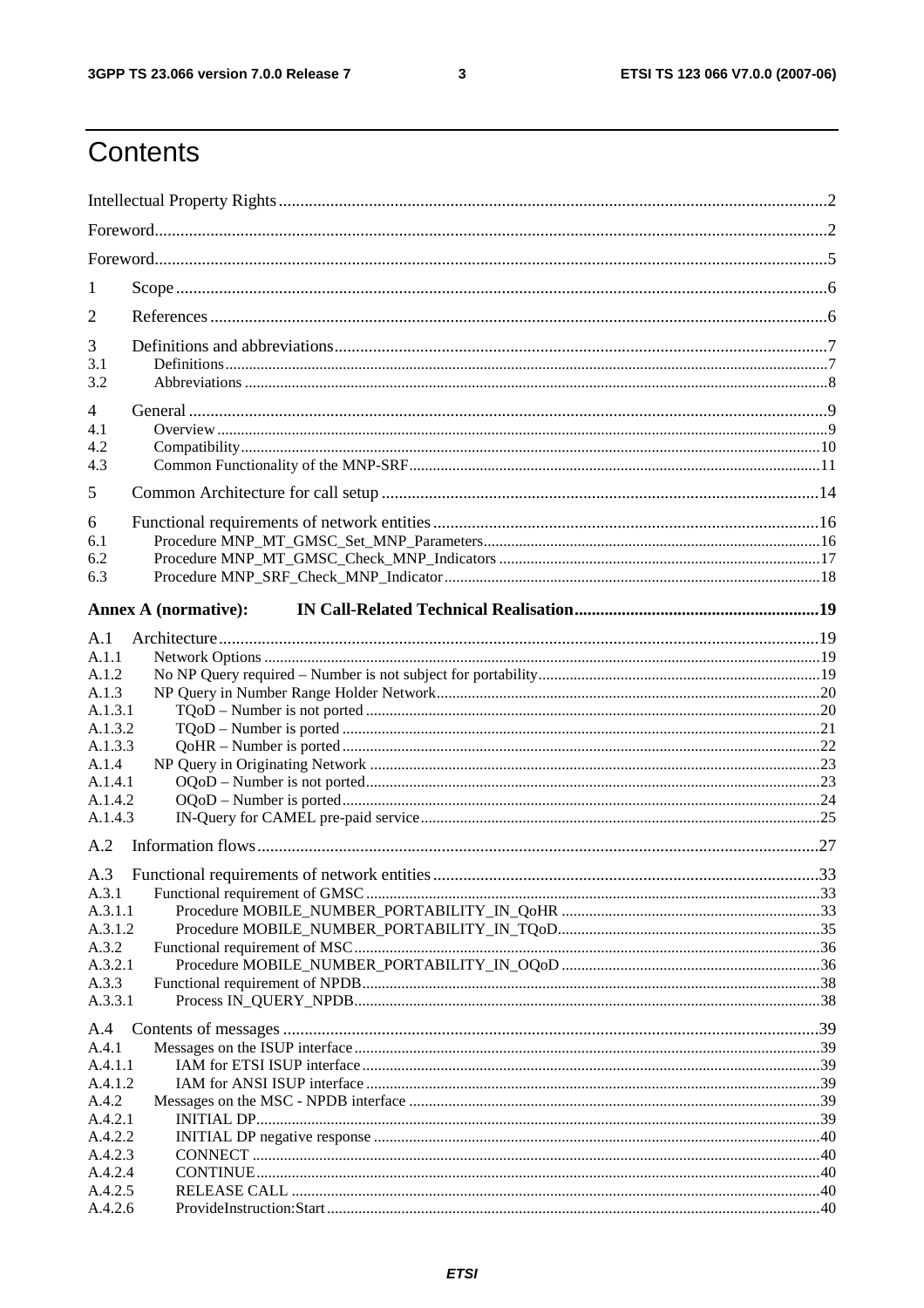| A.4.2.7                      |                                                                                                                                                                                |  |
|------------------------------|--------------------------------------------------------------------------------------------------------------------------------------------------------------------------------|--|
|                              | <b>Annex B</b> (normative):                                                                                                                                                    |  |
| B.1                          |                                                                                                                                                                                |  |
| B.1.1<br>B.1.2               |                                                                                                                                                                                |  |
|                              |                                                                                                                                                                                |  |
| B.2<br>B.2.1                 |                                                                                                                                                                                |  |
| <b>B.2.2</b>                 | Non-call Related Signalling Message for a Non-ported Number - Indirect Routeing44<br>Non-call Related Signalling Message for a Ported or Non-ported Number – Direct Routeing45 |  |
| <b>B.2.3</b>                 |                                                                                                                                                                                |  |
| B.3                          |                                                                                                                                                                                |  |
| B.3.1                        |                                                                                                                                                                                |  |
| B.4                          |                                                                                                                                                                                |  |
| B.4.1                        | Delivery of SMS to a Non-ported Number – Direct Routeing – MNP-SRF acts as SCCP Relay49                                                                                        |  |
| <b>B.4.2</b>                 | Delivery of SMS to a Non-ported Number - Direct Routeing - MNP-SRF acts as Higher-level Relay 50                                                                               |  |
| <b>B.4.3</b>                 |                                                                                                                                                                                |  |
| <b>B.4.4</b>                 |                                                                                                                                                                                |  |
| <b>B.4.5</b><br><b>B.4.6</b> |                                                                                                                                                                                |  |
| <b>B.4.7</b>                 |                                                                                                                                                                                |  |
| <b>B.4.8</b>                 |                                                                                                                                                                                |  |
| <b>B.4.9</b>                 |                                                                                                                                                                                |  |
| <b>B.4.10</b>                |                                                                                                                                                                                |  |
|                              | MNP Signalling Relay Function - Call Related Signalling59<br><b>Annex C</b> (normative):                                                                                       |  |
| C.1                          |                                                                                                                                                                                |  |
| C.2                          |                                                                                                                                                                                |  |
| C.2.1                        |                                                                                                                                                                                |  |
| C.2.2                        |                                                                                                                                                                                |  |
| C.2.3<br>C.2.4               |                                                                                                                                                                                |  |
|                              |                                                                                                                                                                                |  |
| C.3<br>C.3.1                 |                                                                                                                                                                                |  |
| C.3.2                        | Call to a Ported Number - Originating Network = Subscription Network - Direct Routeing68                                                                                       |  |
| C.3.3                        | Mobile Originated Call to a Ported or not known to be Ported Number - Originating Network                                                                                      |  |
|                              |                                                                                                                                                                                |  |
| C.3.4                        |                                                                                                                                                                                |  |
| C.3.5<br>C.3.6               |                                                                                                                                                                                |  |
| C.3.7                        |                                                                                                                                                                                |  |
| C.4                          |                                                                                                                                                                                |  |
|                              |                                                                                                                                                                                |  |
| C.5<br>C.5.1                 |                                                                                                                                                                                |  |
| C.5.2                        |                                                                                                                                                                                |  |
|                              |                                                                                                                                                                                |  |
| C.6<br>C.6.1                 |                                                                                                                                                                                |  |
| C.6.2                        |                                                                                                                                                                                |  |
| C.6.3                        |                                                                                                                                                                                |  |
| C.6.4                        |                                                                                                                                                                                |  |
|                              | <b>Annex D: Void</b>                                                                                                                                                           |  |
|                              | <b>Annex E</b> (informative):                                                                                                                                                  |  |
|                              |                                                                                                                                                                                |  |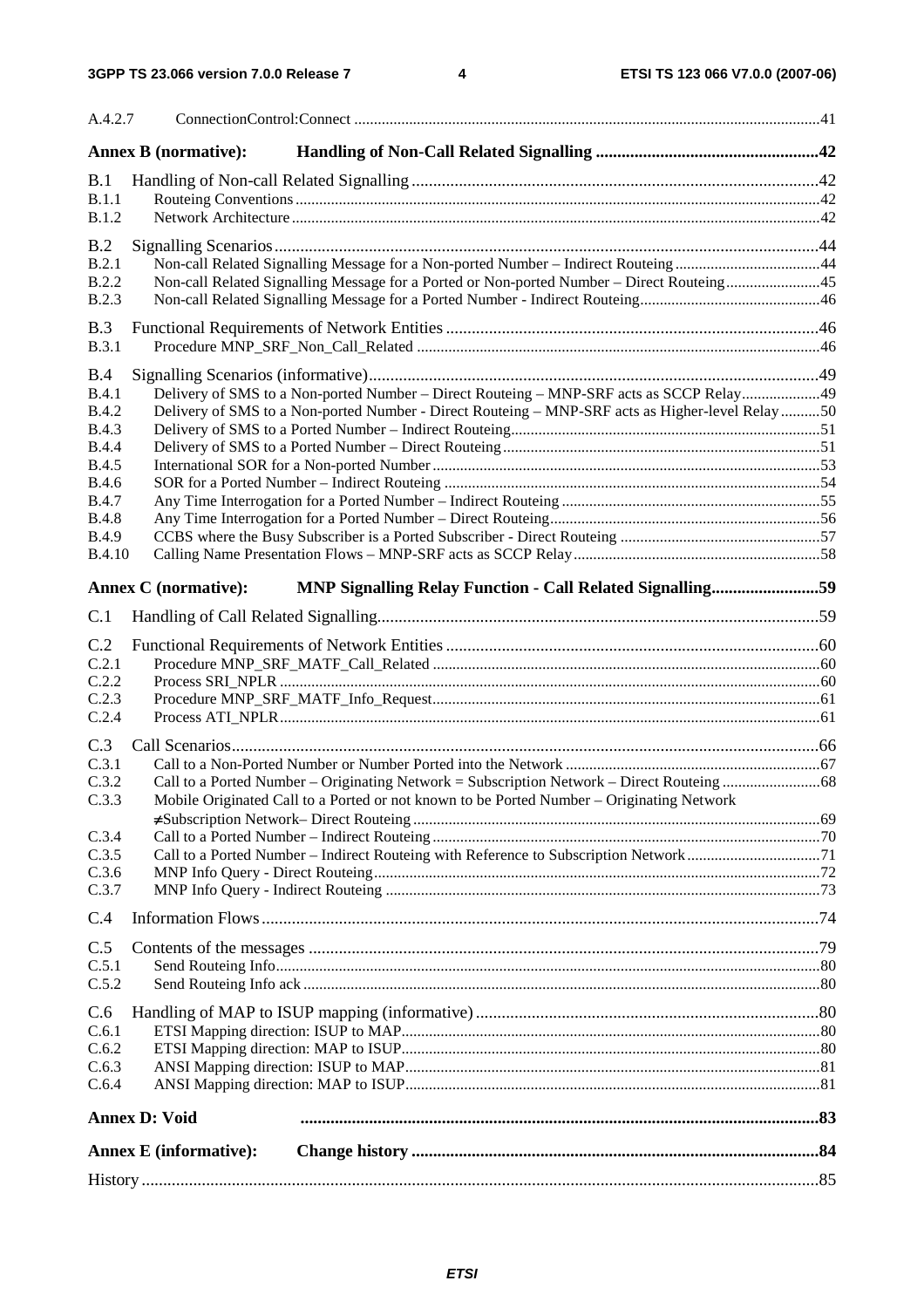## Foreword

This Technical Specification (TS) has been produced by the 3<sup>rd</sup> Generation Partnership Project (3GPP).

The contents of the present document are subject to continuing work within the TSG and may change following formal TSG approval. Should the TSG modify the contents of the present document, it will be re-released by the TSG with an identifying change of release date and an increase in version number as follows:

Version x.y.z

where:

- x the first digit:
	- 1 presented to TSG for information;
	- 2 presented to TSG for approval;
	- 3 or greater indicates TSG approved document under change control.
- y the second digit is incremented for all changes of substance, i.e. technical enhancements, corrections, updates, etc.
- z the third digit is incremented when editorial only changes have been incorporated in the document.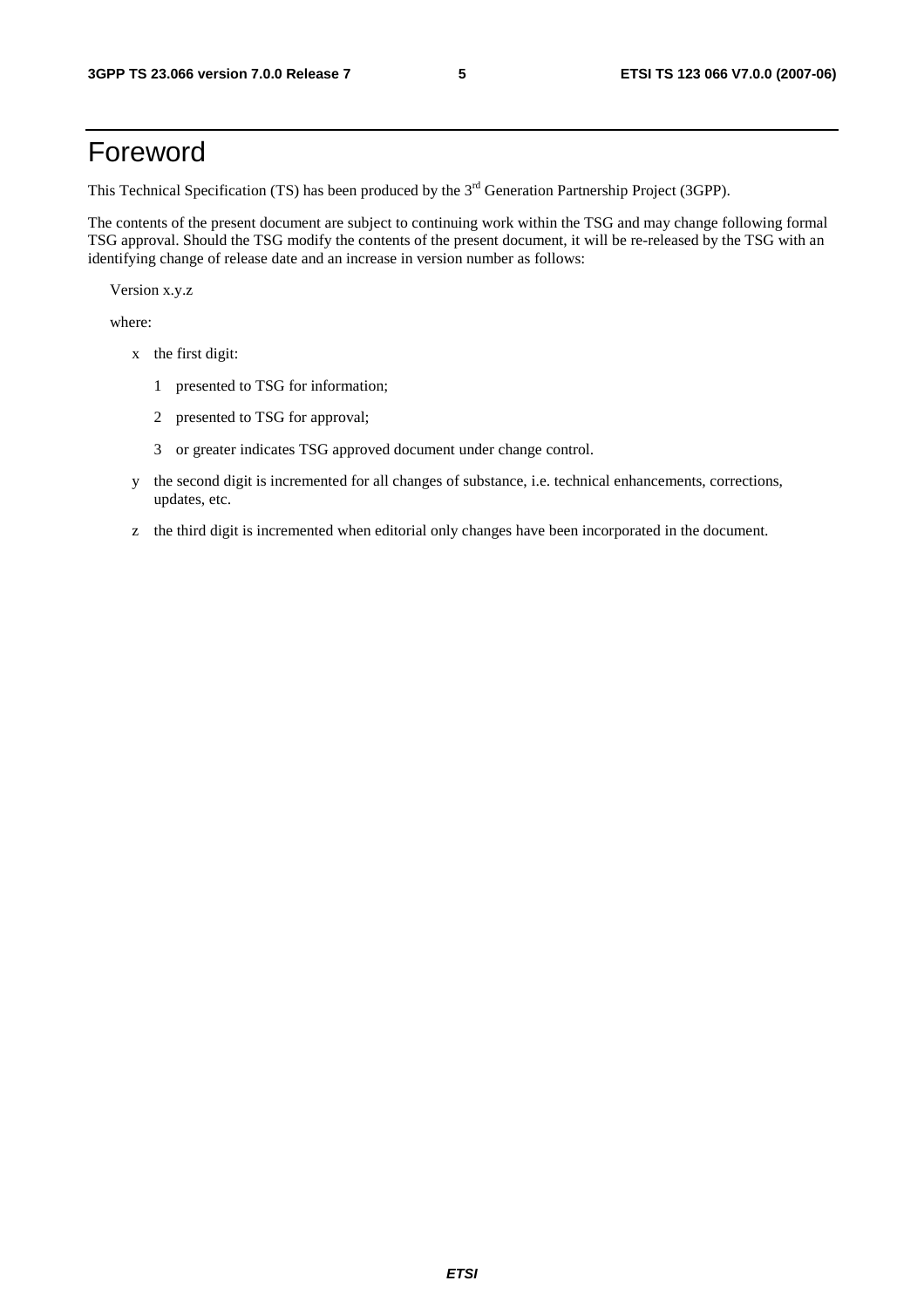## 1 Scope

The present document describes several alternatives for the realisation of Mobile Number Portability.

The present document includes information applicable to network operators, service providers, switch and database manufacturers and national regulators.

It is left to operator and implementation decisions which option, or combination of options, is used, taking into account the regulatory and architectural constraints that may prevail. The possible implications of these options on internal node functions and on signalling performance are not covered in the present document.

Normative Annex A of the present document describes the technical realisation of the handling of calls to ported UMTS or GSM mobile subscribers using IN technology.

Normative Annex C of the present document describes the technical realisation of the handling of calls to ported UMTS or GSM mobile subscribers using Signalling Relay technology.

Normative Annex A and Normative Annex C describe alternative solutions. The network operator may choose the solution to be used in his network.

Normative Annex B of the present document describes the technical realisation of the handling of non-call related SCCP signalling for ported UMTS or GSM mobile subscribers using Signalling Relay technology.

The present document does not specify the porting process.

## 2 References

The following documents contain provisions which, through reference in this text, constitute provisions of the present document.

- References are either specific (identified by date of publication, edition number, version number, etc.) or non-specific.
- For a specific reference, subsequent revisions do not apply.
- For a non-specific reference, the latest version applies. In the case of a reference to a 3GPP document (including a GSM document), a non-specific reference implicitly refers to the latest version of that document *in the same Release as the present document*.
- [1] 3GPP TS 21.905: "3G Vocabulary".
- [2] 3GPP TS 22.066: "Support of Mobile Number Portability (MNP); Service description. Stage 1".
- [3] 3GPP TS 23.018: "Basic call handling; Technical realisation".
- [4] ETSI ETS 300 009 (1991): "Integrated Services Digital Network (ISDN); CCITT Signalling System No. 7 – Signalling Connection Control Part (SCCP) [connectionless services] to support international interconnection".
- [5] ETSI ETS 300 374-1: "Intelligent Network (IN); Intelligent Network Capability Set 1 (CS1); Core Intelligent Network Application Protocol (INAP); Part 1: protocol specification".
- [6] ITU-T Recommendation Q.769.1; ISDN User Part (ISUP); Enhancements for the support of Number Portability".
- [7] ETSI EN 300 356-2 V4.1: "Integrated Services Digital Network (ISDN); Signalling System No.7; ISDN User Part (ISUP) version 4 for the international interface; Part 2: ISDN supplementary services [ITU-T Recommendation Q.730 modified]".
- [8} CTIA report on Wireless Number Portability, Version 2.0.0.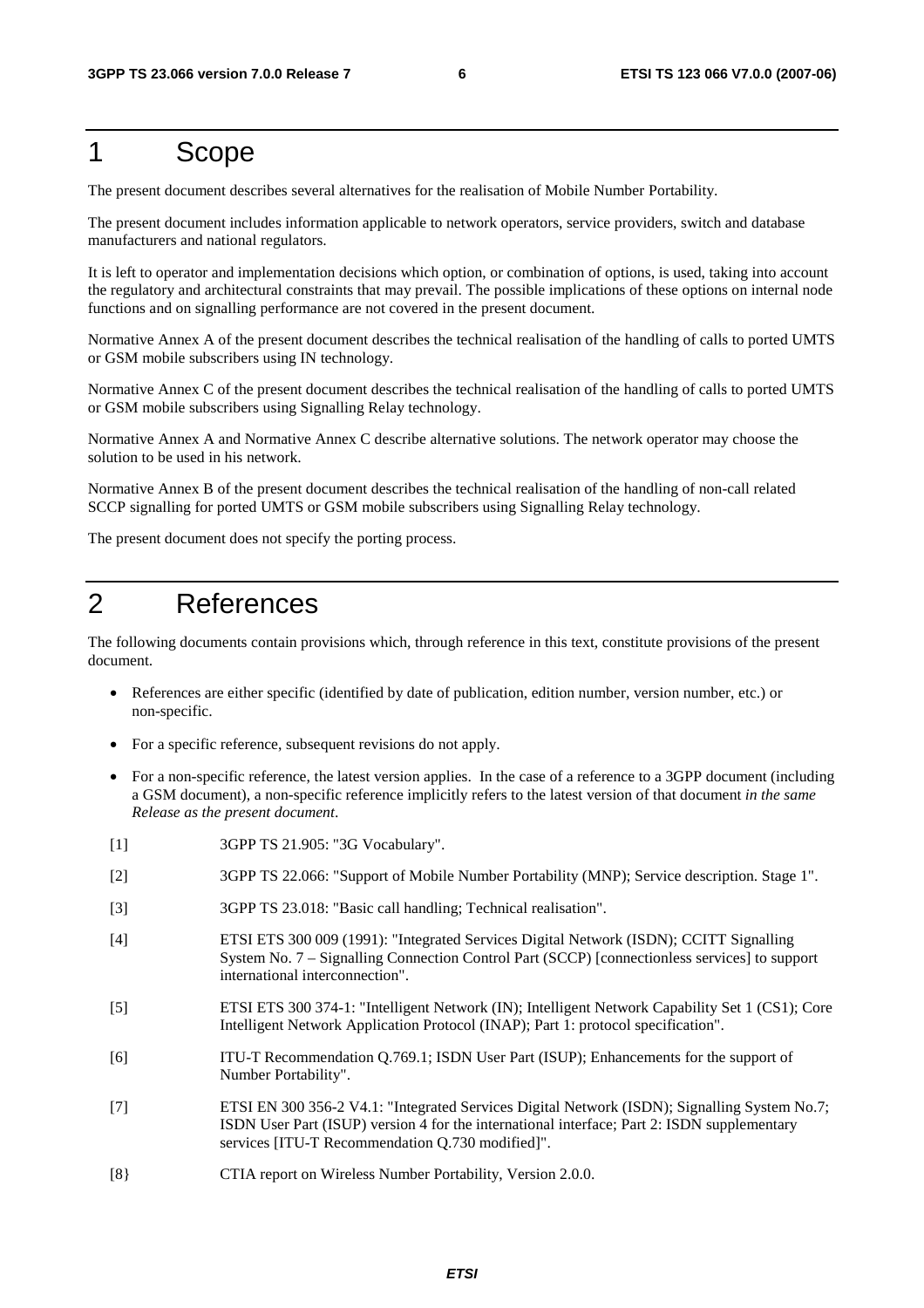- [9] ANSI T1.660 1998, American National Standards for Telecommunications Signaling System Number 7 – NumberPortability Call Completion to a Portable Number.
- [10] ANSI T1.111-1996, American National Standards for Telecommunication Signalling System No. 7 (SS7) Message Transfer Part (MTP).
- [11] ANSI T1.112-1996, American National Standards for Telecommunication Signalling System No. 7 (SS7) Signalling Connection Control Part (SCCP).

Note: Translation Types 10 and 14 will be published in the next revision of ANSI T1.112.

- [12] American National Standard for Telecommunications Signalling System Number 7 (SS7) ISDN User Part (ISUP) - ANSI T1.113-1995.
- [13] American National Standard for Telecommunications Signalling System Number 7 (SS7) Transaction Capabilities Application Part (TCAP) - ANSI T1.114-1996.
- [14] ETSI EN 302 097 V1.2: "Integrated Services Digital Network (ISDN); Signalling System No.7; ISDN User Part (ISUP); Enhancements for support of Number Portability (NP)".
- [15] TI Technical Requirements No. 3, April 1999, Number Portability Database and Global Title Translation.
- [16] 3GPP TS 23.096: "Mobile Name Identification Supplementary Service Stage 2".
- [17] North American Numbering Council (NANC) Functional Requirement Specification, Number Portability Administration Center- Service Management System (NPAC-SMS), Version 1.0, May 25, 1995; Version 2.0, June 2, 1997*.*
- [18] 3GPP TS 23.078: "Customised Applications for Mobile network Enhanced Logic (CAMEL) Phase 4 – Stage 2".

## 3 Definitions and abbreviations

#### 3.1 Definitions

For the purposes of the present document, the following terms and definitions apply.

**donor network**: subscription network from which a number is ported in the porting process. This may or may not be the number range holder network

**interrogating network entity**: entity that submits a non-call related signalling message to interrogate the HLR

**interrogating network:** network in which the interrogating network entity resides

**mobile number portability**: ability for a mobile subscriber to change mobile network subscription within the same country whilst retaining his/her original MSISDN(s). Additional regulatory constraints apply in North America.

**mobile number portability information:** an information set relevant to Mobile Number Portability for a mobile subscriber. It may contain one or more of Routeing Number, generic IMSI MSISDN,and Number Portability Status.

#### **network operator**: GSM PLMN operator

**non-call related signalling message:** all signalling messages where the MSISDN is used to route the message on SCCP level except MAP SRI without OR parameter set (i.e. SRI\_SMS, SRI for SOR, Send\_IMSI, CCBS\_Request etc)

**North American GSM Number portability**: the ability for a subscriber to change subscription between North American GSM networks and other subscription networks within a regulated geographical area within North America.

**number portability database:** operational database (used in real time at call set-up) which provides portability information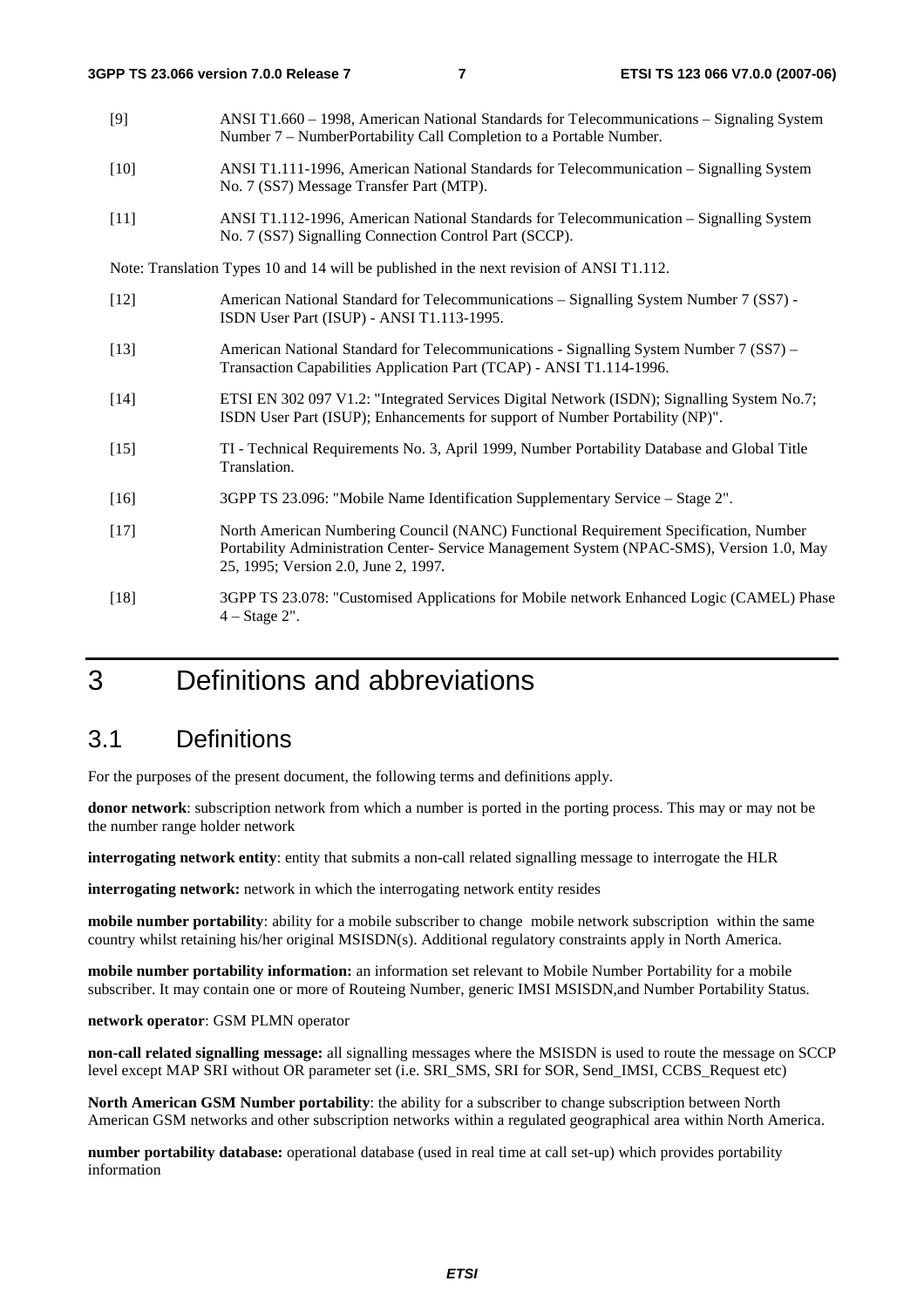**number portability location register:** internal MAP application terminating function (MATF) in the MNP-SRF network entity with an (unspecified) interface with a NPDB

**number portability status:** information indicating the status of number portability for a mobile subscriber. It may be one of: own number ported out, own number not ported out, foreign number ported in, foreign number ported to a foreign network, foreign number not known to be ported

**number range holder network**: network to which the number range containing the ported number has been allocated

**originating network**: network where the calling party is located

**portability domain**: set of GSM PLMNs in a country between which MSISDNs may be ported or a set of North American GSM Mobile networks and other subscription networks within a regulated geographical area within North America

**portability network**: a PLMN or ,in North America, a PSTN or an ISDN network

**portable number**: E.164 number that can be ported between networks in one nation

**ported number**: portable number that has undergone the porting process

**ported subscriber**: subscriber of a ported number

**porting process**: description of the transfer of a number between network operators

**recipient network**: network that receives the number in the porting process. This network becomes the subscription network when the porting process is complete

**routeing number:** routeing number is the data stored against the ported number or the non-ported number in the Number Portability Database. The routeing number points to Subscription Network or Recipient Network

**service key:** service Key can identify to the entity holding the Number Portability Database that the service logic for Mobile Number Portability should apply. The Service Key value for Mobile Number Portability is administered in the MSC, and is passed transparently to the entity holding the Number Portability Database

**service provider**: entity that offers service subscriptions to individual subscribers and contracts with a network operator to implement services for a specific MSISDN. A service provider may contract with more than one network operator

**service provider portability**: transfer of numbers between two unique Service Providers

**subscription network**: network with which the customer"s Service Provider has a contract to implement the customer"s services for a specific MSISDN

NOTE: The term 'recipient network' is used during the porting process. The recipient network becomes the 'subscription network' after the completion of the porting process.

#### 3.2 Abbreviations

For the purposes of the present document, the following abbreviations apply:

| <b>CCBS</b>   | Call Completion on Busy Subscriber           |
|---------------|----------------------------------------------|
| <b>CCF</b>    | <b>Call Completion Function</b>              |
| CdPA          | <b>Called Party Address</b>                  |
| CgPA          | <b>Calling Party Address</b>                 |
| <b>CNAP</b>   | Calling Name Presentation                    |
| <b>CNDB</b>   | Calling Name Database                        |
| <b>CRMNP</b>  | Call Related Mobile Number Portability       |
| <b>FCI</b>    | Forward Call Indicator                       |
| GAP           | Generic Address Parameter                    |
| <b>GMSC</b>   | Gateway MSC                                  |
| <b>GMSCB</b>  | The GMSC in HPLMNB                           |
| <b>GTT</b>    | Global Title Translation                     |
| <b>HLR</b>    | <b>Home Location Register</b>                |
| <b>HPLMNB</b> | The subscription network of the B subscriber |
|               |                                              |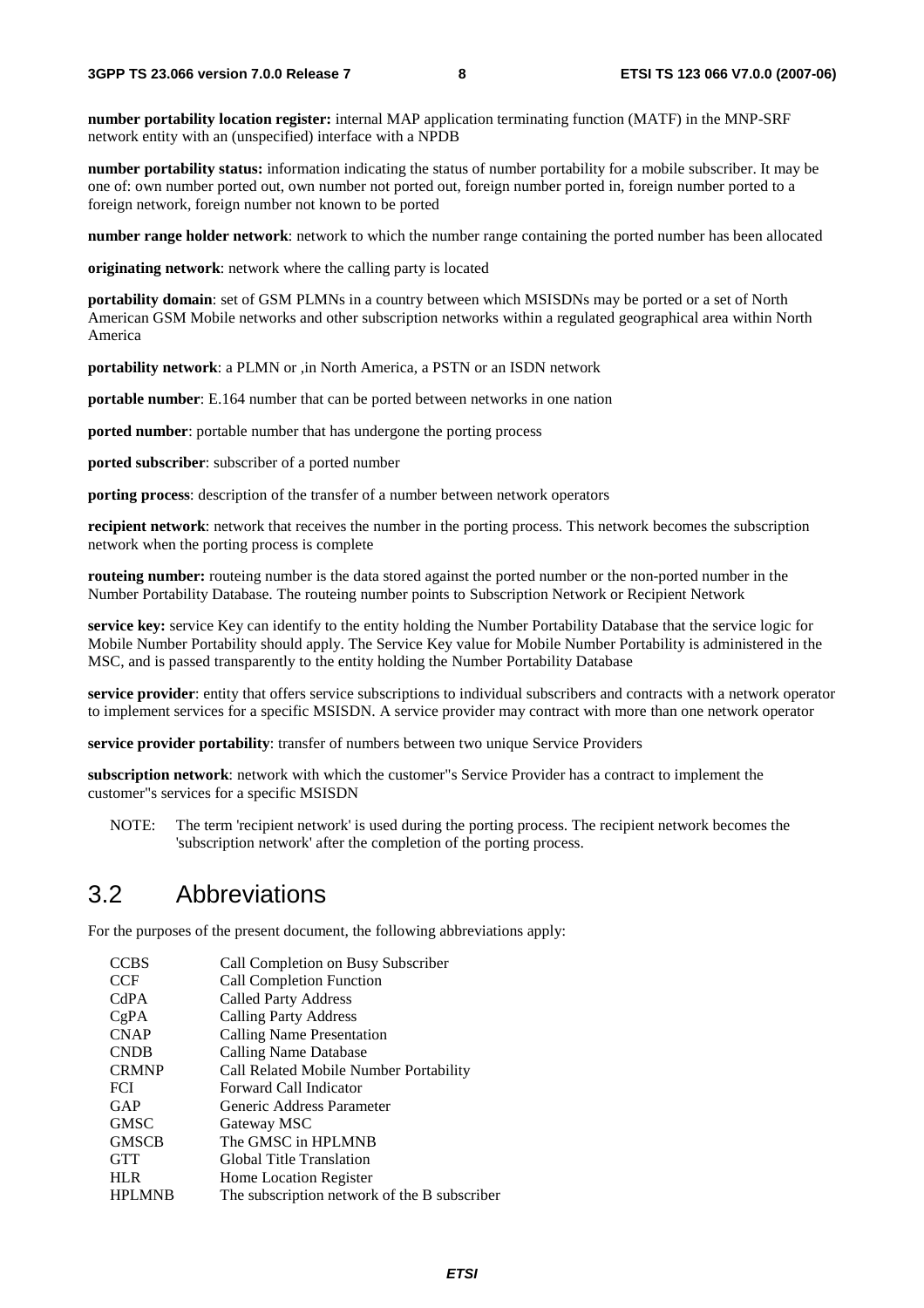| <b>IAM</b>     | <b>Initial Address Message</b>                      |
|----------------|-----------------------------------------------------|
| <b>IDP</b>     | <b>Initial Detection Point</b>                      |
| IE             | <b>Information Element</b>                          |
| <b>INE</b>     | <b>Interrogating Network Entity</b>                 |
| IF             | <b>Information Flow</b>                             |
| <b>IPLMN</b>   | <b>Interrogating PLMN</b>                           |
| <b>MATF</b>    | <b>MAP</b> application Terminating Function         |
| <b>MNP</b>     | Mobile Number Portability                           |
| <b>MNP-SRF</b> | Signalling Relay Function for support of MNP        |
| <b>MSA</b>     | Mobile Station of the A subscriber                  |
| <b>MSB</b>     | Mobile Station of the B subscriber                  |
| <b>MSC</b>     | Mobile-services Switching Centre                    |
| <b>MSISDN</b>  | Mobile Station International ISDN Number            |
| <b>MSRN</b>    | <b>Mobile Station Roaming Number</b>                |
| <b>NANP</b>    | North American Numbering Plan                       |
| <b>NAGNP</b>   | North American GSM Number Portability               |
| <b>NPDB</b>    | <b>Number Portability Database</b>                  |
| <b>NPLMN</b>   | The number range holder network of the B subscriber |
| <b>NPLR</b>    | <b>Number Portability Location Register</b>         |
| <b>OQoD</b>    | Originating call Query on Digit Analysis            |
| <b>PLMN</b>    | Public Land Mobile Network                          |
| QoHR           | Query on HLR Release                                |
| <b>RN</b>      | <b>Routeing Number</b>                              |
| <b>SMS</b>     | <b>Short Message Service</b>                        |
| <b>SOR</b>     | Support of Optimal Routeing                         |
| <b>SRI</b>     | Send Routeing Information                           |
| <b>STP</b>     | <b>Signalling Transfer Point</b>                    |
| TQoD           | Terminating call Query on Digit Analysis            |
| TT             | <b>Translation Type</b>                             |
| <b>VMSC</b>    | The Visited MSC                                     |
| <b>VMSCB</b>   | The VMSC of the B subscriber                        |

Further GSM related abbreviations are given in 3GPP TS 21.905: "3G Vocabulary".

## 4 General

#### 4.1 Overview

Mobile Number Portability (MNP) is the ability for a UMTS or GSM mobile subscriber to change the subscription network within a portability domain whilst retaining her original MSISDN or MSISDNs.

North American GSM Number Portability (NAGNP) is the ability for a subscriber to change subscription between North American GSM networks and other subscription networks within a regulated geographical area within North America.

As part of the porting process administrative actions have to be performed by the network operators of the number range holder network, donor network, recipient network and, as an option, by operators of other national UMTS or GSM networks as follows:

| Recipient network:                | add an entry in the HLR;<br>add an entry in the Number Portability Database.                                   |
|-----------------------------------|----------------------------------------------------------------------------------------------------------------|
| Donor network:                    | add an entry in the Number Portability Database;<br>delete the entry related to the ported MSISDNs in the HLR. |
| Other networks in the portability | add an entry in the Number Portability Database (if direct routeing is                                         |
| domain:                           | used).                                                                                                         |

#### **a) if the number range holder network is identical with the donor network:**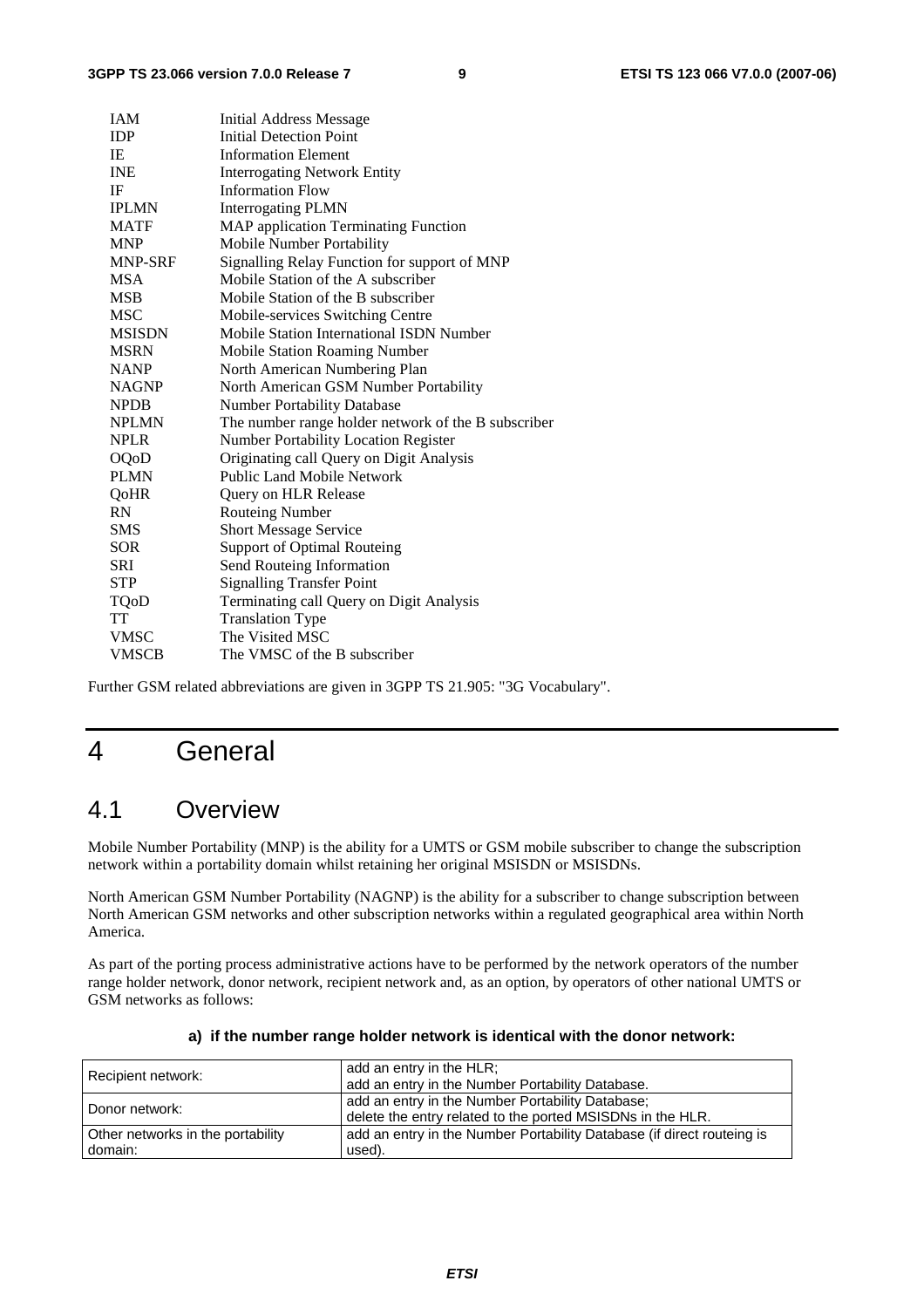| Recipient network:                | add an entry in the HLR;                                    |
|-----------------------------------|-------------------------------------------------------------|
|                                   | delete any entry related to the ported MSISDN in the Number |
|                                   | Portability Database.                                       |
| l Donor network:                  | delete any entry related to the ported MSISDN in the Number |
|                                   | Portability Database;                                       |
|                                   | delete the entry related to the ported MSISDNs in the HLR.  |
| Other networks in the portability | delete any entry related to the ported MSISDN in the Number |
| domain:                           | Portability Database.                                       |

#### **b) if the number range holder network is identical with the recipient network:**

#### **c) if the number range holder network is different from both the recipient and the donor network:**

| Recipient network:                | add an entry in the HLR;                                           |
|-----------------------------------|--------------------------------------------------------------------|
|                                   | add an entry in the Number Portability Database.                   |
| Number range holder network:      | update the Number Portability Database                             |
| Donor network:                    | delete (or update) the entry in the Number Portability Database;   |
|                                   | delete the entry related to the ported MSISDNs in the HLR.         |
| Other networks in the portability | update the Number Portability Database (if an entry for the ported |
| domain:                           | MSISDN exists).                                                    |

Note that the order of sequence for the administrative actions to be performed both within a network and by different network operators is significant with respect to prevention of disruption in service to the mobile subscriber and prevention of looping calls between networks during the porting process.

Termination of a subscription for a ported number results in the deletion of any entry in an HLR and NPDB of that number.

If a call fails because databases are not correctly synchronised, the network entity that detects the inconsistency will raise an MNP specific alarm to the operation and maintenance subsystem.

The present document does not specify the porting process. It specifies the functionality needed to set-up calls to both ported and non ported subscribers including the functionality needed to query an NPDB for MNP information (in order to be able to charge correctly for CAMEL pre-paid calls and SMS) (Normative Annex A and Normative Annex C), and the functionality needed to relay non-call related signalling messages to the HLR in the subscription network (Normative Annex B) .

#### 4.2 Compatibility

The IAM sent to the subscription network may contain additional routeing information. Within a portability domain the method how to convey the Routeing Number in the IAM between two portability networks shall be agreed upon by the two network operators involved (for an ITU-T ISUP solution see [6] and for an ANSI ISUP solution see [8] and [9]).

In general, IN-based and MNP-SRF (call-related) solutions are compatible and may coexist in the same portability domain. The only restriction refers to the case where the number range holder network relays call-related MAP messages (i.e. SRI for national calls) to the subscription network. If this solution is selected by at least one network operator within a portability domain, all the portability networks and transit networks affected must fulfil the following requirements:

1. The SCCP interfaces between networks in a portability domain must be agreed. This refers to the SCCP addressing mechanism being used (e.g. number lengths, natures of address and translation types for call-related MAP messages).

For messages that do not cross network boundaries the SCCP addressing mechanism is a choice of the network operator.

2. The subscription network must be able to generate the SRI ack to allow the onward routeing of the call from the number range holder network to the subscription network.

In the rest of the possible architectures for MNP, no interworking problems have been identified. In these cases, network architectures used within one portability network (e.g. IN, MNP-SRF) are regarded as operator dependent.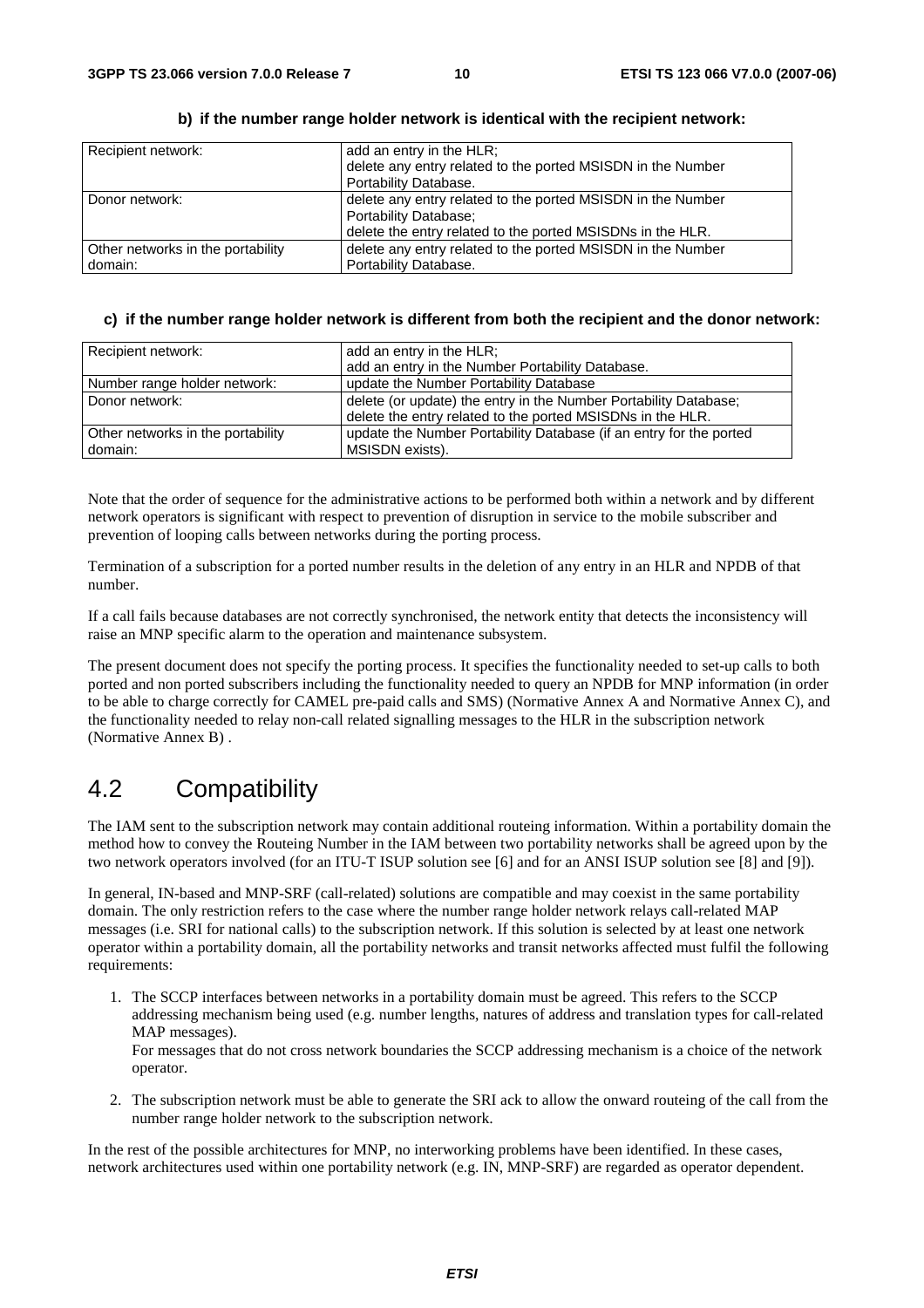In order to avoid loops and incompatibility situations, all the networks within a portability domain shall use the same routeing convention either direct routeing, indirect routeing or indirect routeing with reference to the Subscription network. As an alternative, indirect routeing can interwork successfully with direct routeing if the routeing number is transferred in the IAM or if dedicated traffic connections are used.

#### 4.3 Common Functionality of the MNP-SRF

In a PLMN that supports mobile number portability, SCCP messages sent to an HLR may be relayed by an MNP-SRF. Depending on the implemented solution (IN-based or MNP-SRF-based), on the type of message (call-related, non-callrelated or MNP information request) and on the porting status of the called subscriber, the MNP-SRF may modify the SCCP called party address and route the message to a different HLR or to the subscription network, or terminate the dialogue and response to the INE.

Figure 1 shows the general steering functionality for SCCP message routeing. It shows the SCCP routeing principle for mobile number portability within a network.

Note that call related messages in the IN-based solution are not routed to the MNP-SRF. Therefore Normative Annex A of the present document does not mention the MNP-SRF.

However, the usage of the IN-based solution for the call-related messages should allow operators to have the routeing of the non call-related messages determined in the same database. See [7] for the description of the access of the MNP-SRF (node with relay capability) to the NPDB (external database).

In order to guard against the possibility that the porting data for an MSISDN is inconsistent between PLMNs in a porting domain, the SCCP hop counter may be used to prevent indefinite looping of messages between PLMNs. The MNP-SRF would then decrement the SCCP hop counter for every message that is relayed. It should be noted that the use of the SCCP hop counter requires the use of non segmented SCCP XUDT messages as defined in ITU-T 1996 SCCP recommendations or in the ANSI T1.112-1996 SCCP recommendations for North America, reference [11].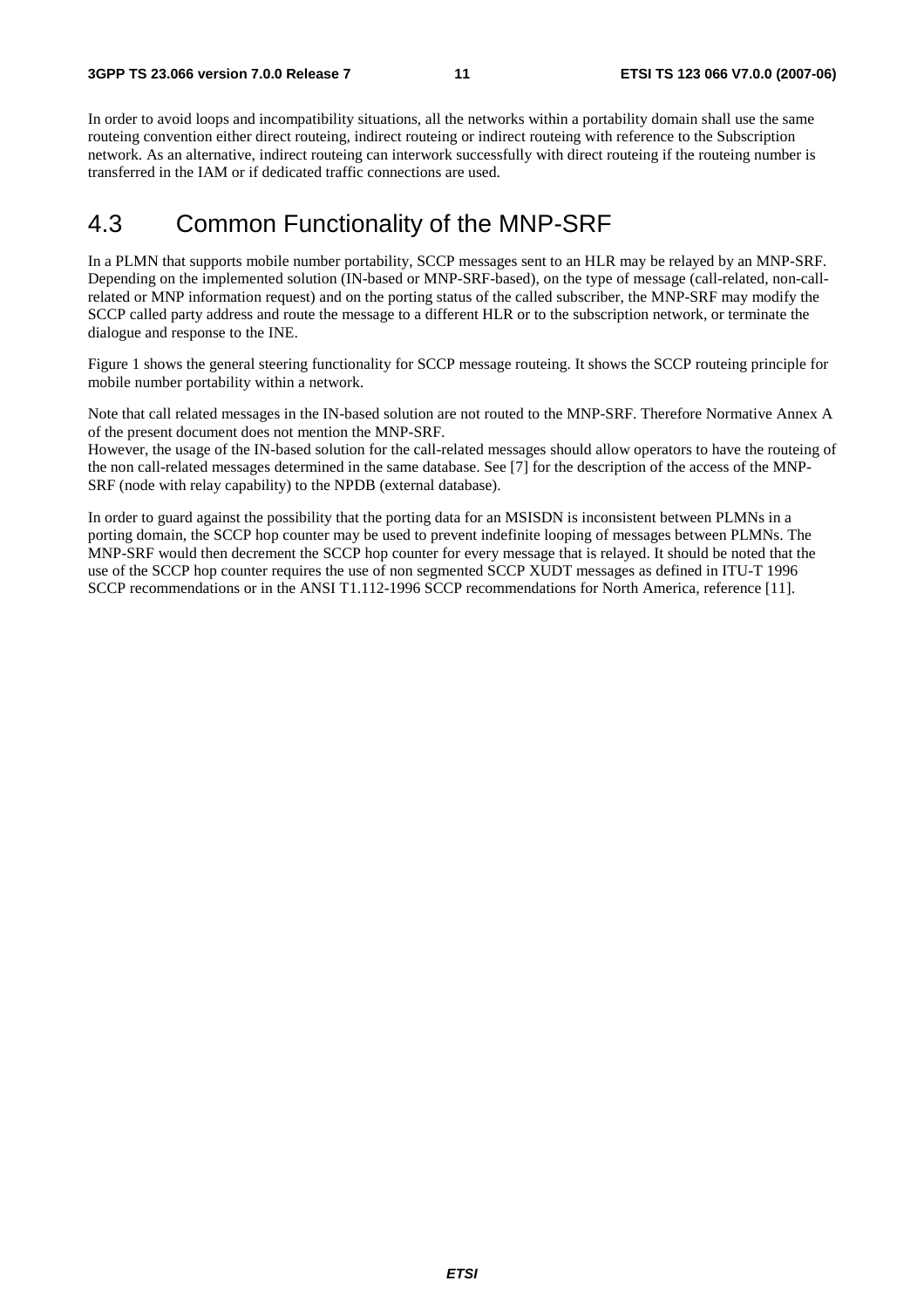

#### **Figure 1: Steering Function for SCCP Message routeing**

Figure 2 shows the process MNP\_SRF in the MNP-SRF. The procedures MNP\_SRF\_MATF\_Call\_Related, MNP\_SRF\_Non\_Call\_Related and MNP\_SRF\_MATF\_Info\_Request are described in Normative Annex C and Normative Annex B of the present document. Note that in networks which support the IN-based solution for call related signalling, a distinction on SCCP level for call related and non-call related messages is needed and that the MNP-SRF does not require to include MATF"s since call related messages and MNP information request messages are not terminated at the MNP-SRF.

The test 'MNP info-request' is a test on the SCCP Translation Type if a dedicated Translation Type value for MNP information request messages is used in the network. The handling of SCCP messages in the MNP-SRF in networks which do not make use of a dedicated Translation Type value for MNP information request messages is for further study.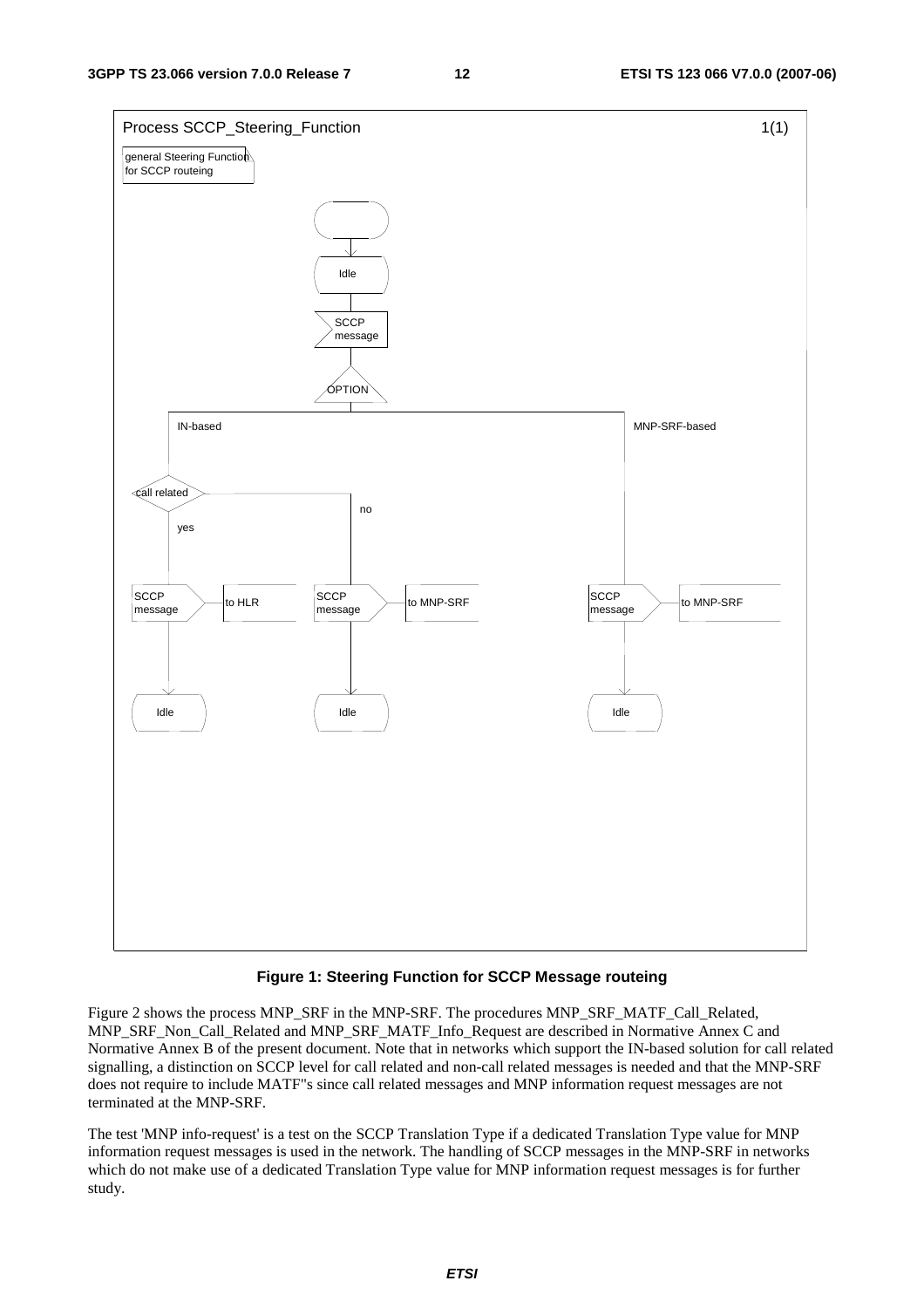The test "call-related" is a test on the SCCP Translation Type if a dedicated Translation Type value for call related messages is used in the network. The handling of SCCP messages in the MNP-SRF in networks which do not make use of a dedicated Translation Type value for call related messages is for further study.



**Figure 2: Process MNP\_SRF**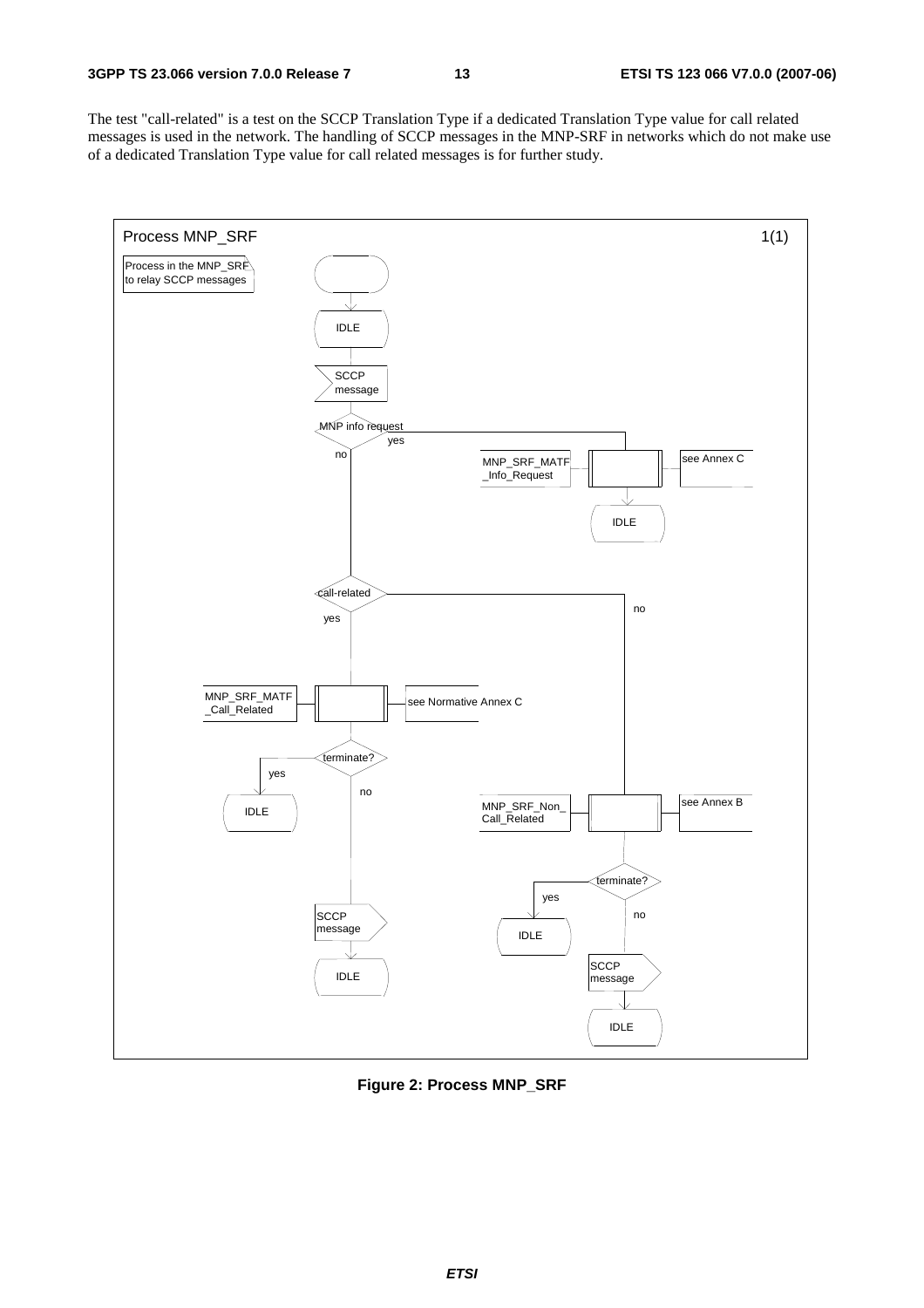## 5 Common Architecture for call setup

Figure 3 shows the general architecture of a portability domain for routeing of calls. The more detailed architecture within the networks depends on the chosen solution (IN-based or MNP/SRF-based) and options and is described in Normative Annex A and Normative Annex C of the present document.

The architecture for non-call related signalling is described in Normative Annex B of the present document.



#### **Figure 3: General architecture of a portability domain for routeing of calls**

The following routeing conventions are identified:

- 1. Direct Routeing of calls is a PLMN option that allows to route calls directly from the PLMN supporting this option to the ported subscriber's subscription network.
- 2. Indirect Routeing of calls is a PLMN option which allows to route calls from the PLMN supporting this option via the number range holder network to the ported subscriber's subscription network.
- 3. Indirect Routeing of calls with reference to the subscription network is a PLMN option for PLMN operators having chosen the MNP-SRF solution for call related signalling described in Normative Annex C. If all PLMNs within a portability domain support this option, calls are routed from the originating network to the number range holder network. The number range holder network obtains onward routeing information from the subscription network and routes the call onward to the ported subscriber's subscription network.

The following action in the different networks can be identified:

- 1. If the call is originated outside the portability domain, the IAM (1) is received by the number range holder network.
- 2a. If the call is originated in another national network and the other national network does not support originating call query (i.e. Indirect Routeing of calls is applicable), the IAM (2) is received by the number range holder network.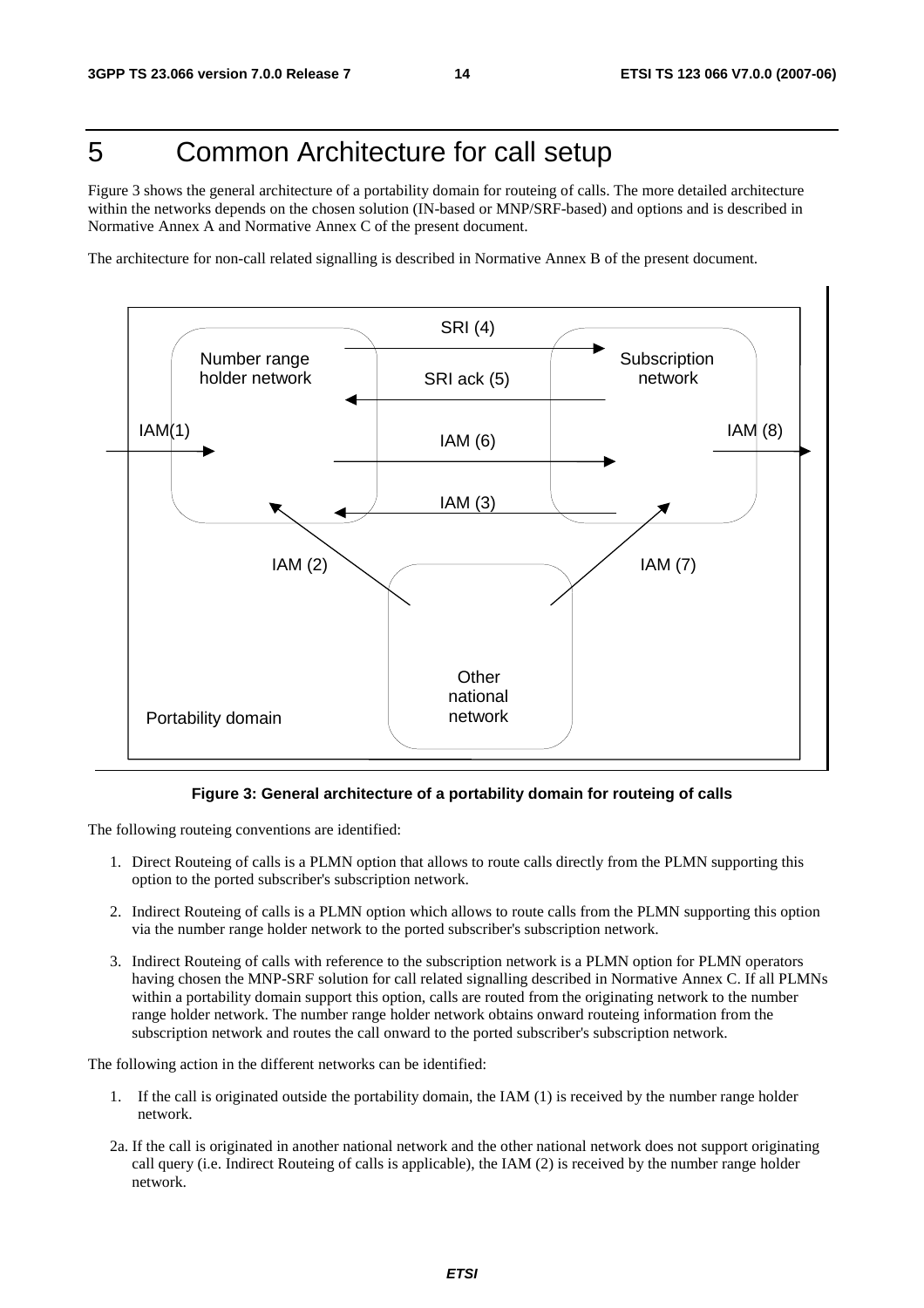- 2b. If the call is originated in another national network and the other national network supports originating call query (i.e. Direct Routeing of calls is applicable), the IAM (7) containing the routeing number is sent to the subscription network. If the routeing number is not used in the IAM sent from the national originating network to the subscription network, all transit networks involved are required to look up an NPDB in order to retrieve routeing information to route the call to the subscription network without looping.
- 3a. If the call is originated in the subscription network and the subscription network does not support originating call query (i.e. Indirect Routeing of calls is applicable), the IAM (3) is received by the number range holder network.
- 3b. If the call is originated in the subscription network and the subscription network supports originating call query (i.e. Direct Routeing of calls is applicable), it sends an IAM (8) containing the MSRN to the visited network of the called subscriber.
- 3c. If the subscription network receives IAM (6 or 7) containing the routeing number, it sends an IAM (8) containing the MSRN to the visited network of the called subscriber.
- 4a. If the call is routed via the number range holder network, and the number range holder network supports the MNP-SRF/MATF solution with the option 'MATF in subscription network' described in Normative Annex C of the present document (i.e. Indirect Routeing of calls with reference to the subscription network is applicable), the number range holder network sends SRI (4) to the subscription network. The subscription network returns SRI ack (5) containing the routeing number. The number range holder network then sends IAM (6) containing the routeing number to the subscription network. If the routeing number is not used in the IAM sent from the number range holder network to the subscription network, all transit networks involved are required to look up an NPDB in order to retrieve routeing information to route the call to the subscription network without looping.
- 4b. If the call is routed via the number range holder network, and the number range holder network supports the IN solution described in Normative Annex A of the present document or the MNP-SRF/MATF solution with the option 'MATF inside number range holder network' described in Normative Annex C of the present document, the number range holder network sends IAM (6) containing the routeing number to the subscription network.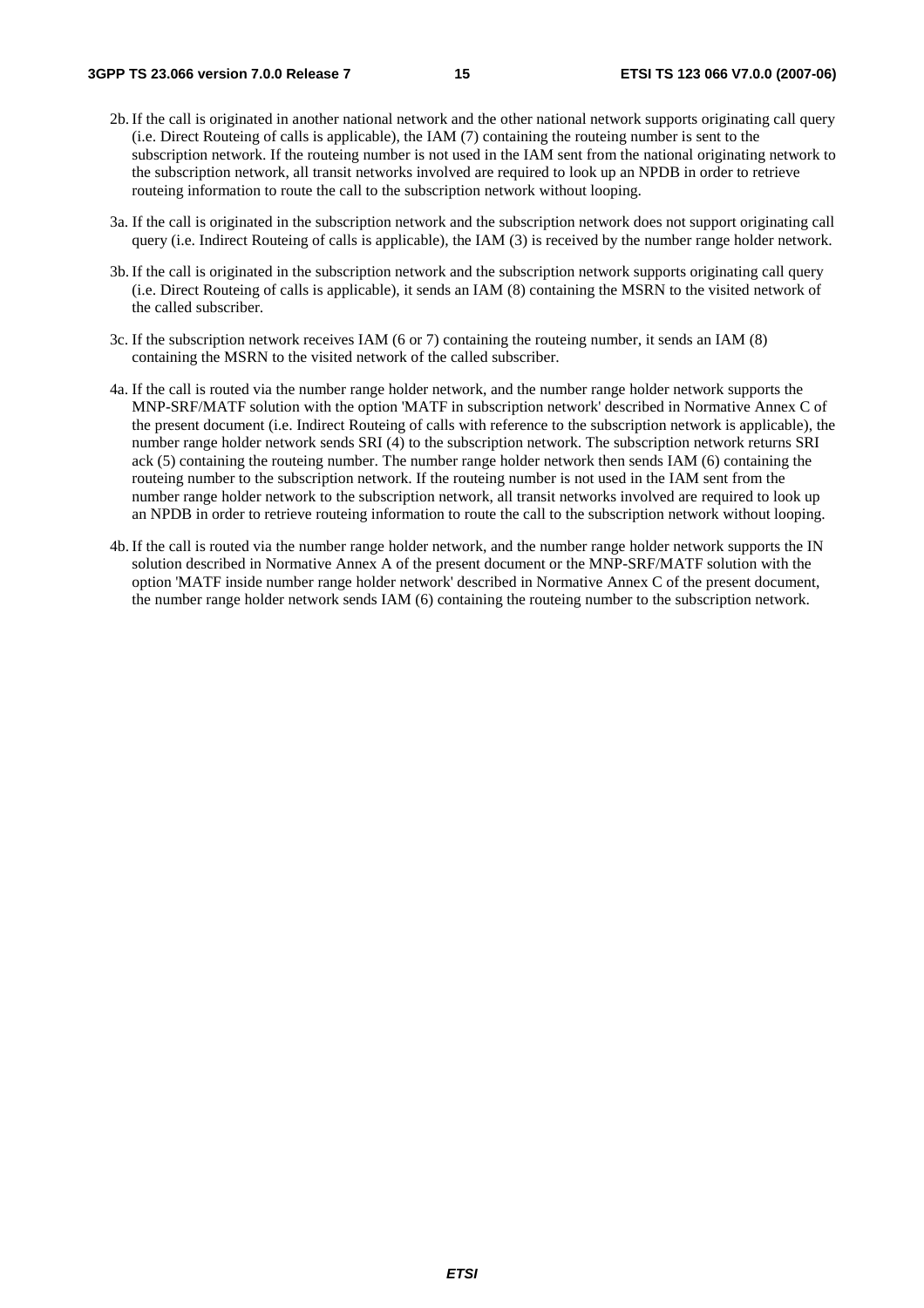## 6 Functional requirements of network entities

## 6.1 Procedure MNP\_MT\_GMSC\_Set\_MNP\_Parameters

The procedure MNP\_MT\_GMSC\_Set\_MNP\_Parameters is shown in figure 4. It is called from the process MT\_GMSC defined in 3G TS 23.018 [3].



**Figure 4: Procedure MNP\_MT\_GMSC\_Set\_MNP\_Parameters**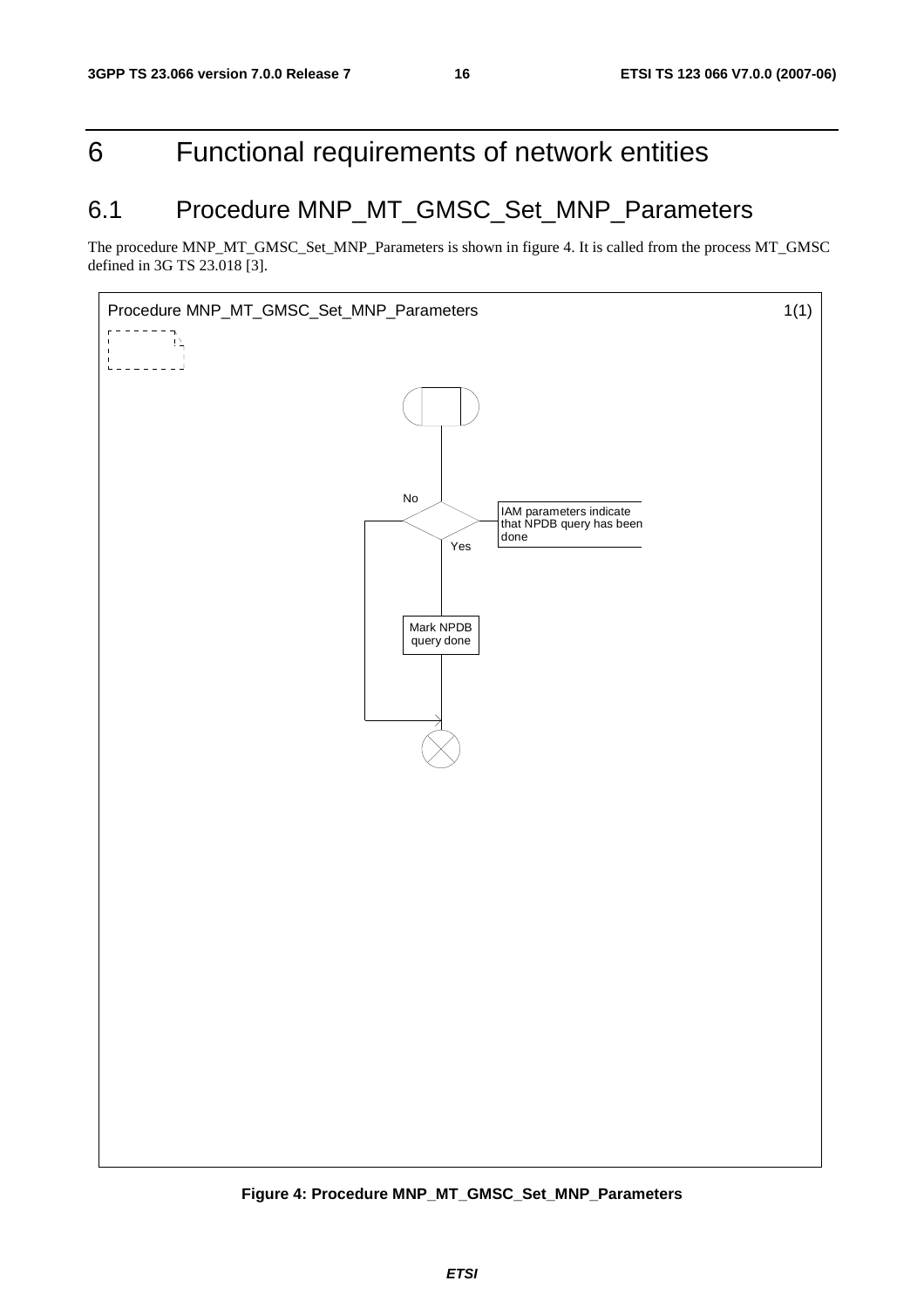### 6.2 Procedure MNP\_MT\_GMSC\_Check\_MNP\_Indicators

The procedure MNP\_MT\_GMSC\_Check\_MNP\_Indicators is shown in figure 5. It is called from the process MT\_GMSC defined in 3G TS 23.018 [3].



**Figure 5: Procedure MNP\_MT\_GMSC\_Check\_MNP\_Indicators**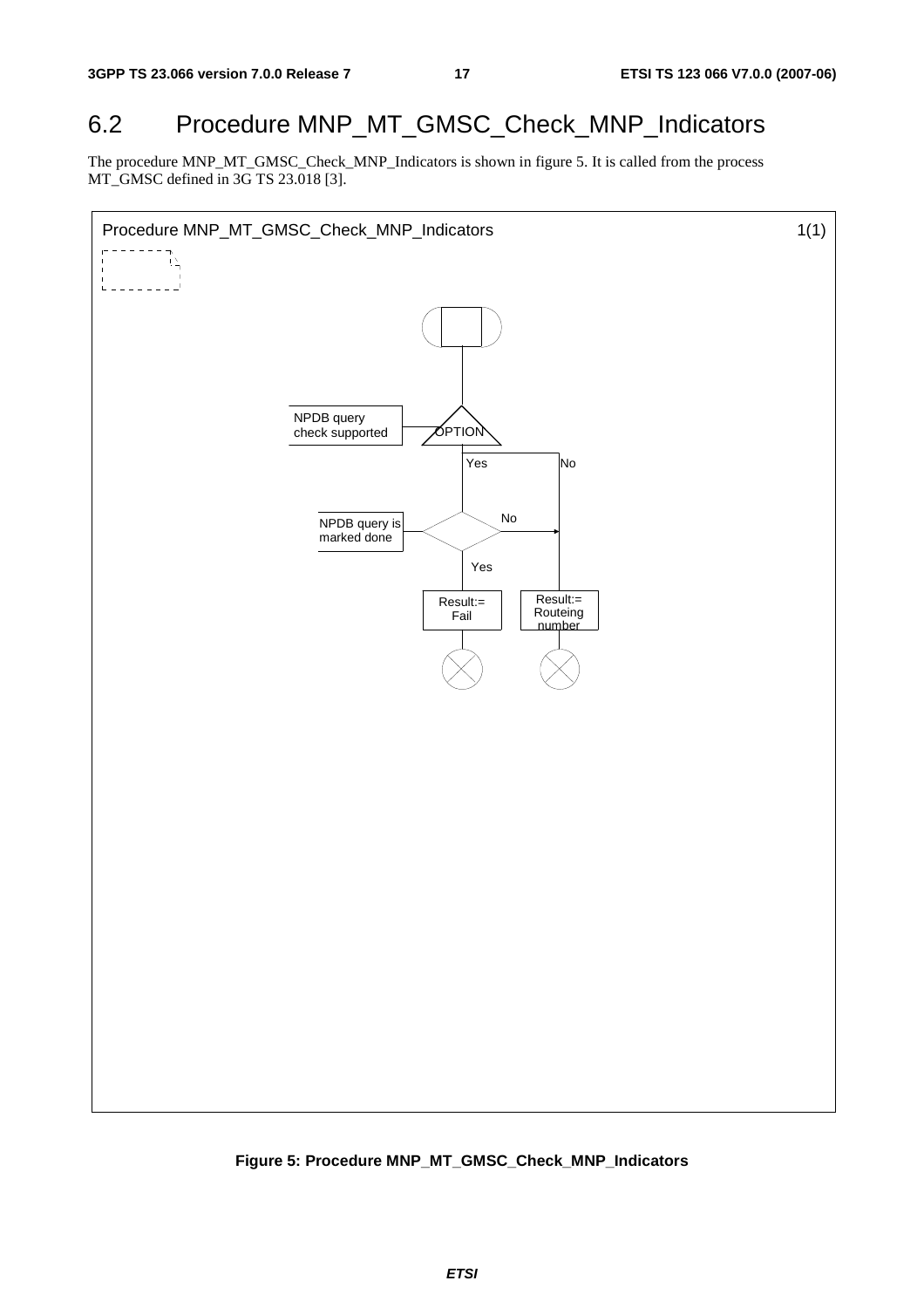## 6.3 Procedure MNP\_SRF\_Check\_MNP\_Indicator

The procedure MNP\_SRF\_Check\_MNP\_Indicator is shown in figure 6. It is called from the procedures MNP\_SRF\_Non\_Call\_Related and MNP\_SRF\_MATF\_Call\_Related.



**Figure 6: Procedure MNP\_SRF\_Check\_MNP\_Indicator**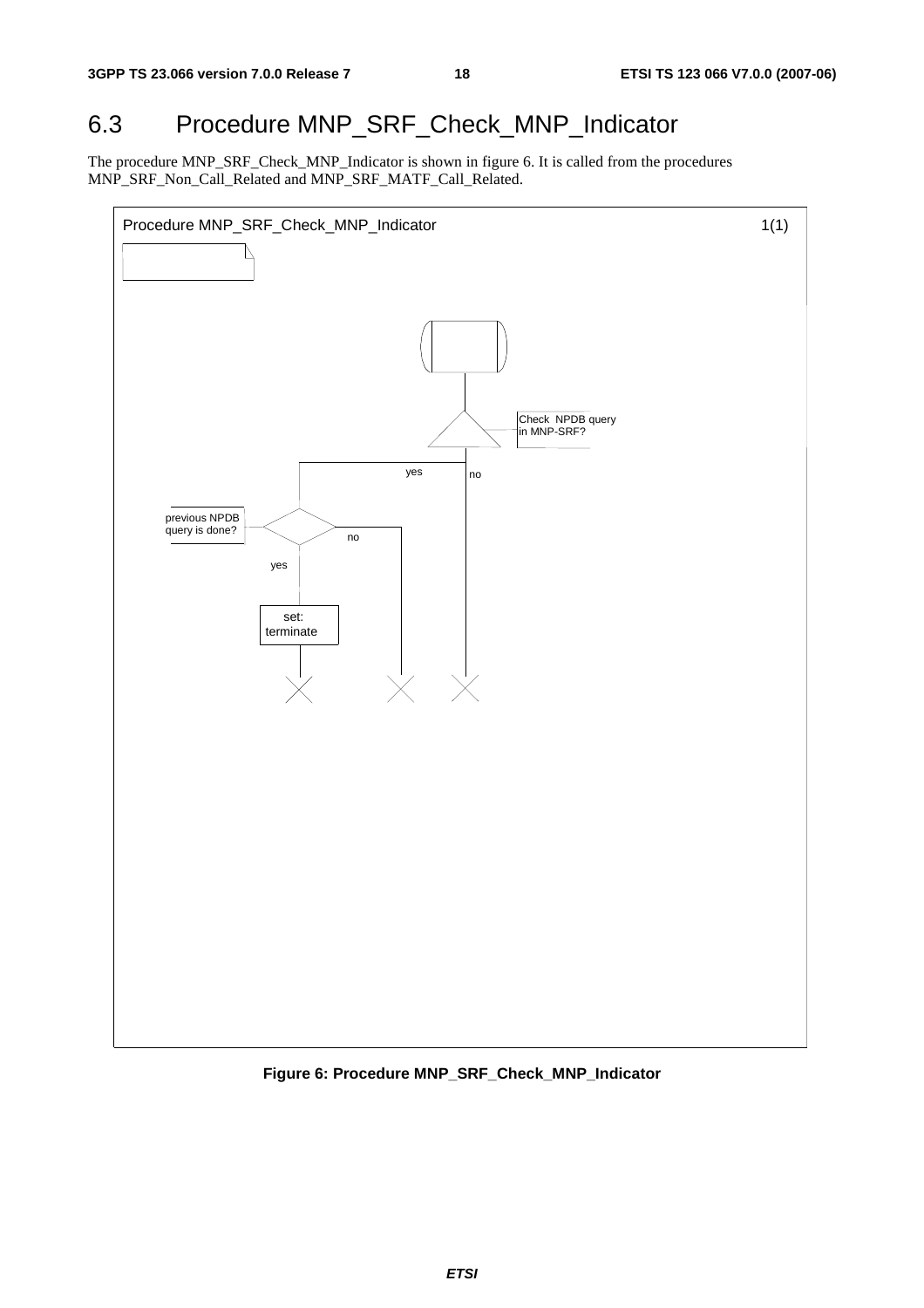## Annex A (normative): IN Call-Related Technical Realisation

## A.1 Architecture

#### A.1.1 Network Options

There are two IN-based solutions for querying the NPDB :-

- i. ETSI Core INAP
- ii. ANSI IN Query.

The following network operator options are defined for the MT calls in the GMSC:

- Terminating call Query on Digit Analysis (TQoD);
- Query on HLR Release (QoHR).

In a GSM network that supports the IN-based approach for call related MNP, each GMSC shall support at least one of these options.

The following network operator option is defined for MO calls in VMSCA and for forwarded calls in the GMSC and VMSCB:

- Originating call Query on Digit Analysis (OQoD).

In a GSM network which supports the IN-based approach for call related MNP, it is a network operator decision, taking into account the regulatory and architectural constraints that may prevail, whether or not VMSCs and GMSCs support this option.

The use of OQoD in transit switches in a PLMN while avoiding multiple database interrogations is for further study.

The interworking between the CCF and the SSF for MNP is for further study.

Note that for different number ranges different options may be chosen.

An IN-based solution for querying the NPDB may also be used by the gsmSCF in order to be able to apply different charging tariffs for CAMEL pre-paid subscribers" calls or short messages established/sent when roaming in their home PLMN and directed to ported and non-ported mobile subscribers, depending on whether or not the called and the calling subscriber subscribe to the same PLMN.

## A.1.2 No NP Query required – Number is not subject for portability

Figure A.1.2 shows the architecture for a call to a number that is not subject for portability. This can be for several reasons like for example:

- the national regulator has stipulated some number series as being non-portable or;
- in an initial phase only a limited amount of subscribers might port in certain number blocks and some operators might want to treat the call routeing according to traditional routeing plans without any change.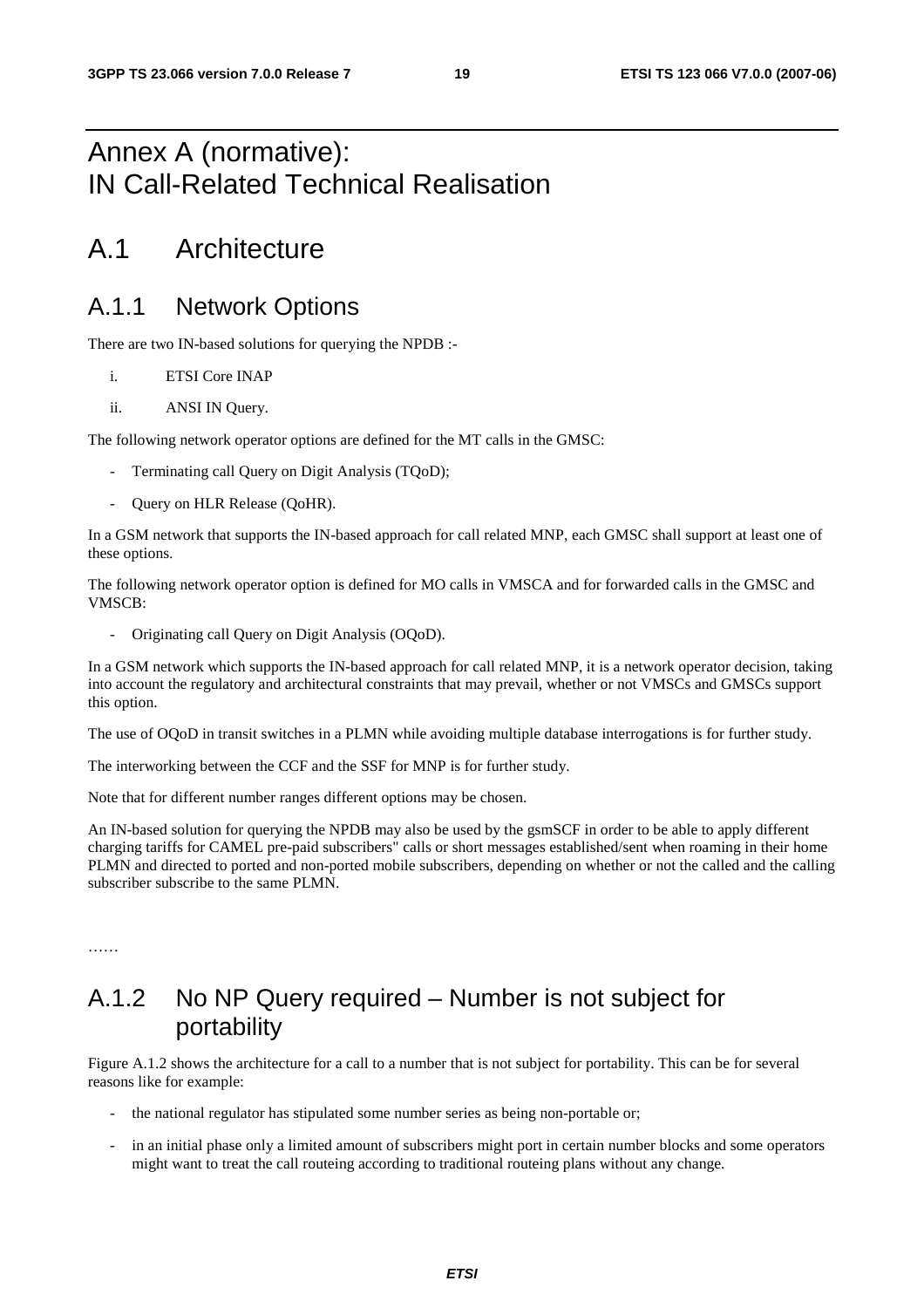

#### **Figure A.1.2: Call to a non-ported number, no NP query required**

- 1 From an Originating Exchange a call is set up to MSISDN. The call is routed to the Number range holder network being the Subscription network.
- 2 When GMSCB receives the ISUP IAM, it requests routeing information by submitting a MAP SRI to the HLRB including the MSISDN in the request.
- 3 The HLRB requests an MSRN from the MSC/VLRB where the mobile subscriber currently is registered;
- 4 The MSC/VLRB returns an MSRN back to the HLRB.
- 5 The HLRB responds to the GMSCB by sending an SRI ack with an MSRN.
- 6 GMSCB uses the MSRN to route the call to VMSCB.

#### A.1.3 NP Query in Number Range Holder Network

#### A.1.3.1 TQoD – Number is not ported

Figure A.1.3.1 shows the architecture for a call where the Originating network has no knowledge whether the MSISDN is ported or not and uses the traditional routeing plans for routeing the call to the Number range holder network for further routeing decisions.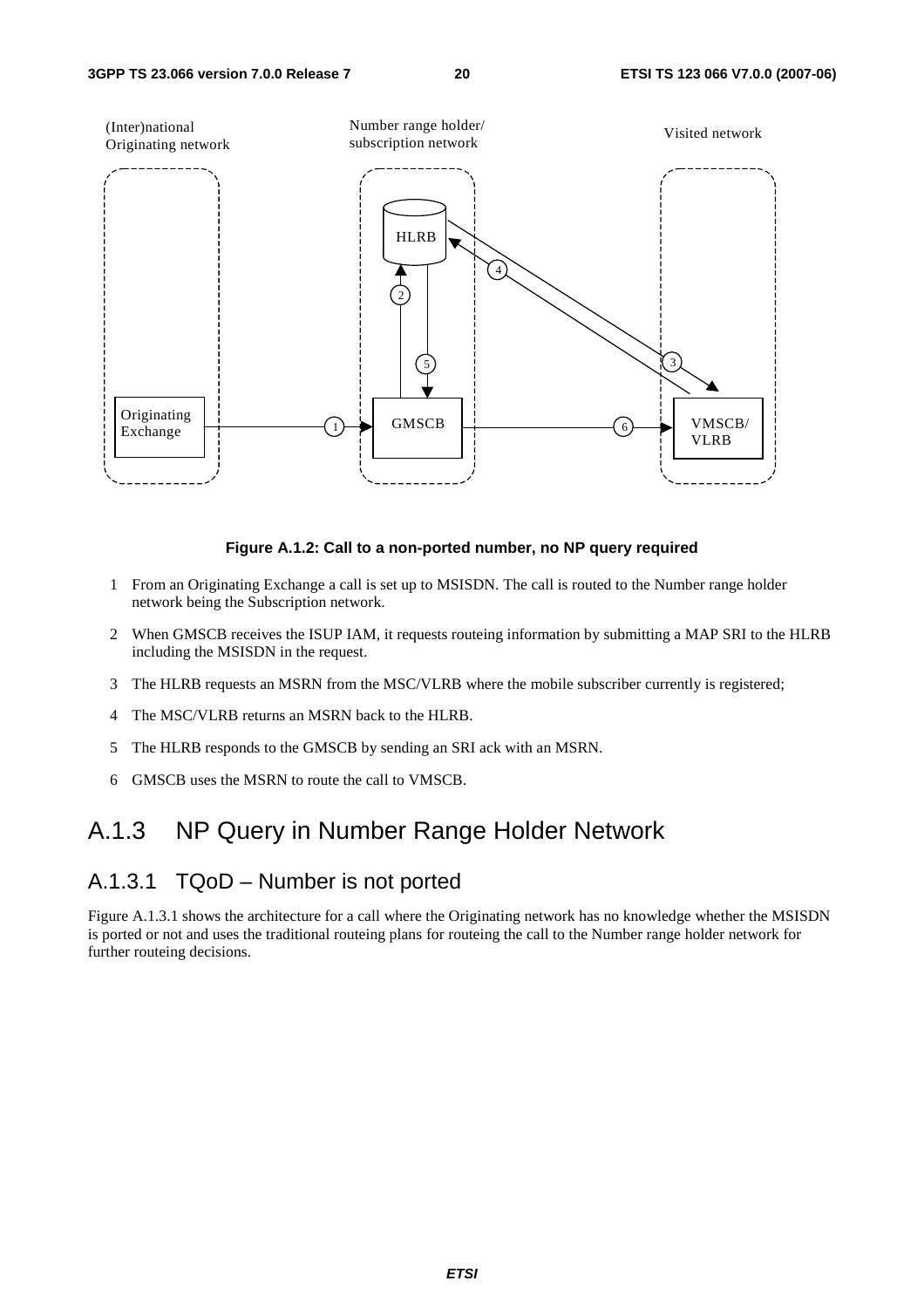

#### **Figure A.1.3.1: Call to a non-ported number using TQoD procedure**

- 1 From an Originating Exchange a call is set up to MSISDN. The call is routed to the Number range holder network being the Subscription network.
- 2 When GMSCB receives the ISUP IAM, it will send a database query to the NPDB as a result of analysis of the received MSISDN. The MSISDN is included in the query to the NPDB.
- 3 The NPDB detects that the MSISDN is not ported and responds back to the GMSCB to continue the normal call setup procedure for MT calls.
- 4 The GMSCB requests routeing information by submitting a MAP SRI to the HLRB, including the MSISDN in the request.
- 5 The HLRB requests an MSRN from the MSC/VLRB where the mobile subscriber owning the MSISDN currently is registered.
- 6 The MSC/VLRB returns an MSRN back to the HLRB.
- 7 The HLRB responds to the GMSCB by sending an SRI ack with an MSRN.
- 8 GMSCB uses the MSRN to route the call to VMSCB.

Note that the NPDB may be outside the number range holder network if a shared NPDB is used.

#### A.1.3.2 TQoD – Number is ported

Figure A.1.3.2 shows the architecture for a call where the Originating network has no knowledge whether the MSISDN is ported or not and uses the traditional routeing plans for routeing the call to the Number range holder network for further routeing decisions.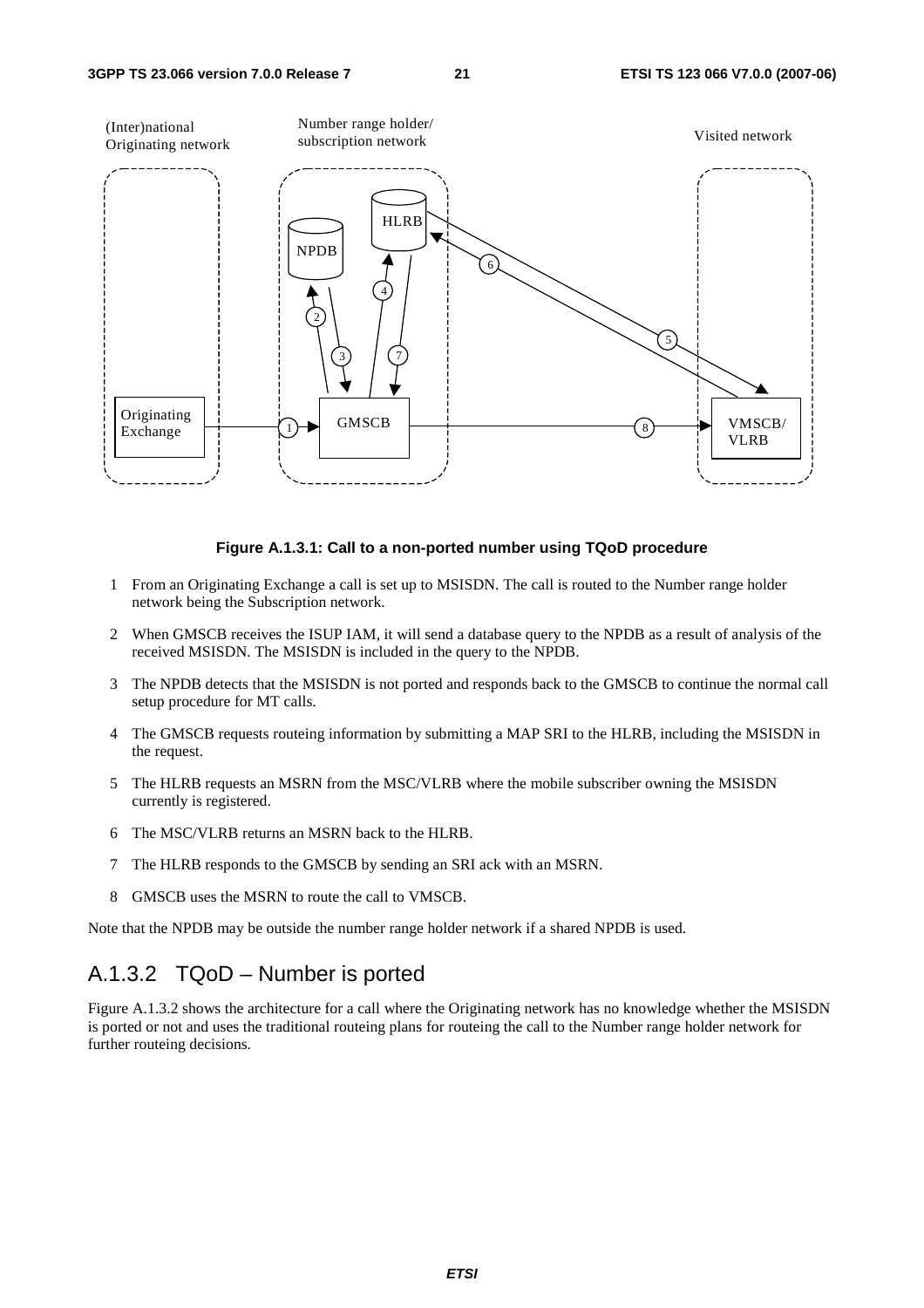

#### **Figure A.1.3.2: Call to a ported number using TQoD procedure**

- 1 From an Originating Exchange a call is set up to MSISDN. The call is routed to the Number range holder network.
- 2 When GMSCA receives the ISUP IAM, it will send a database query, including the MSISDN, to the NPDB as a result of analysis of the received MSISDN.
- 3 The NPDB detects that the MSISDN is ported and responds back to the GMSCA with a Routeing Number pointing out the Subscription network.
- 4 The call is routed to the Subscription network based on the Routeing Number carried in ISUP IAM message; also the MSISDN is included in IAM.
- 5 The GMSCB requests routeing information by submitting a MAP SRI to the HLRB, including the MSISDN in the request. The capability to route messages to the correct HLR is required.
- 6 The HLRB requests an MSRN from the MSC/VLRB where the mobile subscriber currently is registered.
- 7 The MSC/VLRB returns an MSRN back to the HLRB.
- 8 The HLRB responds to the GMSCB by sending an SRI ack with an MSRN.
- 9 GMSCB uses the MSRN to route the call to VMSCB.

Note that the NPDB may be outside the number range holder network if a shared NPDB is used.

#### A.1.3.3 QoHR – Number is ported

Figure A.1.3.3 shows the architecture for a call where the Originating network has no knowledge whether the MSISDN is ported or not and uses the traditional routeing plans for routeing the call to the Number range holder network for further routeing decisions.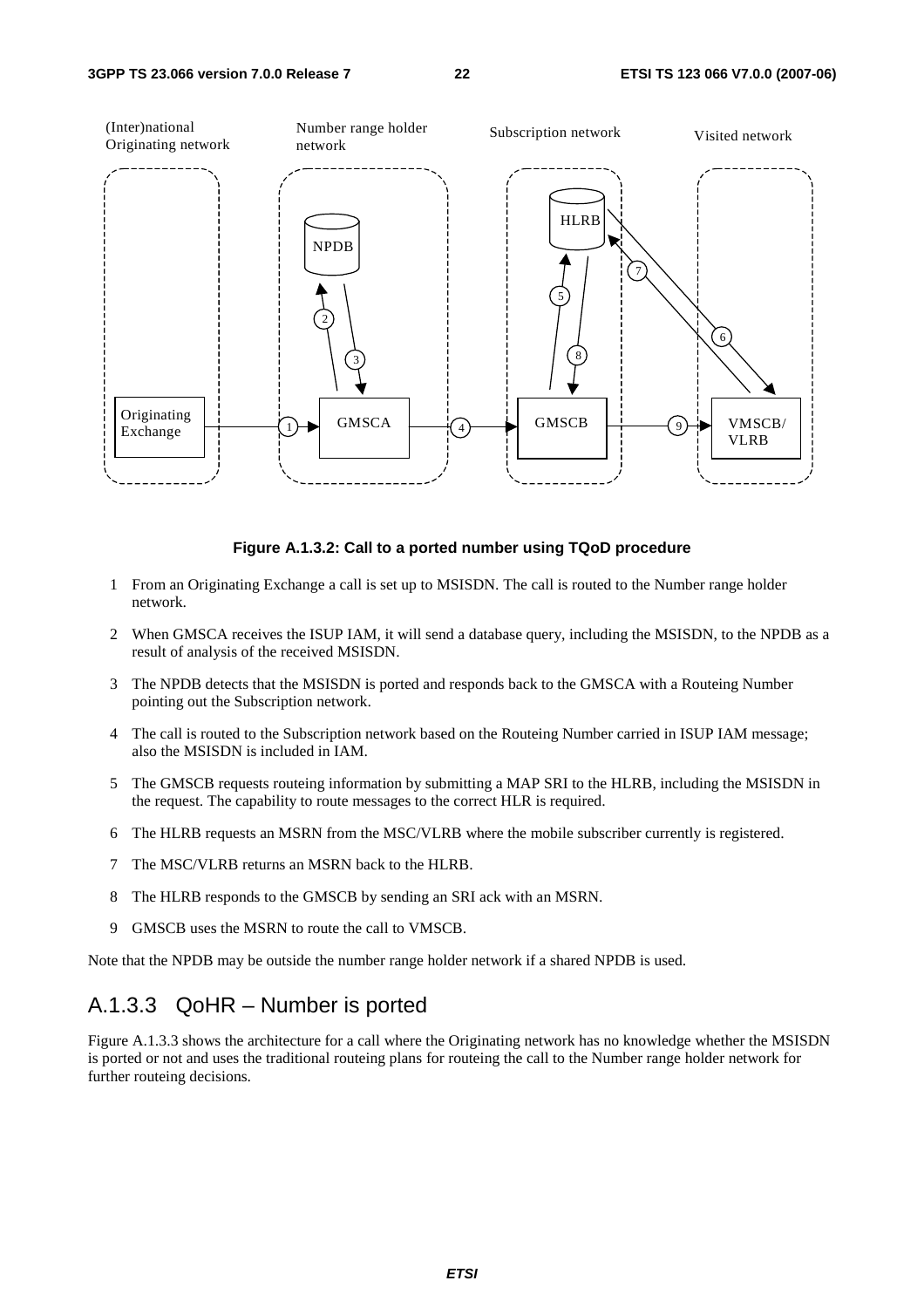

**Figure A.1.3.3: Call to a ported number using QoHR procedure** 

- 1 From an Originating Exchange a call is set up to MSISDN. The call is routed to the Number range holder network.
- 2 When GMSCA receives the ISUP IAM, it requests routeing information by submitting a MAP SRI to the HLRA including the MSISDN in the request.
- 3 The HLRA returns a MAP SRI ack with an 'Unknown Subscriber' error since no record was found for the subscriber in the HLRA.
- 4 When GMSCA receives the error indication form the HLRA, this will trigger the sending of a database query to the NPDB, including the MSISDN in the query.
- 5 The NPDB detects that the MSISDN is ported and responds back to the GMSCA with a Routeing Number pointing out the Subscription network.
- 6 The call is routed to the Subscription network based on the Routeing Number carried in ISUP IAM message; also the MSISDN is included in IAM.
- 7 The GMSCB requests routeing information by submitting a MAP SRI to the HLRB, including the MSISDN in the request. The capability to route messages to the correct HLR is required.
- 8 The HLRB requests an MSRN from the MSC/VLRB where the mobile subscriber currently is registered.
- 9 The MSC/VLRB returns an MSRN back to the HLRB.
- 10 The HLRB responds to the GMSCB by sending an SRI ack with an MSRN.
- 11 GMSCB uses the MSRN to route the call to VMSCB.

Note that the NPDB may be outside the number range holder network if a shared NPDB is used.

## A.1.4 NP Query in Originating Network

#### A.1.4.1 OQoD – Number is not ported

Figure A.1.4.1 shows the architecture for a call where already the Originating network has the knowledge whether the MSISDN is ported or not and can route the call directly to the Subscription network that in this case is the same as the Number range holder network.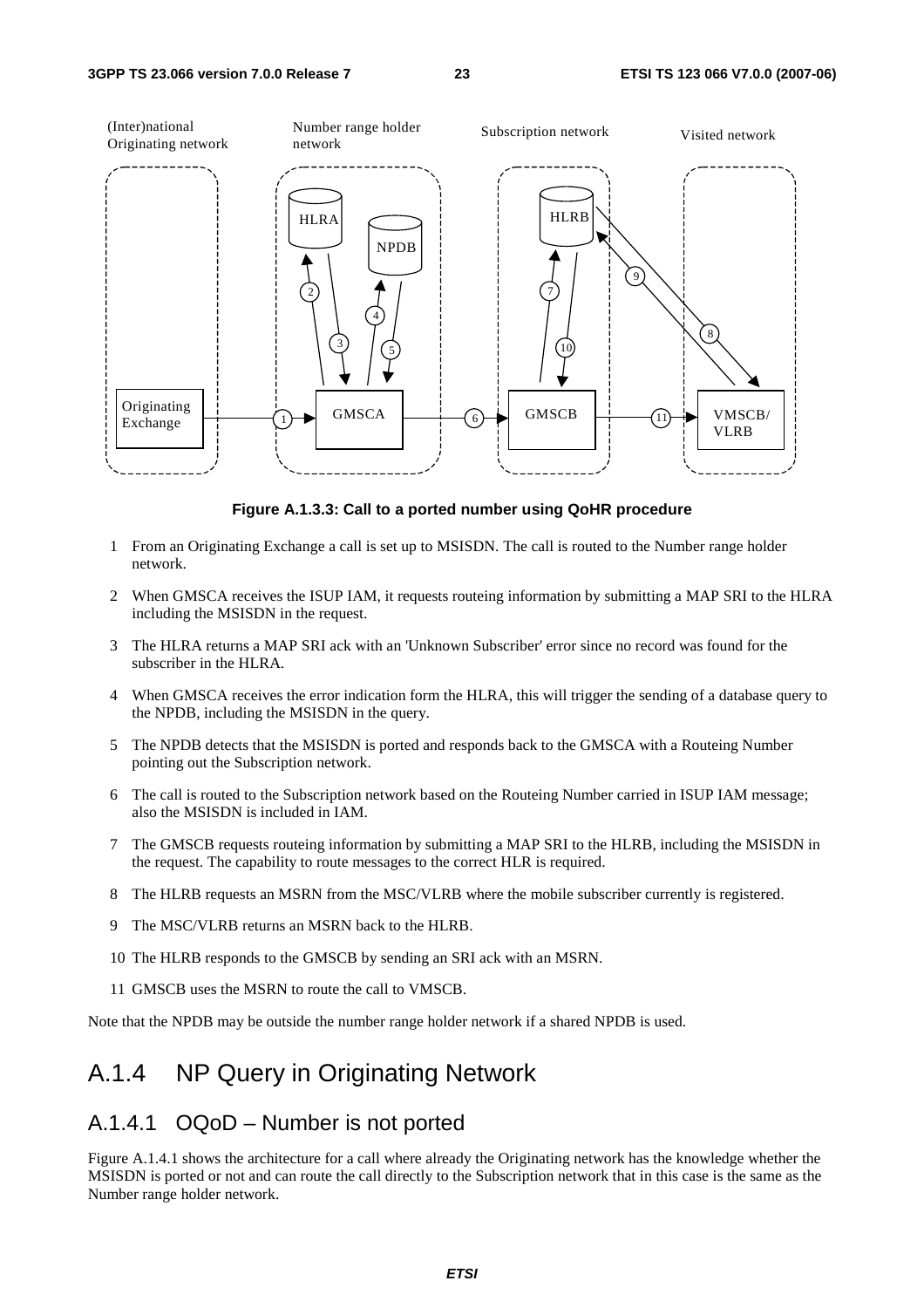

#### **Figure A.1.4.1: Call to a non-ported number using OQoD procedure**

- 1 A call is initiated by Mobile Subscriber A towards Mobile Subscriber B, using the MSISDN of the called subscriber.
- 2 When VMSCA receives the call setup indication, it will send a database query to the NPDB as a result of analysis of the received MSISDN, including the MSISDN in the query.
- 3 The NPDB detects that the MSISDN is not ported and responds back to the VMSCA to continue the normal call setup procedure for MO calls. Depending on database configuration option, the NPDB could either return a Routeing Number on not ported calls, as done for ported calls, or the call is further routed using the MSISDN number only towards the Number range holder network.
- 4 The call is routed to the Number range holder/Subscription network based on the MSISDN or Routeing Number carried in ISUP IAM message.
- 5 The GMSCB requests routeing information by submitting a MAP SRI to the HLRB, including the MSISDN in the request.
- 6 The HLRB requests an MSRN from the MSC/VLRB where the mobile subscriber currently is registered.
- 7 The MSC/VLRB returns an MSRN back to the HLRB.
- 8 The HLRB responds to the GMSCB by sending an SRI ack with an MSRN.
- 9 GMSCB uses the MSRN to route the call to VMSCB.

Note that the NPDB may be outside the national originating network if a shared NPDB is used.

#### A.1.4.2 OQoD – Number is ported

Figure A.1.4.2 shows the architecture for a call where already the Originating network has the knowledge that the MSISDN is ported and can route the call directly to the Subscription network without involving the Number range holder network.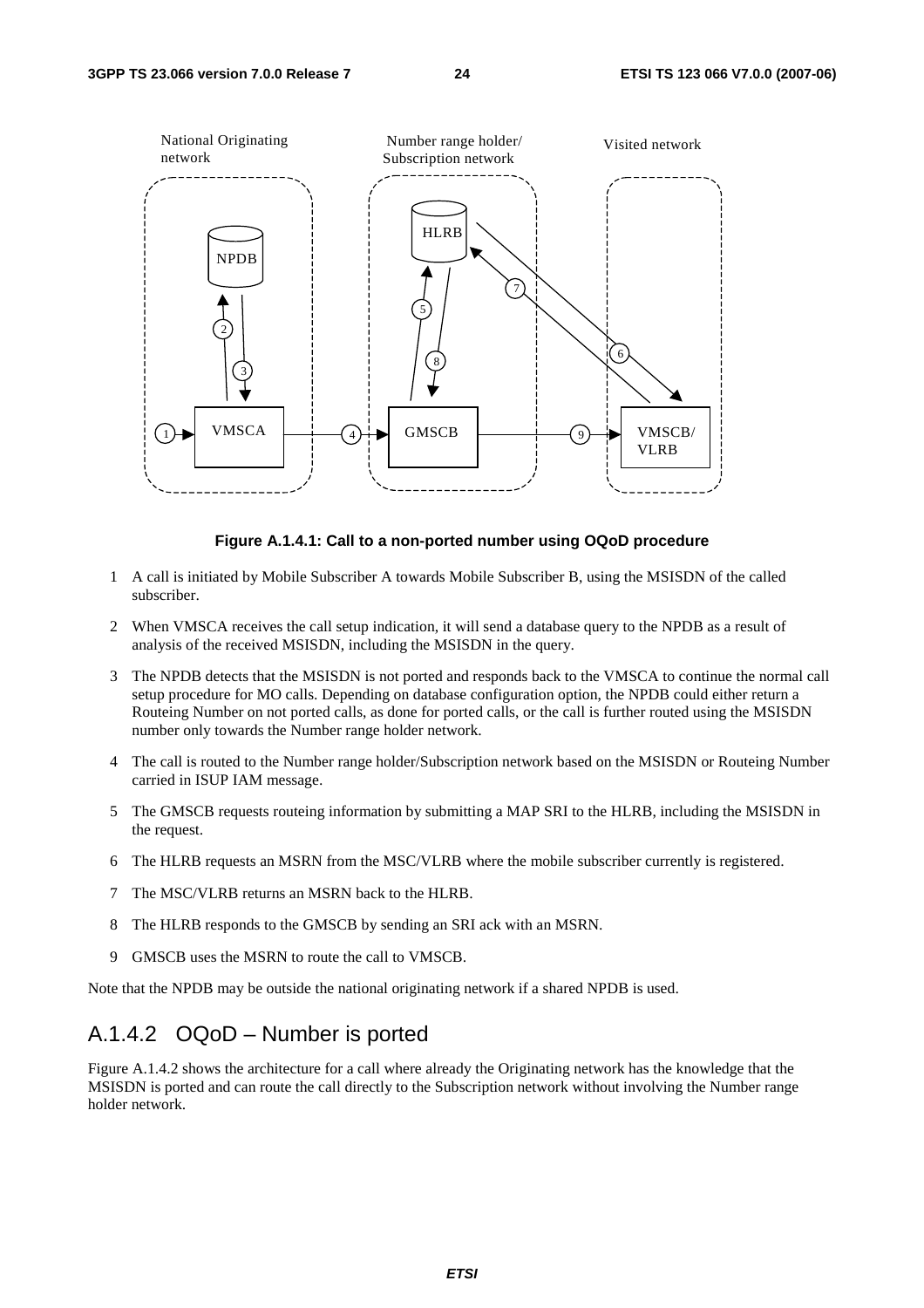

**Figure A.1.4.2: Call to a ported number using OQoD procedure** 

- 1 A call is initiated by Mobile Subscriber A towards Mobile Subscriber B, using the MSISDN of the called subscriber.
- 2 When VMSCA receives the call setup indication, it will send a database query to the NPDB as a result of analysis of the received MSISDN including the MSISDN in the query.
- 3 The NPDB detects that the MSISDN is ported and responds back to the VMSCA with a Routeing Number pointing out the Subscription network.
- 4 The call is routed to the Subscription network based on the Routeing Number carried in ISUP IAM message; also the MSISDN is included in IAM.
- 5 The GMSCB requests routeing information by submitting a MAP SRI to the HLRB, including the MSISDN in the request. The capability to route messages to the correct HLR is required.
- 6 The HLRB requests an MSRN from the MSC/VLRB where the mobile subscriber currently is registered.
- 7 The MSC/VLRB returns an MSRN back to the HLRB.
- 8 The HLRB responds to the GMSCB by sending an SRI ack with an MSRN.
- 9 GMSCB uses the MSRN to route the call to VMSCB.

Note that the NPDB may be outside the national originating network if a shared NPDB is used.

#### A.1.4.3 IN-Query for CAMEL pre-paid service

Figure A.1.4.3 shows the architecture for a call or MO-Short-Message originated by a CAMEL pre-paid subscriber while roaming in the Home PLMN where the gsmSCF needs to know whether or not calling and called subscriber subscribe to the same PLMN in order to apply the correct charging tariff.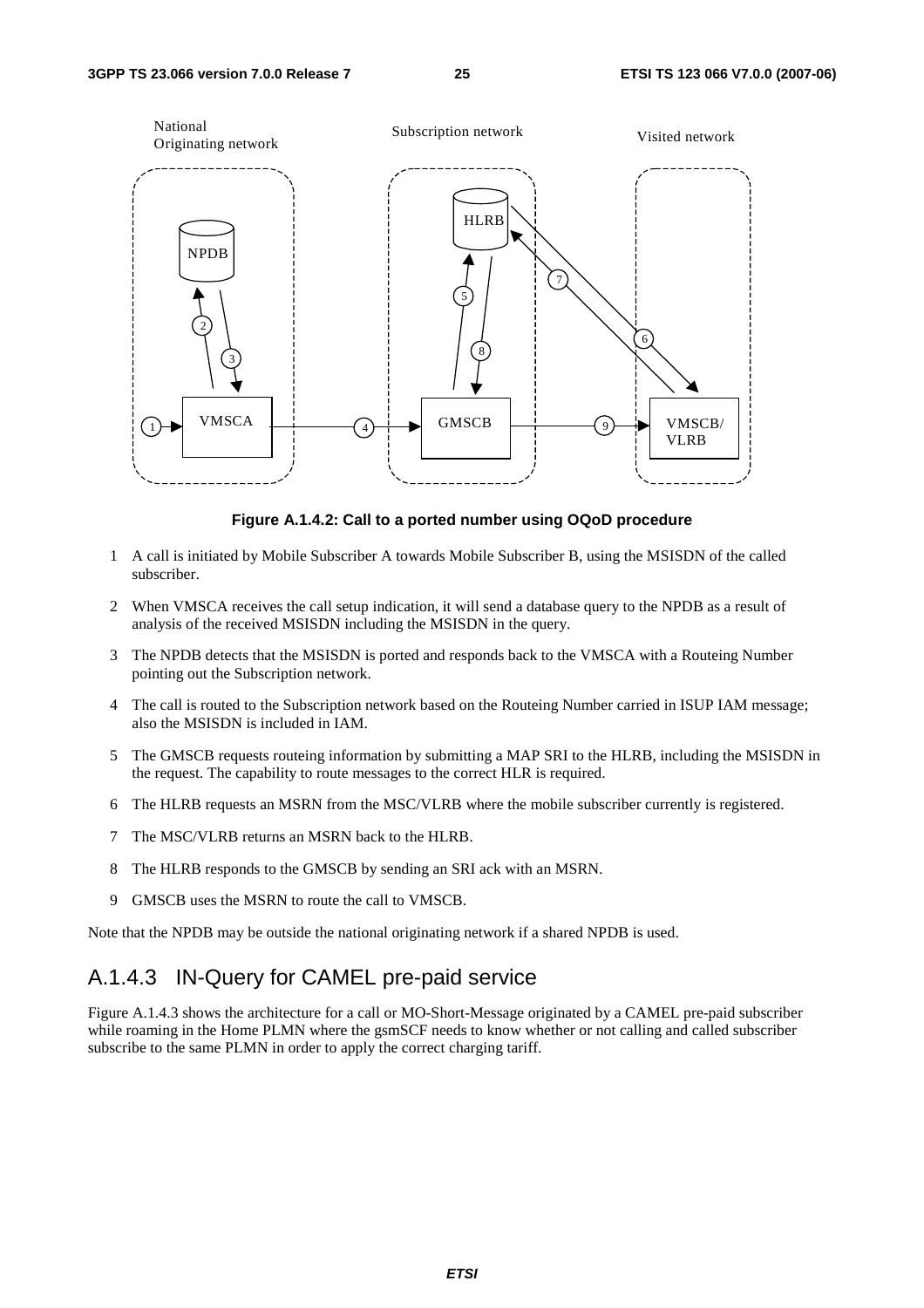

#### **Figure A.1.4.3: IN-Query for pre-paid service**

- 1 A call or short message is initiated by Mobile Subscriber A towards Mobile Subscriber B, using the MSISDN of the called subscriber.
- 2 When VMSCA receives the call setup indication, it will send a CAP IDP message to the gsmSCF. The IDP contains the called party"s MSISDN.
- 3 If the calling subscriber roams in her Home PLMN and the called subscriber"s MSISDN indicates that the called subscriber subscribes to a PLMN within the calling subscriber"s Home Country, the gsmSCF queries the NPDB based on the called party"s MSISDN. Otherwise the tariff to be applied does not depend on the called subscriber"s porting status and enough information to apply the correct tariff is available; go to 5.
- 4 The NPDB returns a routing number to the gsmSCF pointing out the called subscriber"s subscription network. Based on this information the gsmSCF applies the appropriate tariff for pre-paid subscriber A.
- 5 The gsmSCF returns CAP AC and CAP CUE messages to the VMSCA.
- 6 The call or short message is set up.

Note that the NPDB and gsmSCF may be integrated within one physical entity.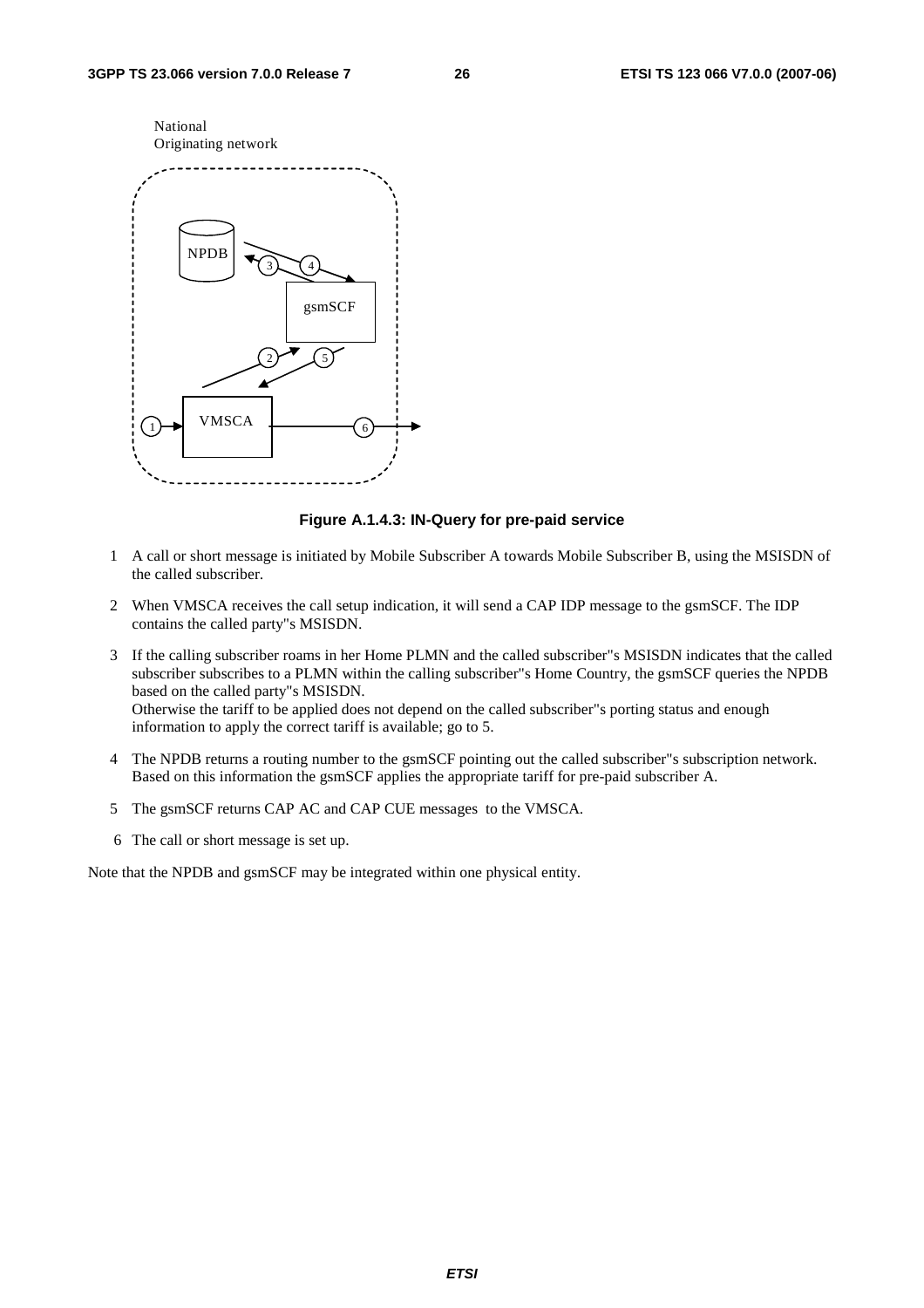## A.2 Information flows

In the following figures the NPDB is shown as belonging to the Number range holder network or to the national originating network. However, the NPDB may be shared within one portability domain i.e. nation-wide.



**Figure A.2.1 shows the information flow for successful QoHR.**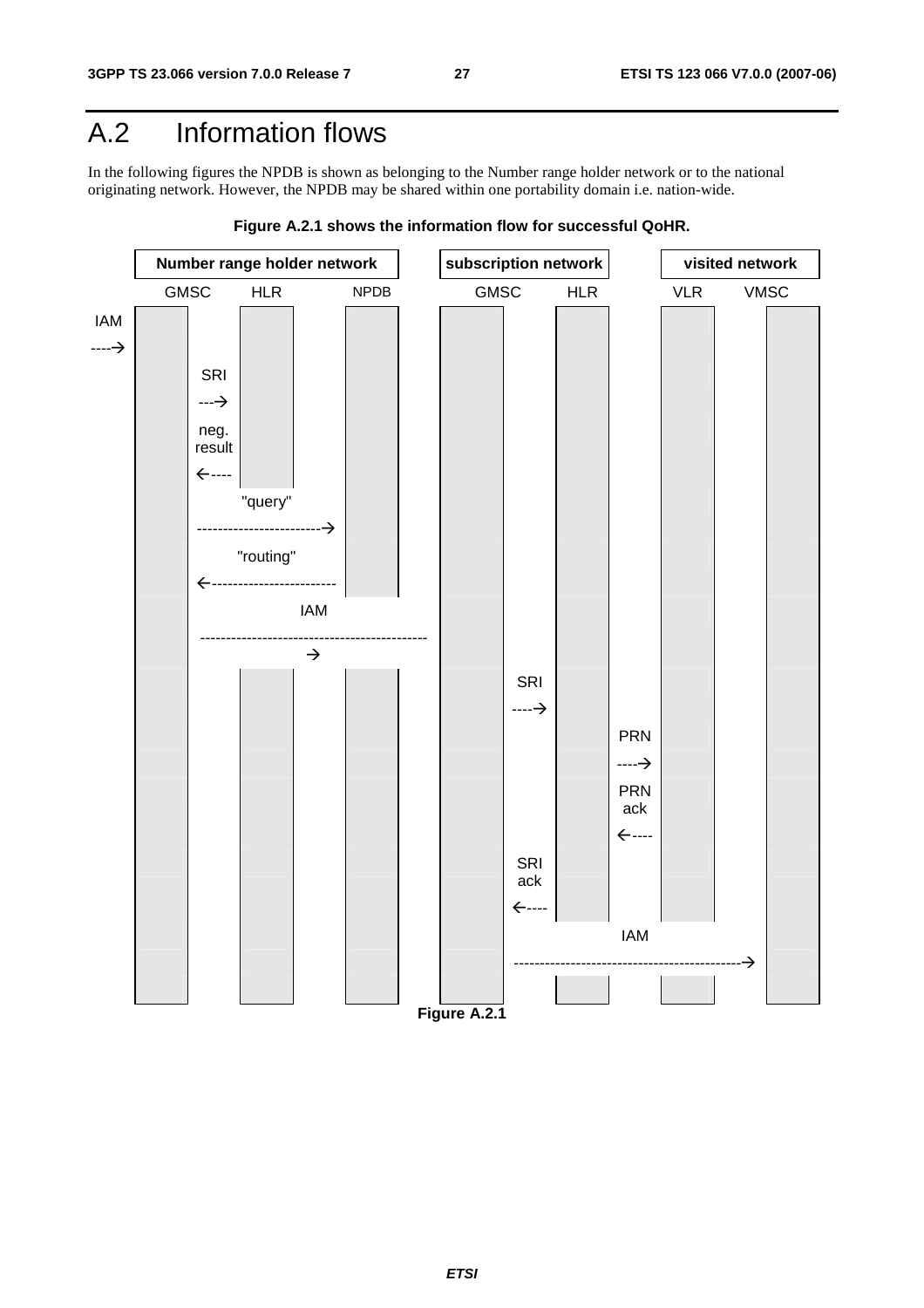

**Figure A.2.2 shows the information flow for unsuccessful QoHR (unallocated number).**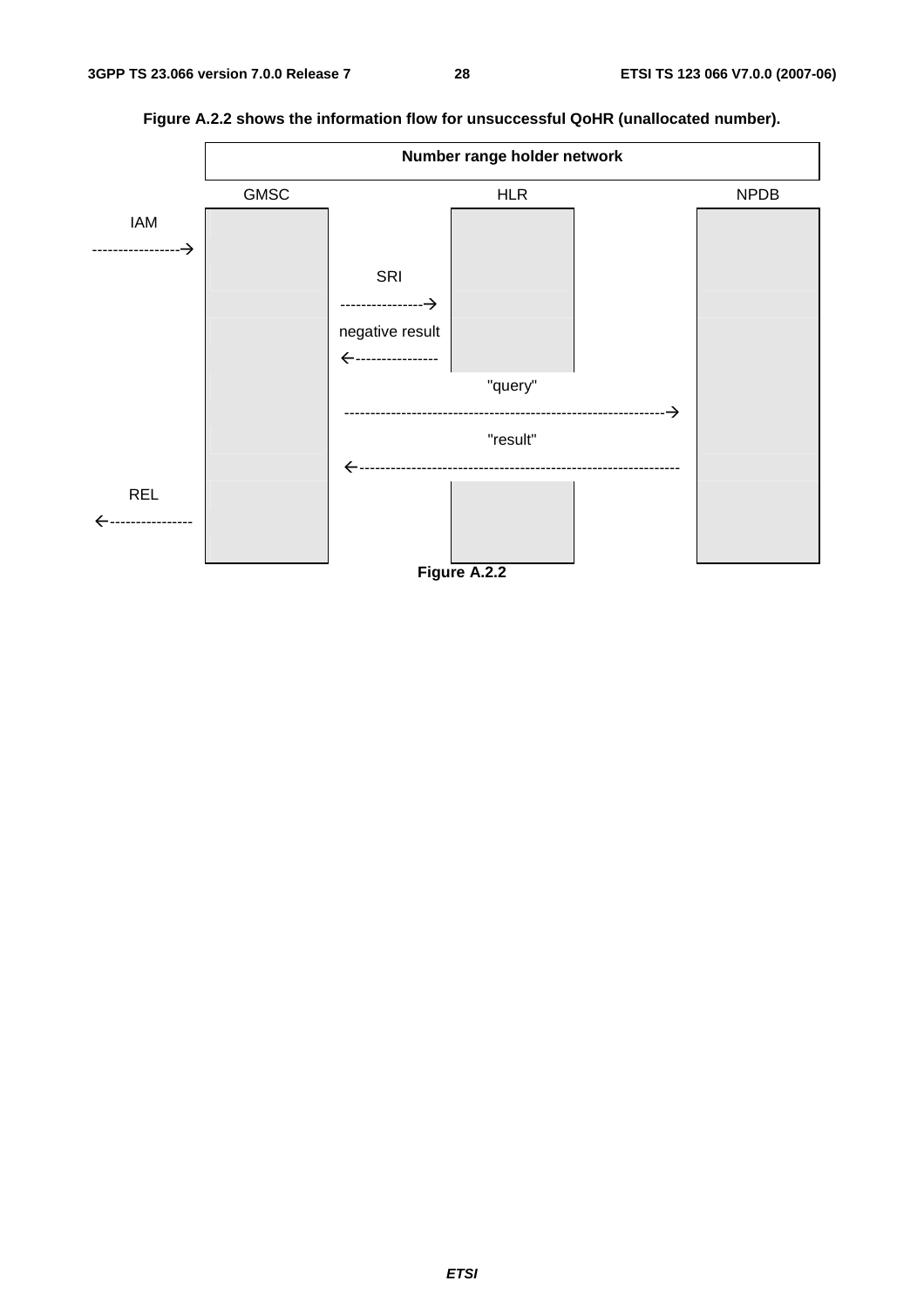

**Figure A.2.3 shows the information flow for successful TQoD.**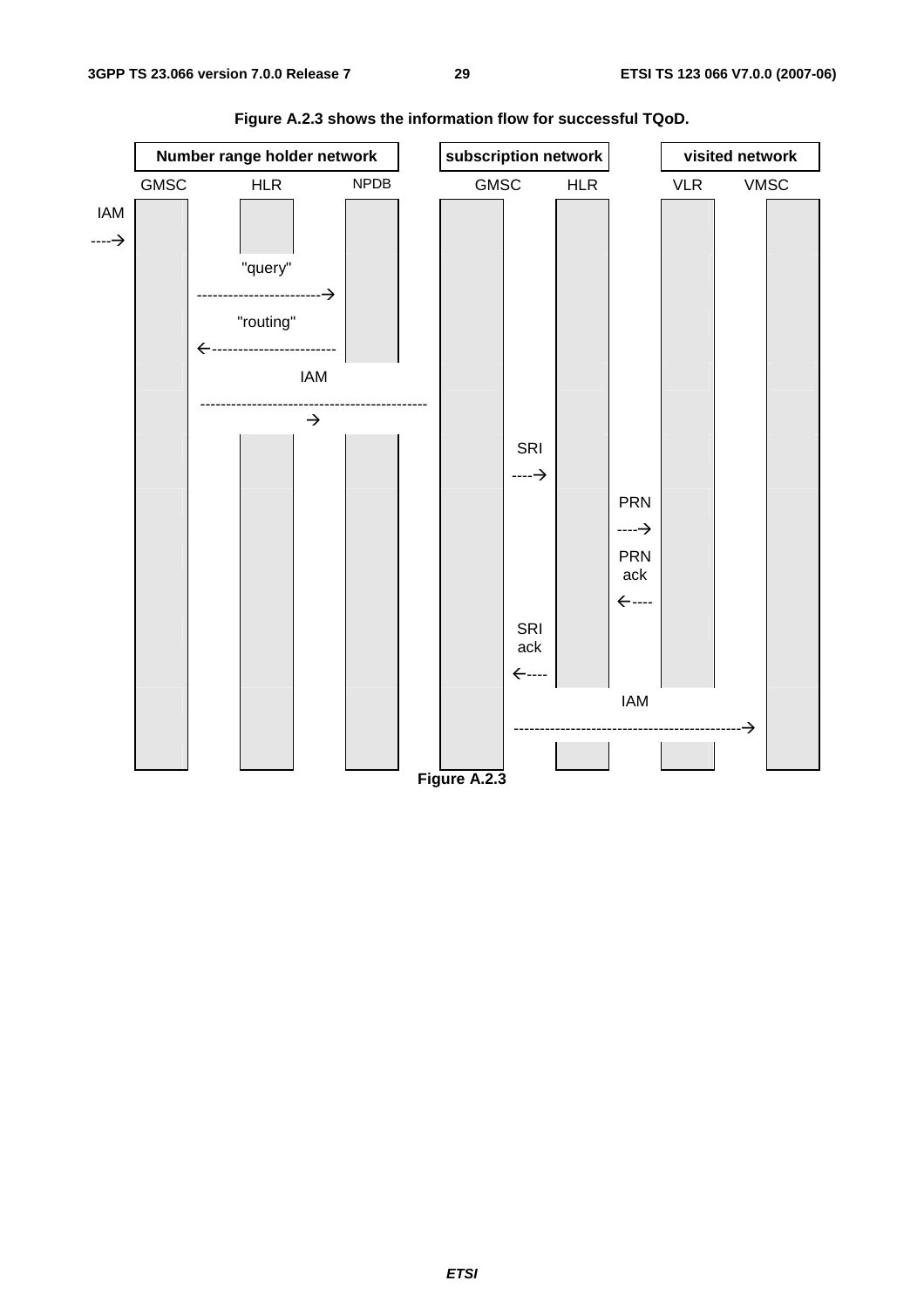

**Figure A.2.4 shows the information flow for unsuccessful TQoD (number not ported).**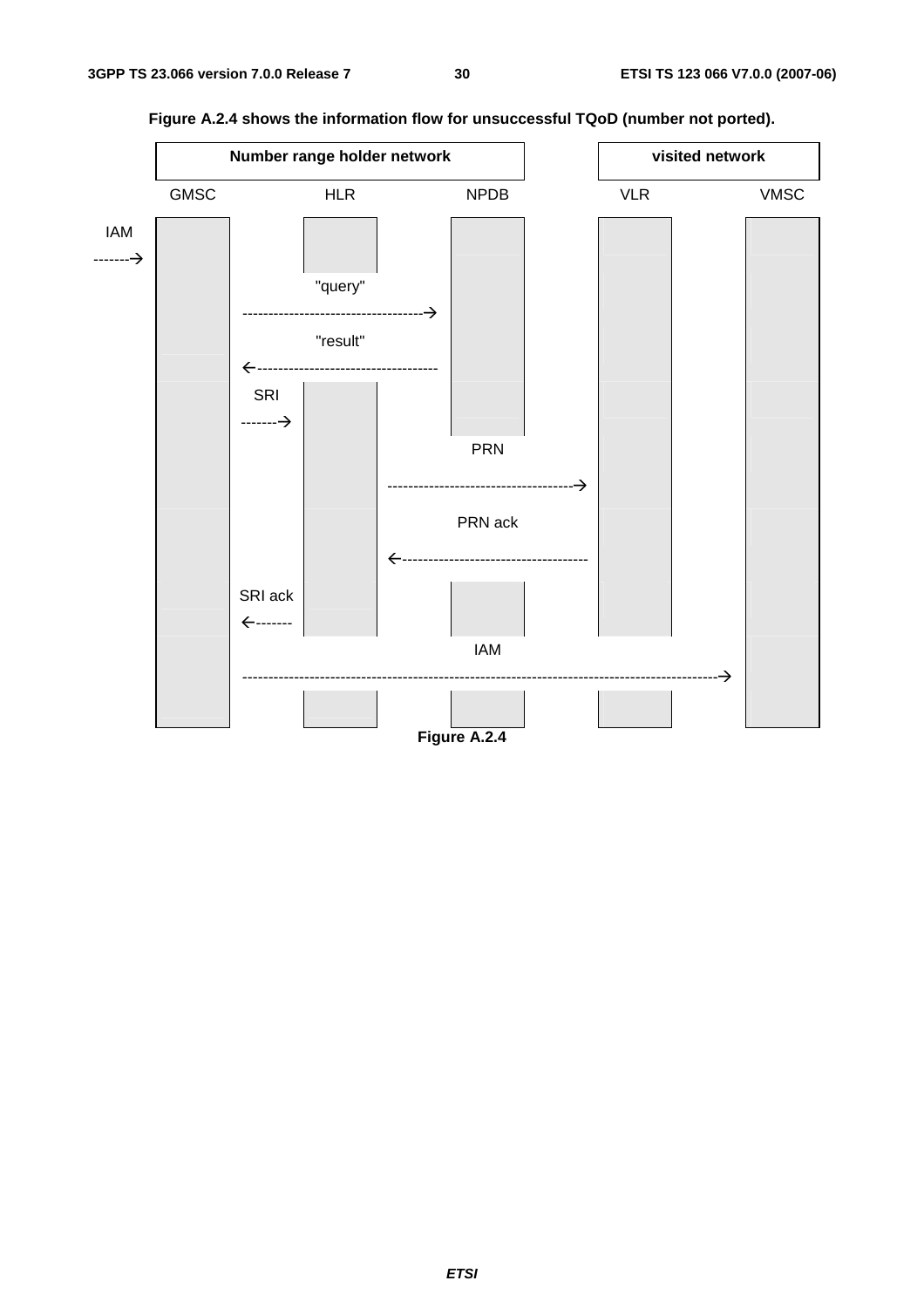

**Figure A.2.5 shows the information flow for successful OQoD (number ported).**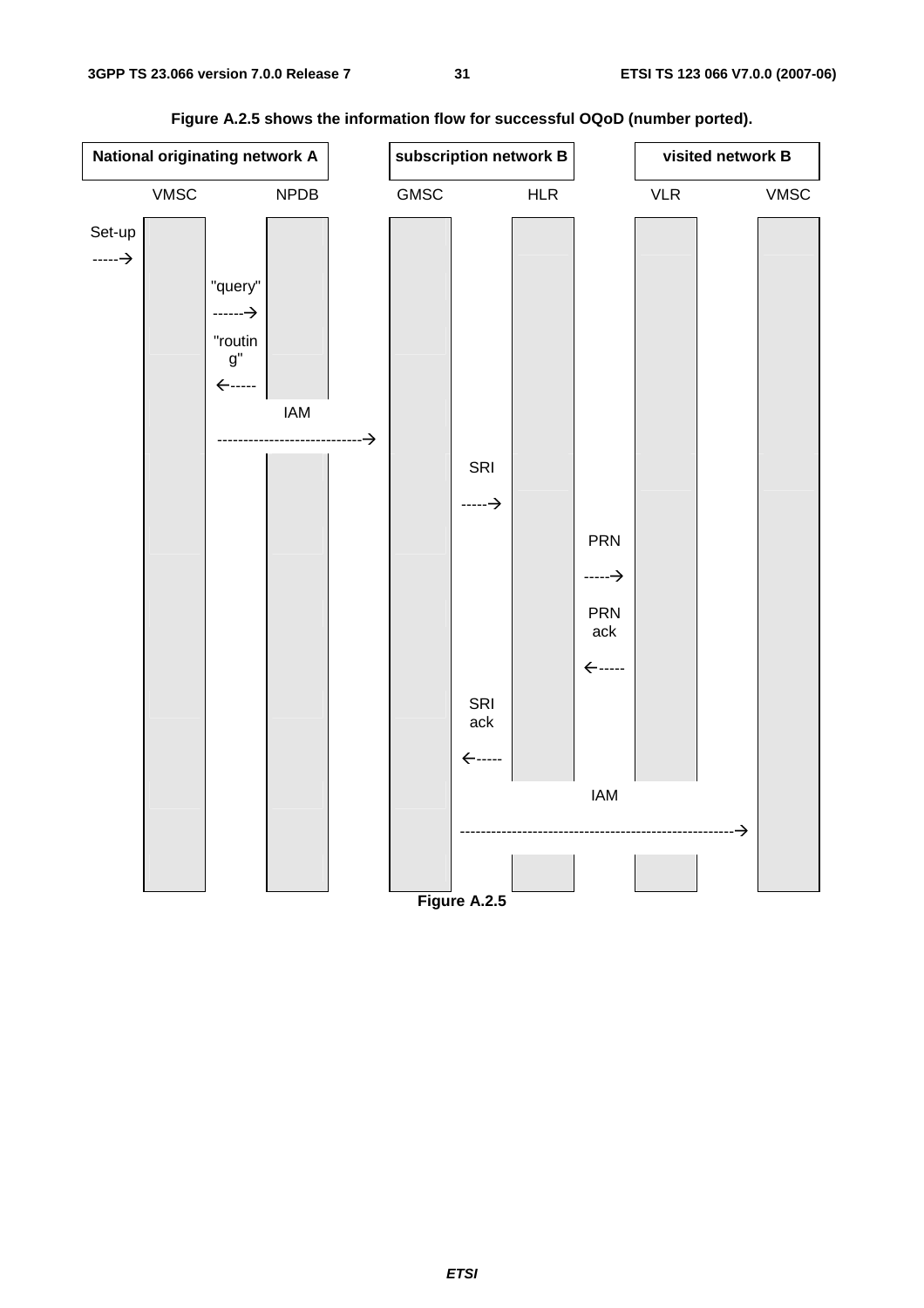**Figure A.2.6 shows the information flow for unsuccessful OQoD (number not ported in). originating network** 

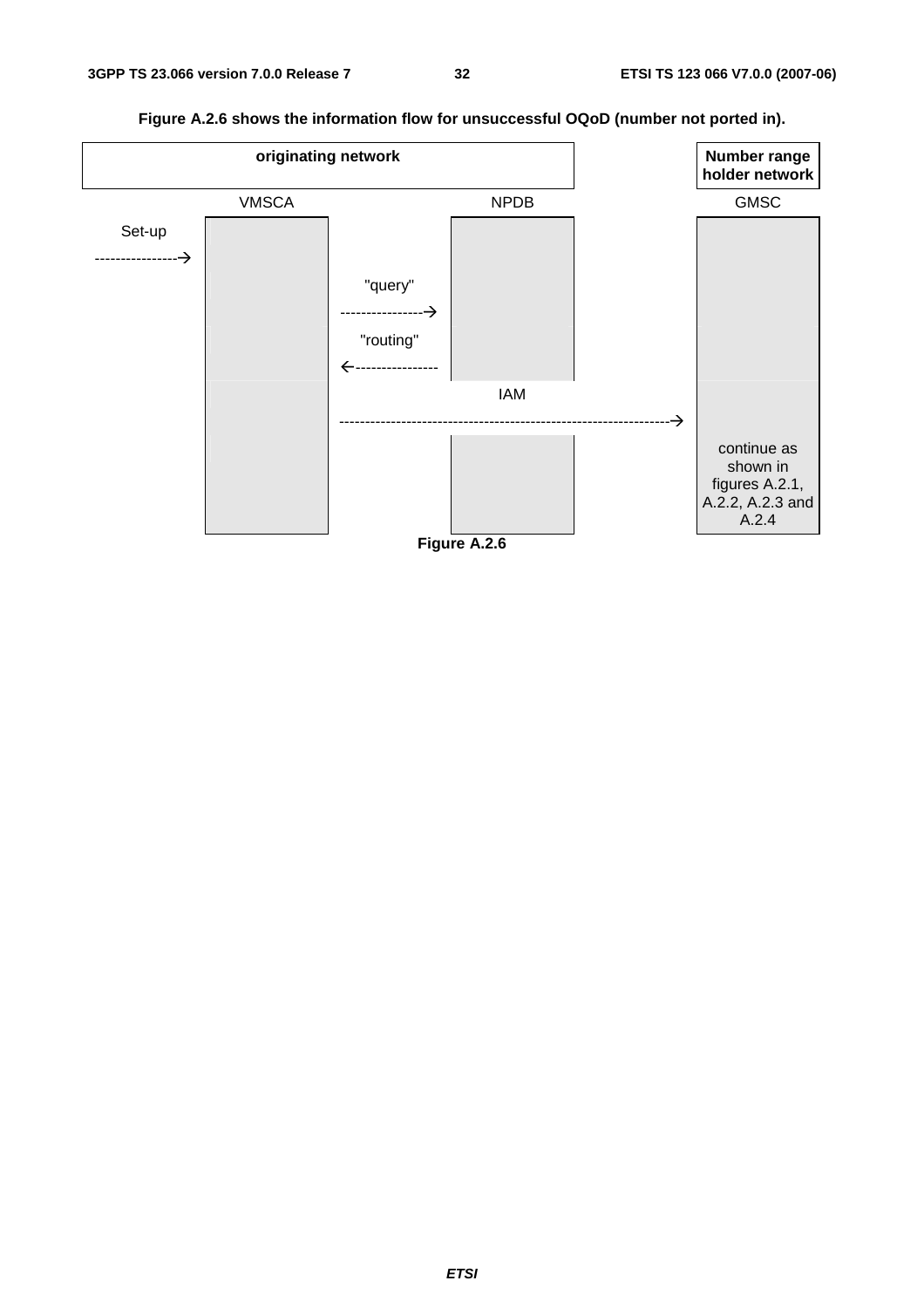## A.3 Functional requirements of network entities

## A.3.1 Functional requirement of GMSC

#### A.3.1.1 Procedure MOBILE\_NUMBER\_PORTABILITY\_IN\_QoHR

The procedure MOBILE\_NUMBER\_PORTABILITY\_IN\_QoHR is shown in figure A.1.3. It is called from the procedure Obtain\_Routeing\_Address defined in 3G TS 23.018 [3].

The text in this clause is a supplement to the definition in the SDL diagrams; it does not duplicate the information in the SDL diagrams.

The query to NPDB contains the service key for MNP query and the called party"s MSISDN.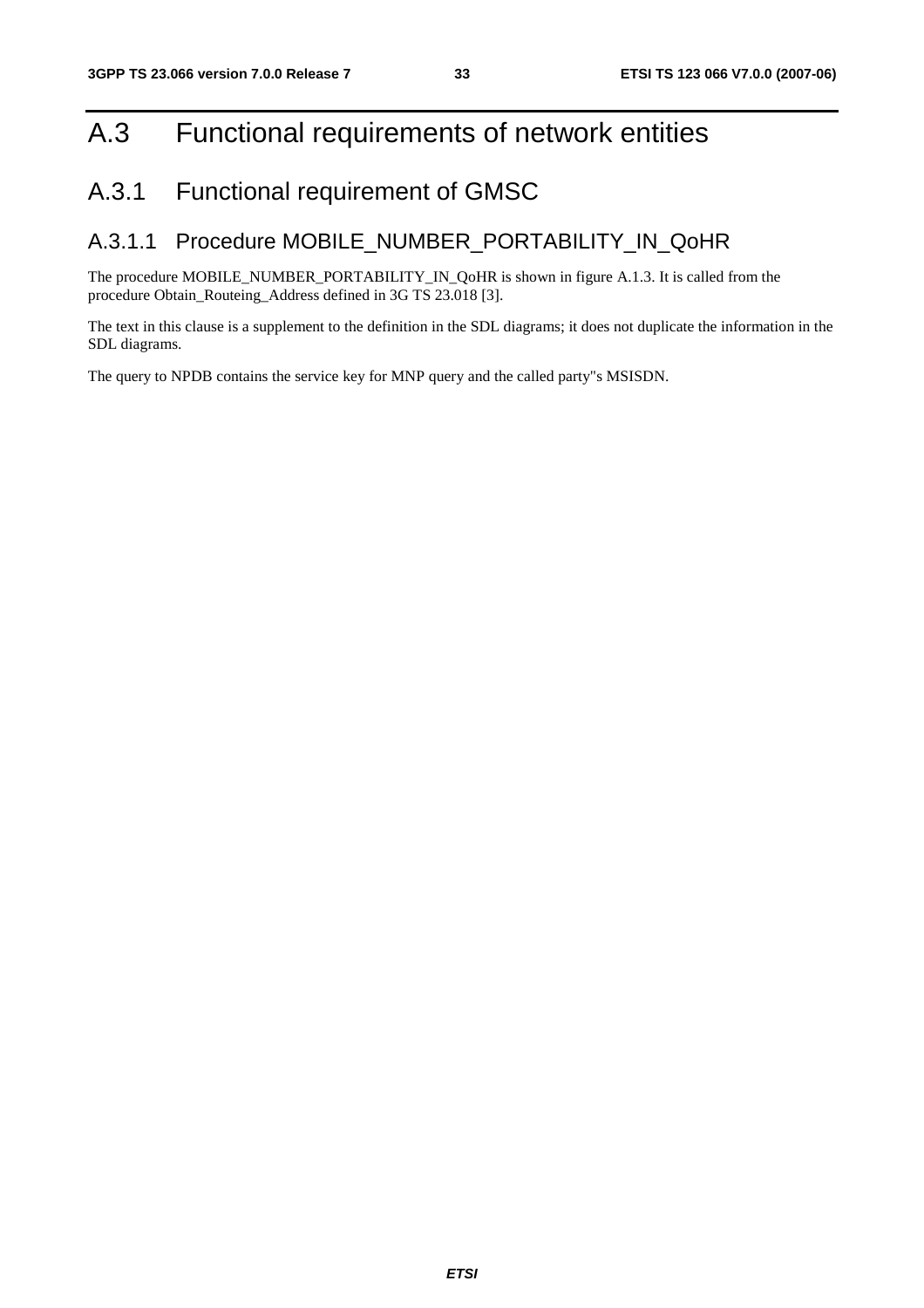

**Figure A.3.1.1: Procedure MOBILE\_NUMBER\_PORTABILITY\_IN\_QoHR**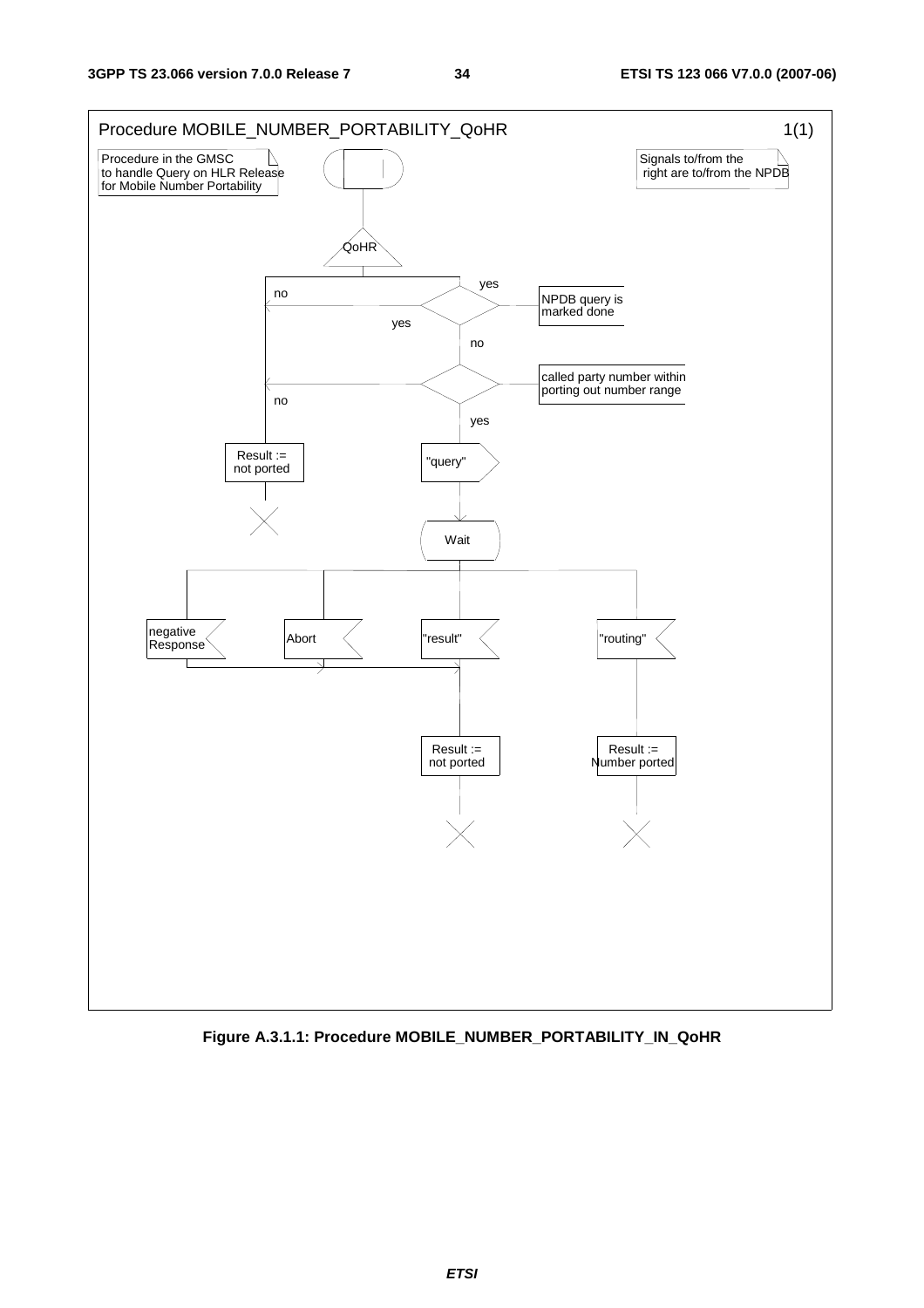#### A.3.1.2 Procedure MOBILE\_NUMBER\_PORTABILITY\_IN\_TQoD

The procedure MOBILE\_NUMBER\_PORTABILITY\_IN\_TQoD is shown in figure A.3.1.2. It is called from the procedure Obtain\_Routeing\_Address defined in 3G TS 23.018 [3].

The text in this clause is a supplement to the definition in the SDL diagrams; it does not duplicate the information in the SDL diagrams.

The "query" to NPDB contains the service key for MNP query and the called party"s MSISDN.



**Figure A.3.1.2: Procedure MOBILE\_NUMBER\_PORTABILITY\_IN\_TQoD**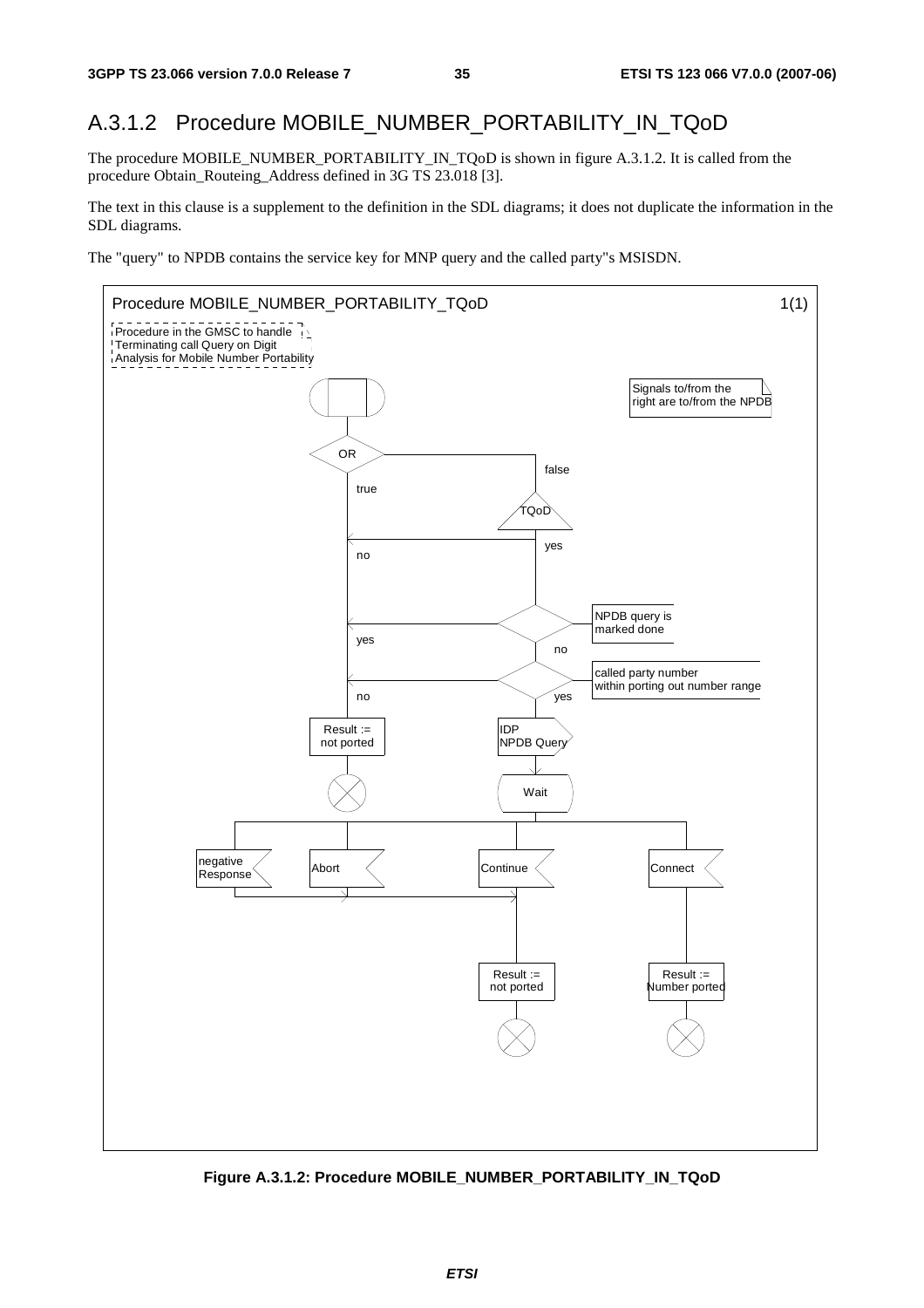# A.3.2 Functional requirement of MSC

### A.3.2.1 Procedure MOBILE\_NUMBER\_PORTABILITY\_IN\_OQoD

The procedure MOBILE\_NUMBER\_PORTABILITY\_IN\_OQoD is shown in figure A.3.2.1. It is called from the procedure Outgoing\_Call\_Setup\_MSC and from the process MT\_CF\_MSC defined in 3G TS 23.018 [3].

The text in this clause is a supplement to the definition in the SDL diagrams; it does not duplicate the information in the SDL diagrams.

The MSC may recognise own numbers as not being within the ported number range. For foreign numbers however, the MSC will not in general know whether the number is portable. The test 'called party number is a portable national MSISDN' takes the 'yes' exit if the number is a foreign national MSISDN or an own portable MSISDN.

The "query" to NPDB contains the service key for MNP query and the called party"s MSISDN.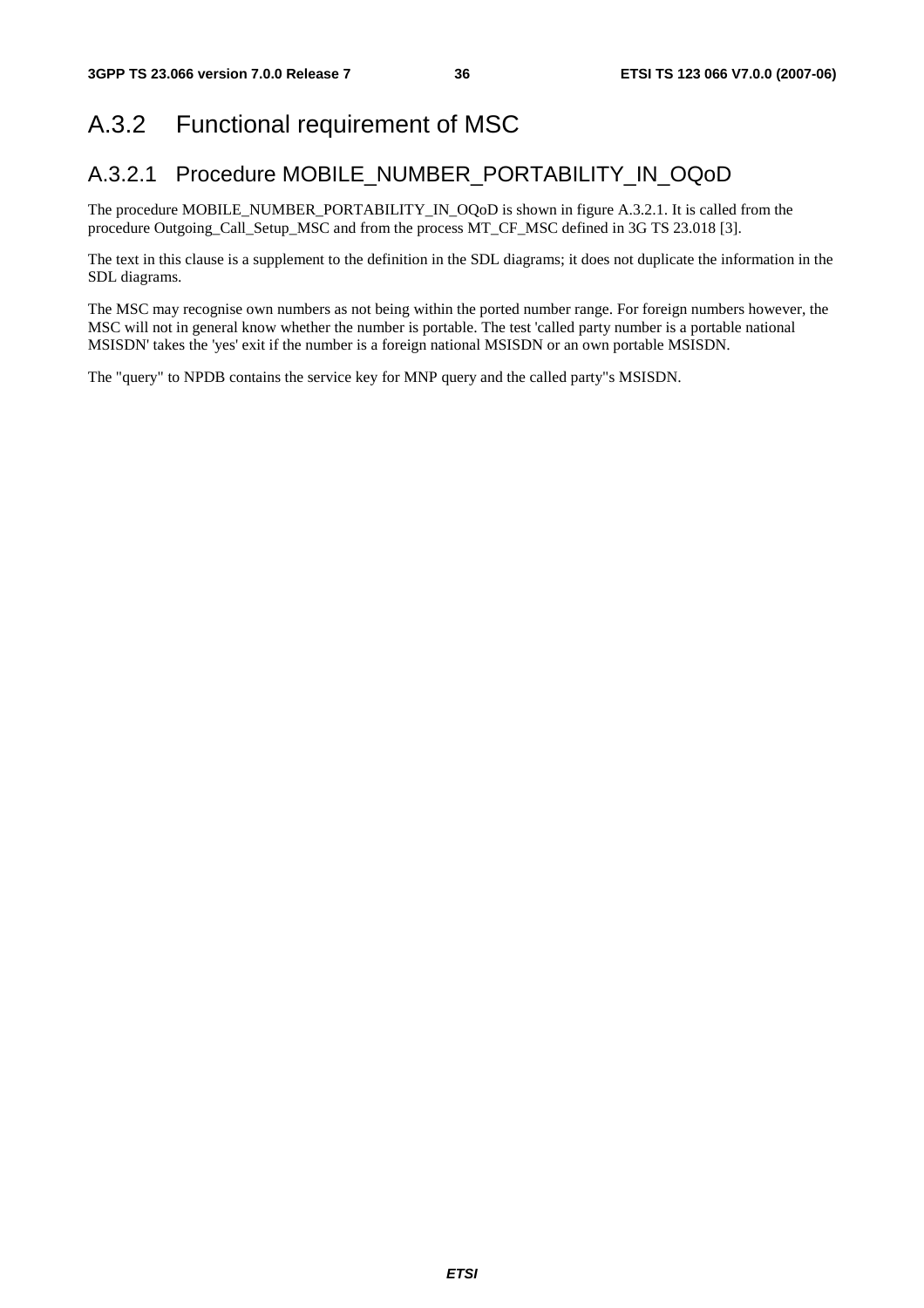

**Figure A.3.2.1: Procedure MOBILE\_NUMBER\_PORTABILITY\_IN\_OQoD**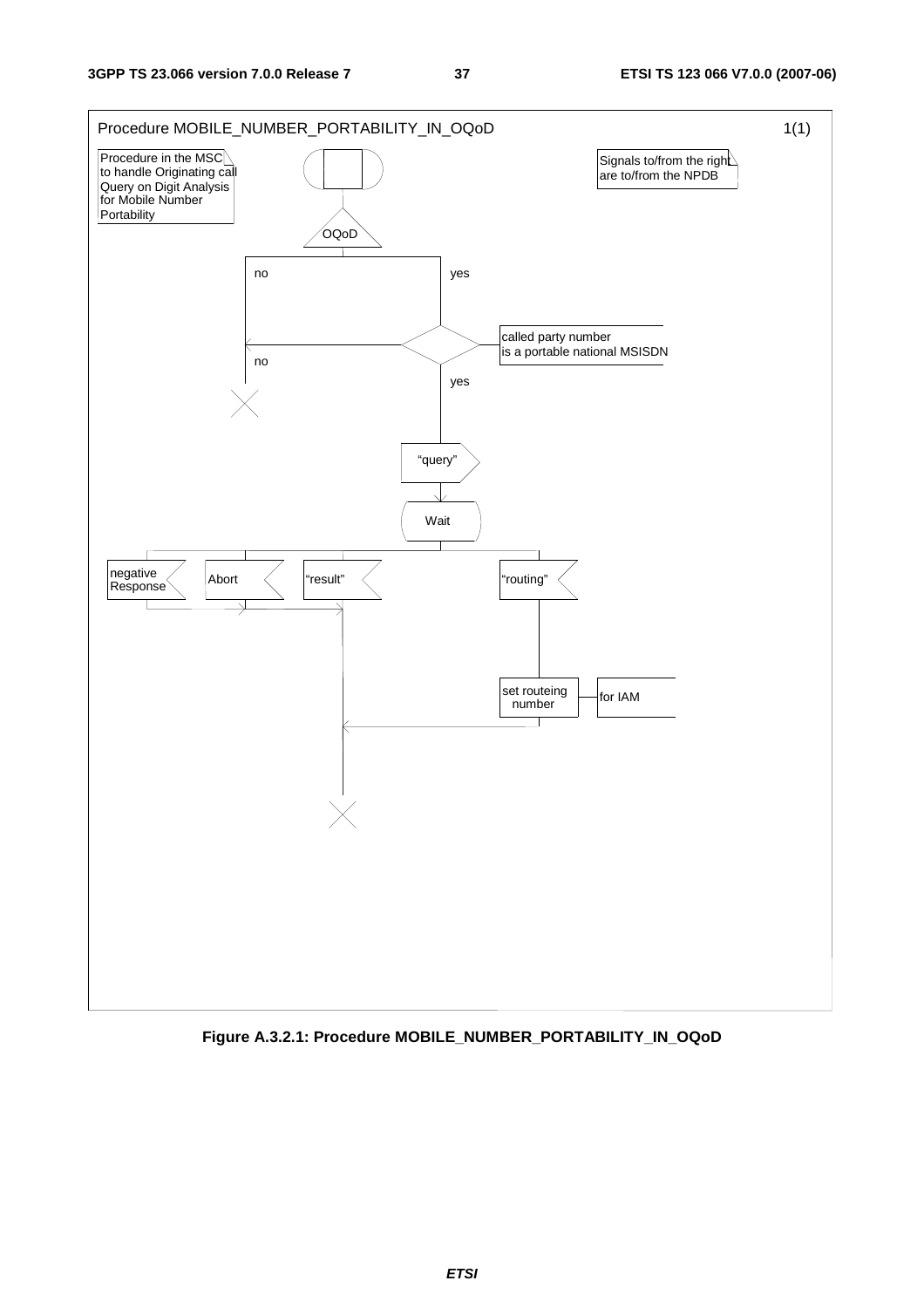# A.3.3 Functional requirement of NPDB

### A.3.3.1 Process IN\_QUERY\_NPDB

The process IN\_QUERY\_NPDB is shown in figure A.3.3.1.



**Figure A.3.3.1: Process IN\_QUERY\_NPDB**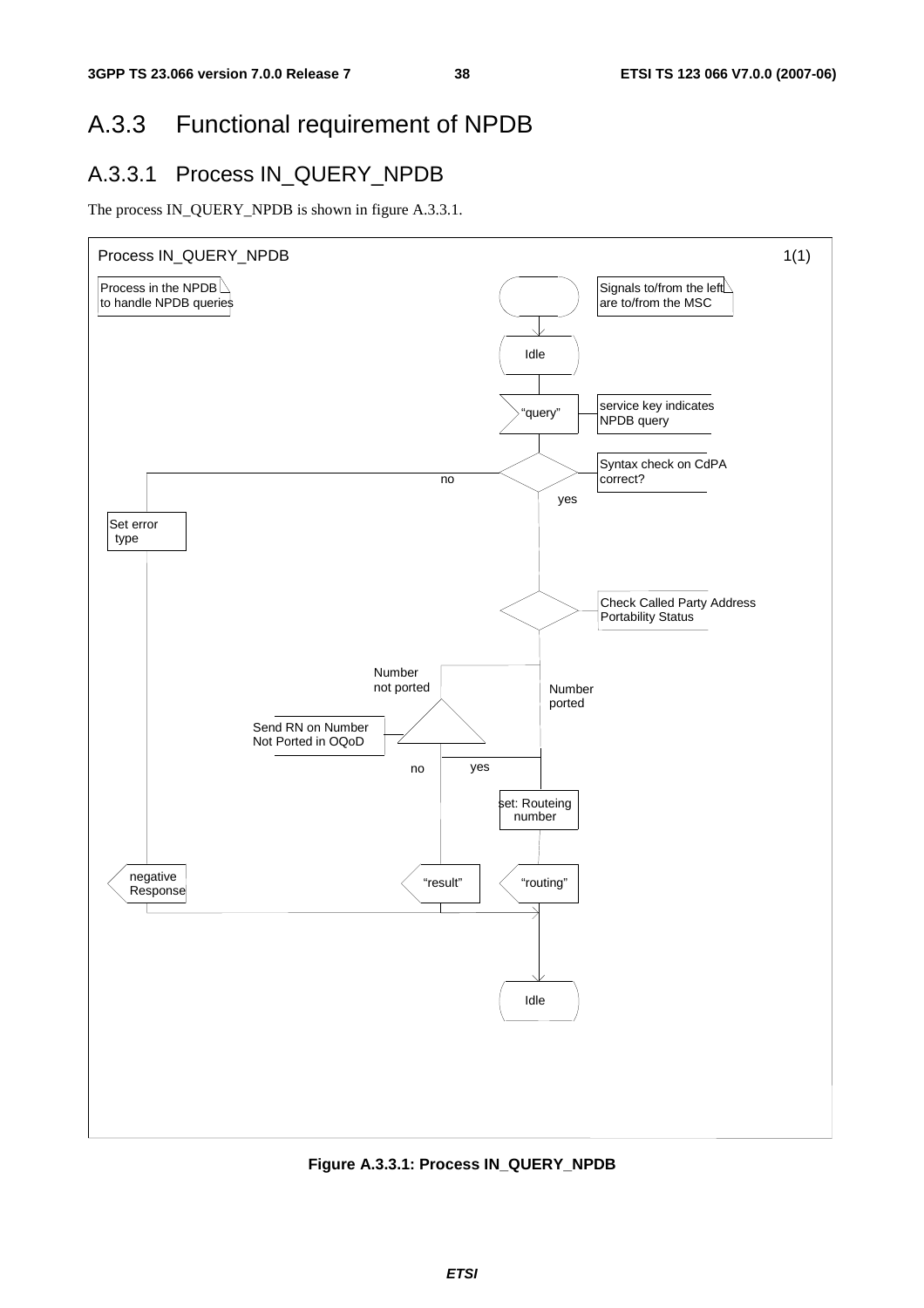# A.4 Contents of messages

This clause specifies the content of the following messages:

On the ISUP interface:

IAM.

On the MSC - NPDB interface:

"query";

"routing";

"result".

#### **Messages in the MSC – NPDB interface are mapped into ETSI Core INAP or ANSI IN Query messages according to the protocols on this interface. This is listed in the following table:**

| <b>Messages in MSC-NPDB</b><br>interface | <b>INAP messages</b>                   | <b>ANSI IN Query messages</b> |
|------------------------------------------|----------------------------------------|-------------------------------|
| "query"                                  | <b>INITIAL DP</b>                      | ProvideInstruction:Start      |
| "routing"                                | <b>CONNECT</b><br><b>CONTINUE</b>      | ConnectionControl:Connect     |
| "result"                                 | <b>CONTINUE</b><br><b>RELEASE CALL</b> | ConnectionControl:Connect     |

In the tables that follow, information elements are shown as mandatory (M), conditional  $\odot$  or optional (O). A mandatory information element shall always be present. A conditional information element shall be present if certain conditions are fulfilled; if those conditions are not fulfilled it shall be absent. An optional element may be present or absent, at the discretion of the application at the sending entity.

### A.4.1 Messages on the ISUP interface

### A.4.1.1 IAM for ETSI ISUP interface

This message is specified in [14]. It is necessary for the IAM to contain the information needed to route the call to the subscription network of the ported subscriber. The ways in which this may be coded are shown in [14].

### A.4.1.2 IAM for ANSI ISUP interface

This message is specified in [8] and [9]. It is necessary for the IAM to contain the information needed to route the call to the subscription network of the ported subscriber. The ways in which this may be coded are shown in [8] and [9].

### A.4.2 Messages on the MSC - NPDB interface

### A.4.2.1 INITIAL DP

**This message is specified in [5]. The following information elements are required:** 

| Information element name   | <b>Required</b> | <b>Description</b>                              |
|----------------------------|-----------------|-------------------------------------------------|
| Service Key                | M               | Identifies the requested IN service (MNP query) |
| <b>Called Party Number</b> | M               | The possibly ported MSISDN                      |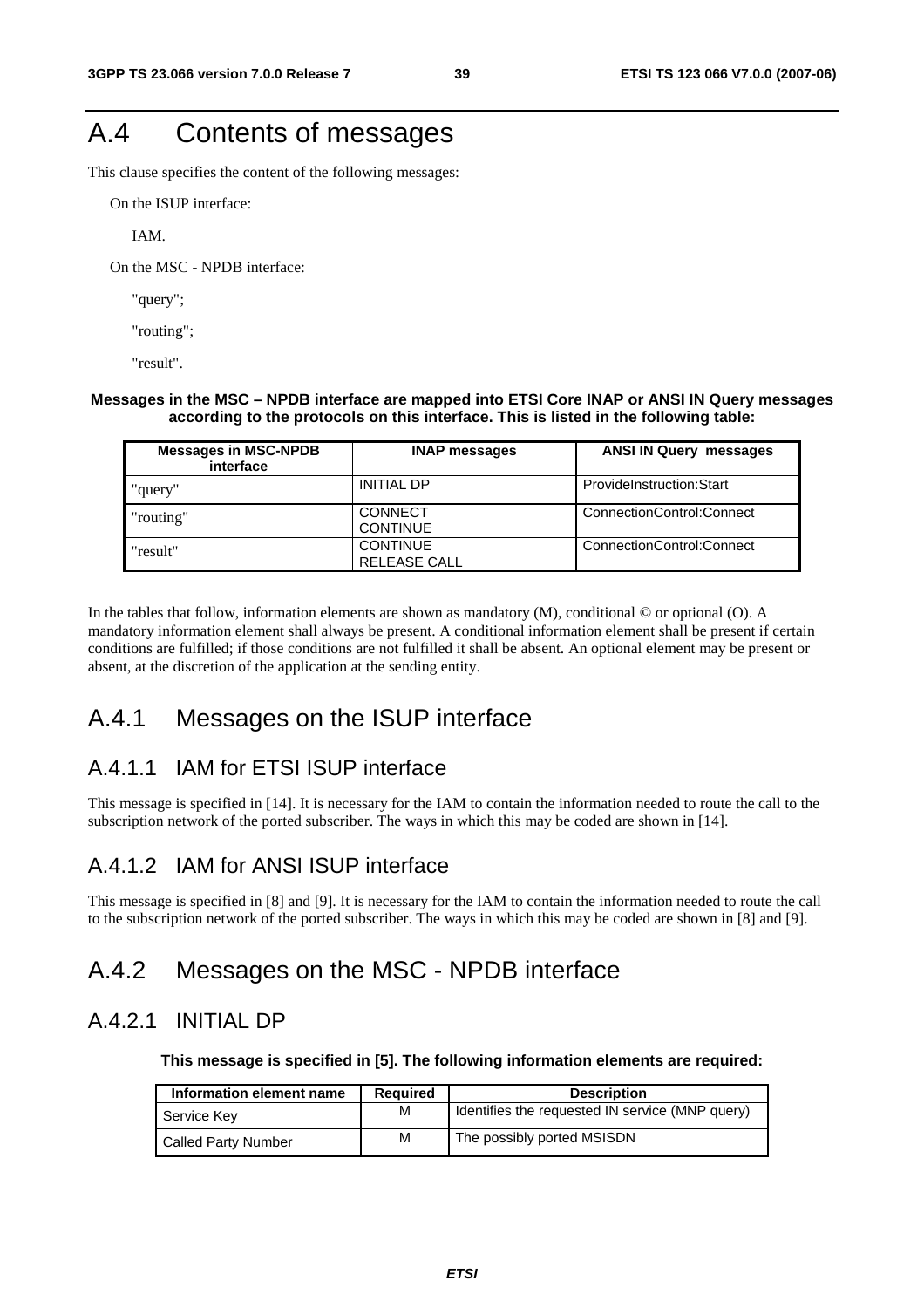### A.4.2.2 INITIAL DP negative response

This message is specified in [5]. The negative response information element can take the following values:

- 1. missing parameter;
- 2. unexpected data value;
- 3. unexpected parameter;
- 4. system failure.

### A.4.2.3 CONNECT

This message is specified in [5]. It shall be ensured that the information in the Connect message shall be aligned with the coding supported in the ISUP signalling.

### A.4.2.4 CONTINUE

This message is specified in [5]. This message does not contain any information element.

### A.4.2.5 RELEASE CALL

#### **This message is specified in [5]. The following information elements are required:**

| Information element name | <b>Required</b> | <b>Description</b>                          |
|--------------------------|-----------------|---------------------------------------------|
| Cause                    | м               | Indicates the reason for releasing the call |

### A.4.2.6 ProvideInstruction:Start

| <b>Parameter</b>                 | Type           | <b>Number of Octets</b> | <b>Contents</b>                           |
|----------------------------------|----------------|-------------------------|-------------------------------------------|
| Package Type Identifier          | м              |                         | Query with Permission                     |
| Component Type Identifier        | м              |                         | Invoke (last)                             |
| <b>Operation Code Identifier</b> | м              |                         | <b>National TCAP</b>                      |
| <b>Operation Code</b>            | м              | 2                       | provideInstruction:Start (reply required) |
| Service Key                      | М              | $11*$                   | 10 digit called party number digits       |
| Digits (calling party number)    | M <sup>1</sup> | $6-9$                   | 3,6 or 10 ANI digits                      |
| Digits (LATA)                    | M <sup>1</sup> | 6                       | <b>LATA ID</b>                            |
| <b>Originating Station Type</b>  | M <sup>1</sup> |                         | Binary value of ANI II digits             |

Note:

\* = Value specific for number portability

1

 = This mandatory parameter is required for the message but the content is not essential for number portability.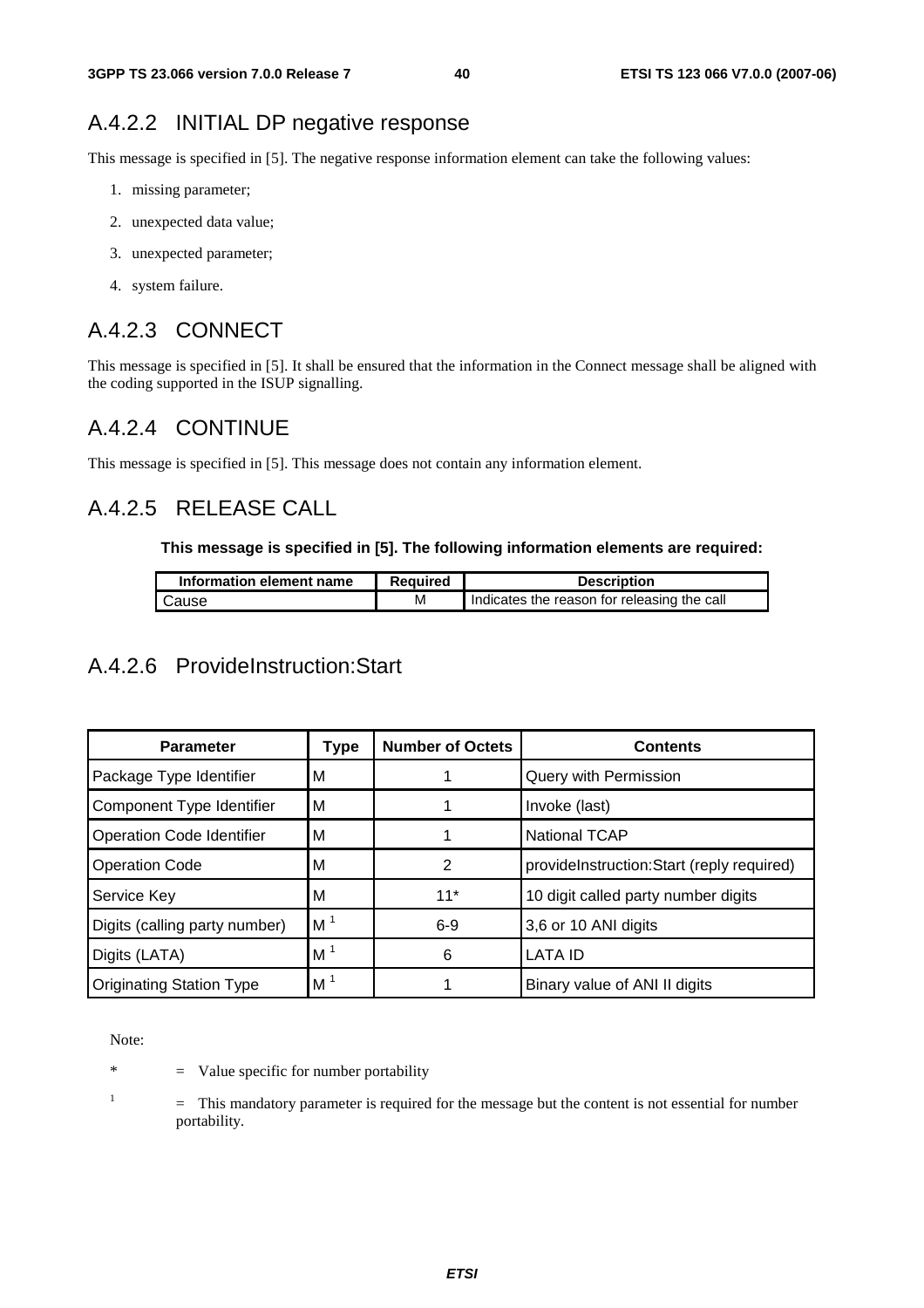## A.4.2.7 ConnectionControl:Connect

| <b>Parameter</b>                 | <b>Type</b>    | Number of<br><b>Octets</b> | <b>Contents</b>                                  |
|----------------------------------|----------------|----------------------------|--------------------------------------------------|
| Package Type Identifier          | м              |                            | Response                                         |
| Component Type Identifier        | M              |                            | Invoke (last)                                    |
| <b>Operation Code Identifier</b> | М              |                            | <b>National TCAP</b>                             |
| <b>Operation Code</b>            | м              | $\overline{2}$             | connectionControl:Connect (no<br>reply required) |
| Digits (Carrier)                 | M <sup>1</sup> | 6                          | 3 or 4 digit CIC                                 |
| Digits (Routing Number)          | M              | $9^*$                      | 10 digit RN or Dialed Number                     |
| <b>Billing Indicators</b>        | M <sup>1</sup> | 4                          | Unspecified                                      |

Note:

1

\* = Value specific for number portability

 = This mandatory parameter is required for the message but the content is not essential for number portability.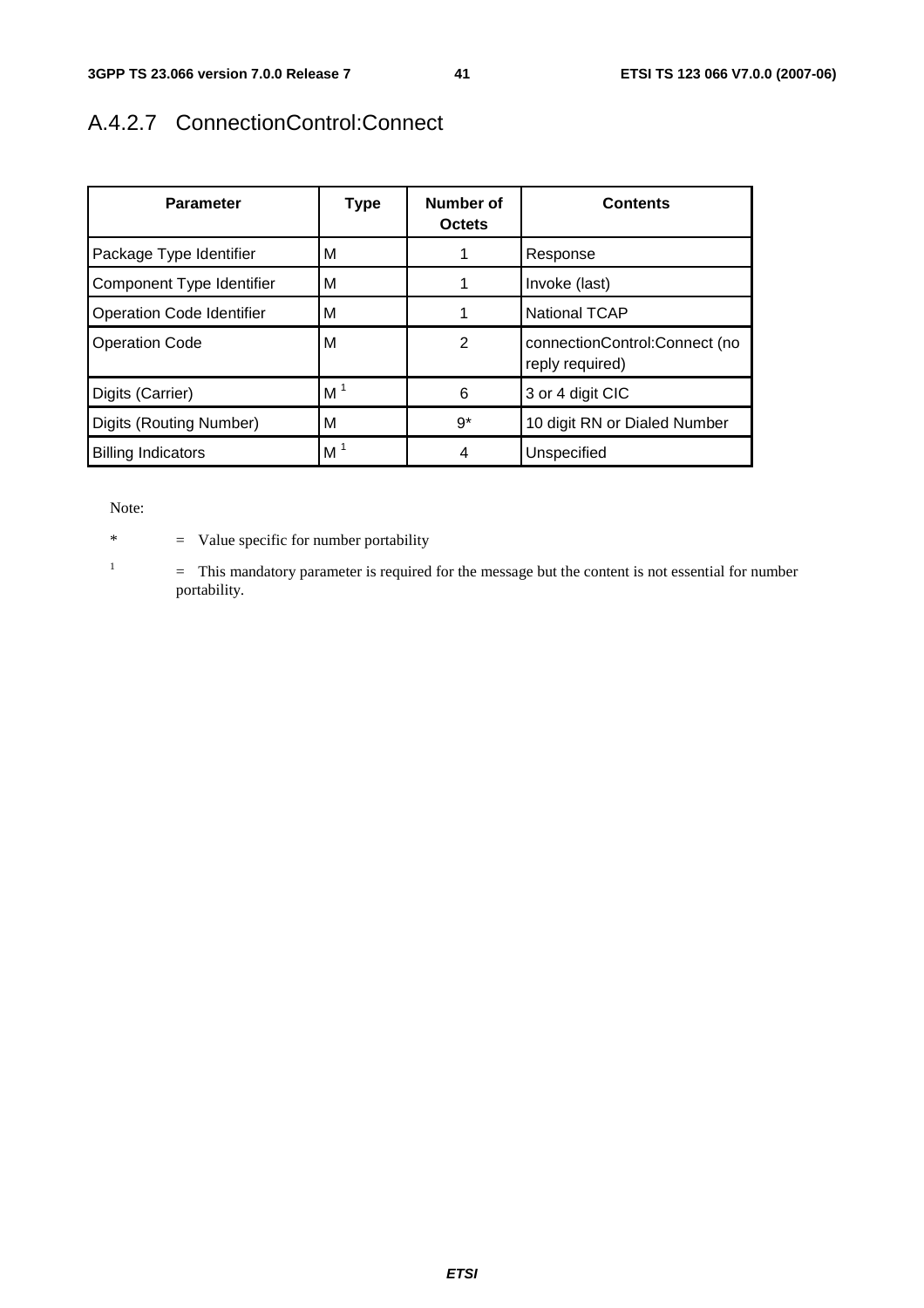# Annex B (normative): Handling of Non-Call Related Signalling

# B.1 Handling of Non-call Related Signalling

## B.1.1 Routeing Conventions

Figure B.1.1 illustrates the routeing of non-call related signalling messages between networks in a number portability environment.



### **Figure B.1.1: Routeing of non-call related signalling messages in a number portability environment**

If a non-call related signalling message is originated outside the portability domain, this message (1) is received by the number range holder network. The number range holder network routes the message (5) onward to the subscription network.

If a non-call related signalling message is originated in a network inside the portability domain and this network supports direct routeing, this message (3) is routed to the subscription network.

If a non-call related signalling message is originated in a network inside the portability domain and this network does not support direct routeing, the message (2, 4) is routed to the number range holder network. The number range holder network routes the message (5) onward to the subscription network. This is referred to as indirect routeing.

## B.1.2 Network Architecture

In a PLMN that supports MNP, non-call related signalling messages as mentioned in section B.1.1 are relayed by an MNP-Signalling Relay Function (MNP-SRF). The MNP-SRF provides re-routeing capability for signalling messages addressed using the MSISDN. The MNP-SRF obtains routeing information from the NP database to identify the subscription network associated with a particular national MSISDN. The interface between the MNP-SRF and the NP database is considered implementation dependent and is not detailed further. For further details see clause 4.3.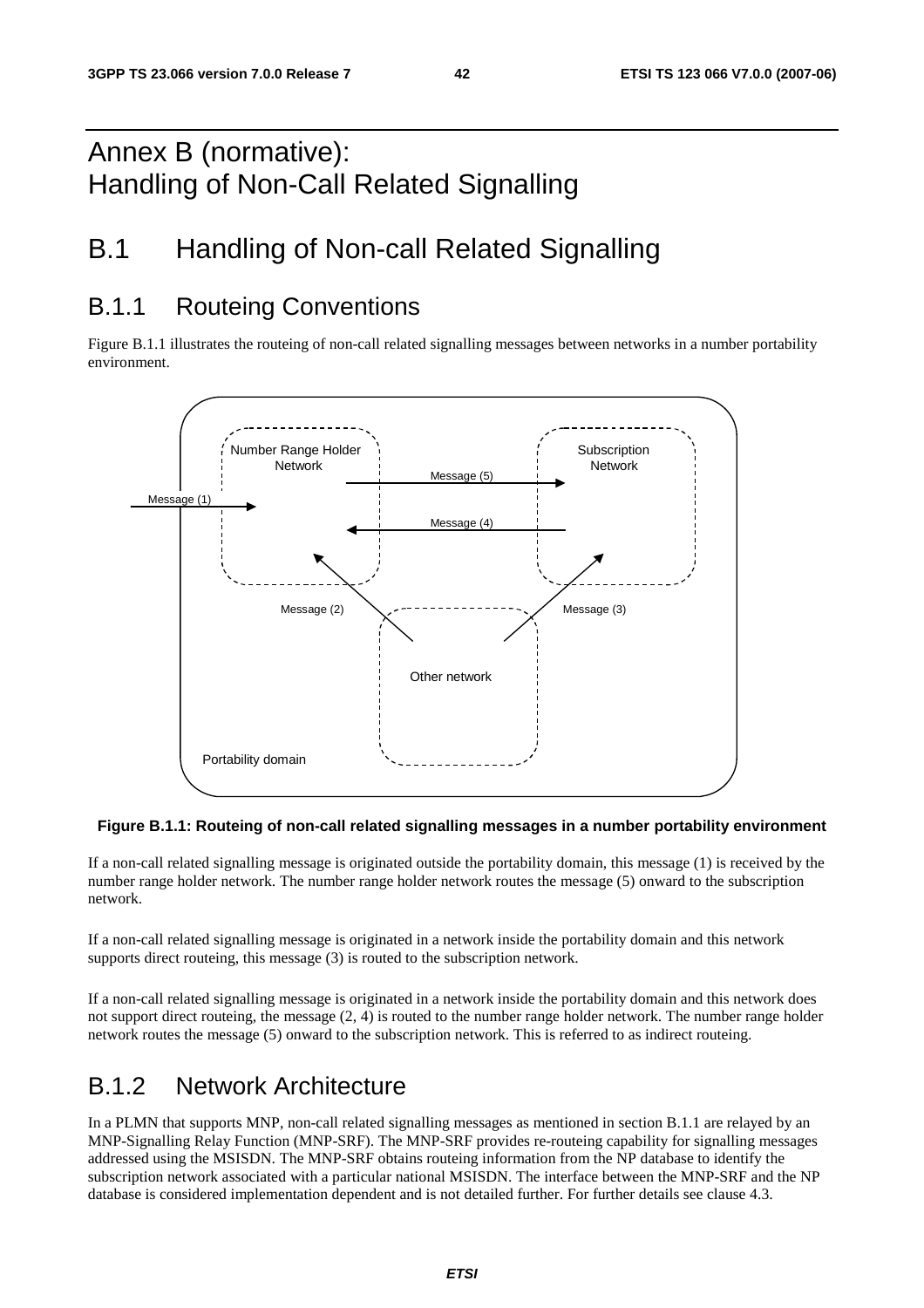From the perspective of the PLMN in which the MNP-SRF resides, the MSISDN in the CdPA represents either:

- 1 An own number ported out.
- 2 An own number not ported out.
- 3 A foreign number ported in.
- 4 A foreign number ported to a foreign network.
- 5 A foreign number not known to be ported.

When a PLMN supports direct routeing (clause B.1.1), all non-call related signalling messages where the MSISDN in the CdPA belongs to a number range owned by a PLMN in the portability domain and all non-call related signalling messages which are relayed towards the network, are routed to the PLMN"s MNP-SRF for treatment.

In case 2 and 3 the MNP-SRF relays the message to the Subscriber Database supporting the Network Service e.g. HLR and Calling Name Database.

In case 1, 4 and 5 the MNP-SRF relays the message to subscription network.

When a PLMN does not support direct routeing, only non-call related signalling messages where the MSISDN in the CdPA belongs to a number range owned by the PLMN itself and all non-call related signalling messages which are relayed towards the network are routed to the PLMN"s MNP-SRF for treatment. All other messages are routed to the number range holder network.

For this routeing convention, only cases 1, 2 and 3 are applicable:

In case 2 and 3 the MNP-SRF relays the message to the Subscriber Database supporting the Network Service e.g. HLR and Calling Name Database.

In case 1 the MNP-SRF relays the message to the subscription network.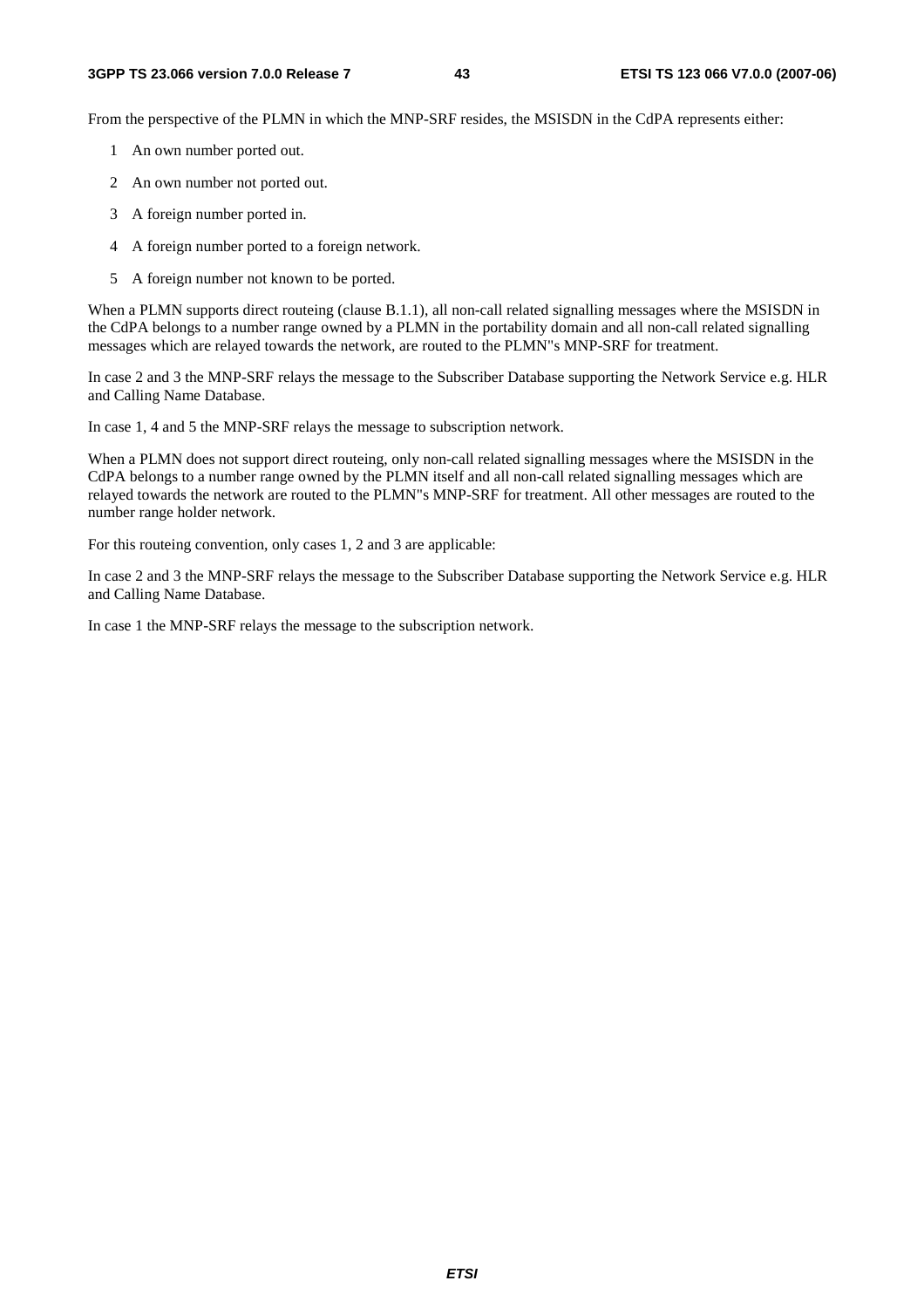# B.2 Signalling Scenarios

### B.2.1 Non-call Related Signalling Message for a Non-ported Number – Indirect Routeing

Figure B.2.1 shows the MNP-SRF operation for routeing a non-call related signalling message for a non-ported number where the interrogating network is inside the portability domain and indirect routeing is used or the interrogating network is outside the portability domain.



#### **Figure B.2.1: MNP-SRF operation for routeing a non-call related signalling message for a non-ported number where the interrogating network is inside the portability domain and indirect routeing is used or the interrogating network is outside the portability domain**

NOTE: that the TT may have a different value, e.g. TT=17 in the case of CCBS Requests and TT=14 in the case of ANSI Routing of SRI\_For\_Short Message.

The Interrogating Network Entity (INE) submits a non-call related signalling message. When MNP-SRFB receives the message, MNP-SRF operation is triggered. The MNP-SRF functionality analyses the MSISDN in the CdPA and identifies the MSISDN as being non-ported using information that may be retrieved from an NP database. Figure B.2.1 shows an example where the MNP-SRF function then re-routes the message to HLRB.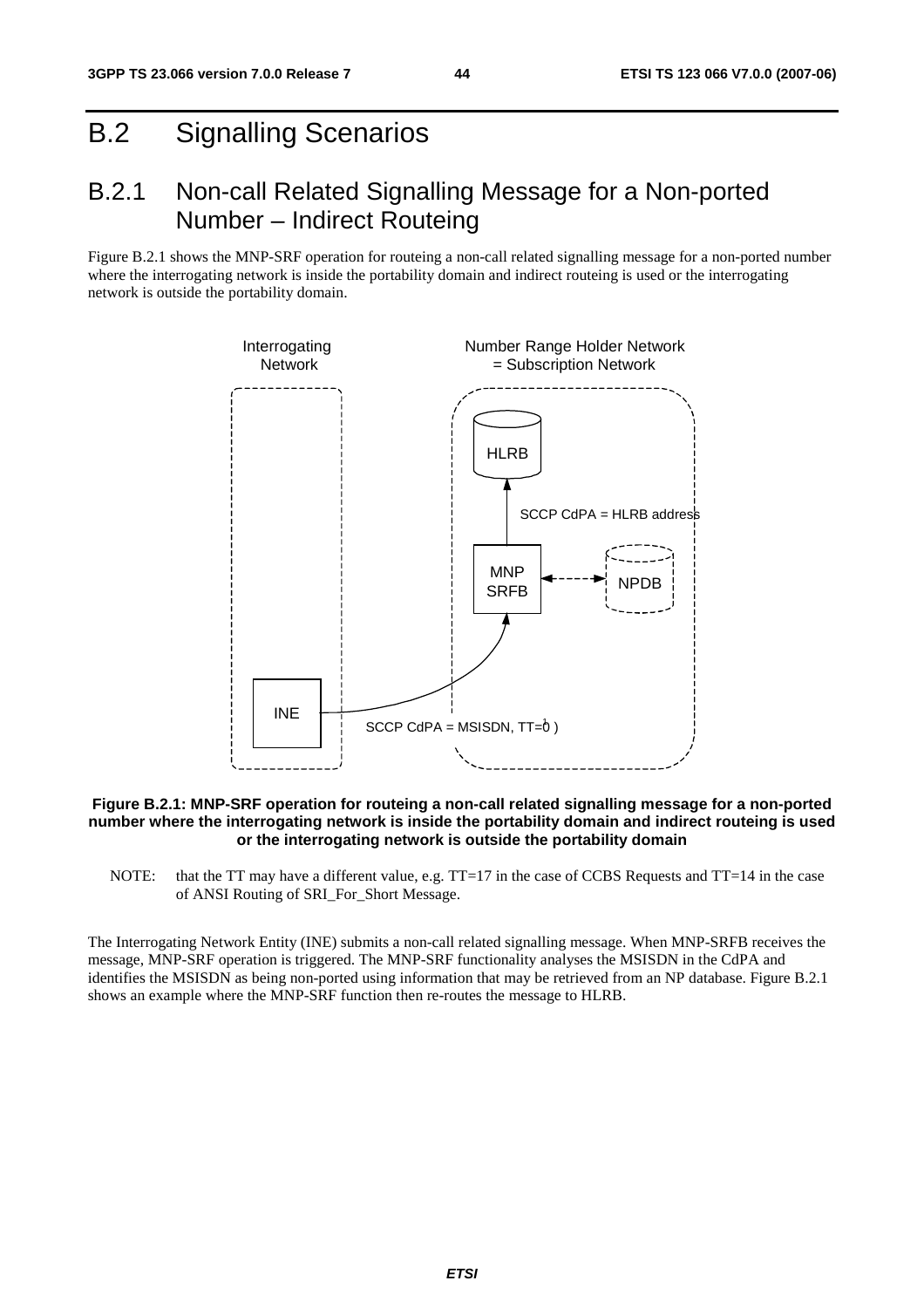## B.2.2 Non-call Related Signalling Message for a Ported or Non-ported Number – Direct Routeing

Figure B.2.2 shows the MNP-SRF operation for routeing a non-call related signalling message for a ported or nonported number where the interrogating network supports direct routeing. If the interrogating network is the subscription network, MNP-SRFA and MNP-SRFB coincide; i.e. the signalling message passes the MNP-SRF only once.



#### **Figure B.2.2: MNP-SRF operation for routeing a non-call related signalling message for a ported or non-ported number where the interrogating network supports direct routeing**

NOTE 1: the TT may have a different value, e.g. TT=17 in the case of CCBS Requests and TT=14 in the case of ANSI Routing of SRI\_For\_Short Message .

NOTE 2: the CdPA may have different values in the GT address and the nature of address fields.

The Interrogating Network Entity (INE) submits a non-call related signalling message. When MNP-SRFA receives the message, MNP-SRF operation is triggered. The MNP-SRF functionality analyses the MSISDN in the CdPA and identifies the subscription network using information that may be retrieved from an NP database. The MNP-SRF function then modifies the CdPA according to the rules agreed for the portability domain and routes the message to MNP-SRFB in the subscription network.

When MNP-SRFB receives the message, MNP-SRF operation is triggered. The MNP-SRF functionality analyses the MSISDN in the CdPA and identifies the MSISDN as being ported into the network using information that may be retrieved from an NP database. Figure B.2.2 shows an example where the MNP-SRF function then re-routes the message to HLRB.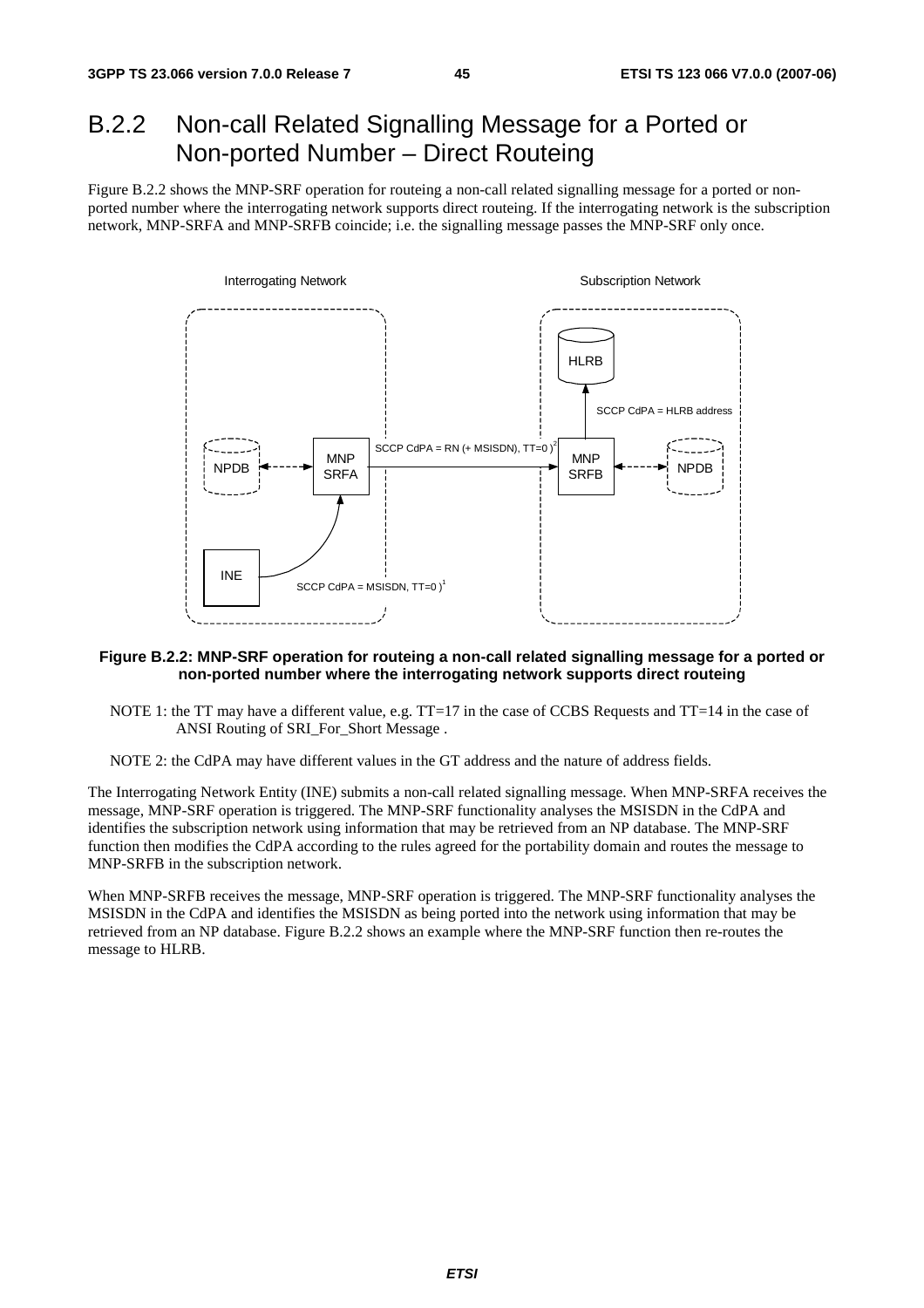### B.2.3 Non-call Related Signalling Message for a Ported Number - Indirect Routeing

Figure B.2.3 shows the MNP-SRF operation for indirectly routeing (i.e. via the number range holder network) a noncall related signalling message for a ported subscriber.



#### **Figure B.2.3: MNP-SRF operation for indirectly routeing (i.e. via the number range holder network) a non-call related signalling message for a ported subscriber**

- NOTE 1: the TT may have a different value, e.g. TT=17 in the case of CCBS Requests and TT=14 in the case of ANSI Routing of SRI\_For\_Short Message.
- NOTE 2: the CdPA may have different values in the GT address and the nature of address fields.

The Interrogating Network Entity (INE) submits a non-call related signalling message. This message is routed on MSISDN global title to MNP-SRFA in the number range holder network.

When MNP-SRFA receives the message, MNP-SRF operation is triggered. The MNP-SRF functionality analyses the MSISDN in the CdPA and identifies the subscription network using information that may be retrieved from an NP database. The MNP-SRF function then modifies the CdPA according to the rules agreed for the portability domain and routes the message to MNP-SRFB in the subscription network.

When MNP-SRFB receives the message, MNP-SRF operation is triggered. The MNP-SRF functionality analyses the MSISDN in the CdPA and identifies the MSISDN as being ported into the network using information that may be retrieved from an NP database. Figure B.2.3 shows an example where the MNP-SRF function then re-routes the message to HLRB.

## B.3 Functional Requirements of Network Entities

### B.3.1 Procedure MNP\_SRF\_Non\_Call\_Related

Figure B.3.1 shows the procedure MNP\_SRF\_Non\_Call\_Related. This procedure handles non-call related signalling messages. It is called from the process MNP\_SRF (see chapter 4.3).

The check 'CdPA contains own number ported out?' identifies all mobile numbers from number ranges allocated to the network the MNP-SRF is located in and which are ported to other networks. In this case the message is relayed to the subscription network.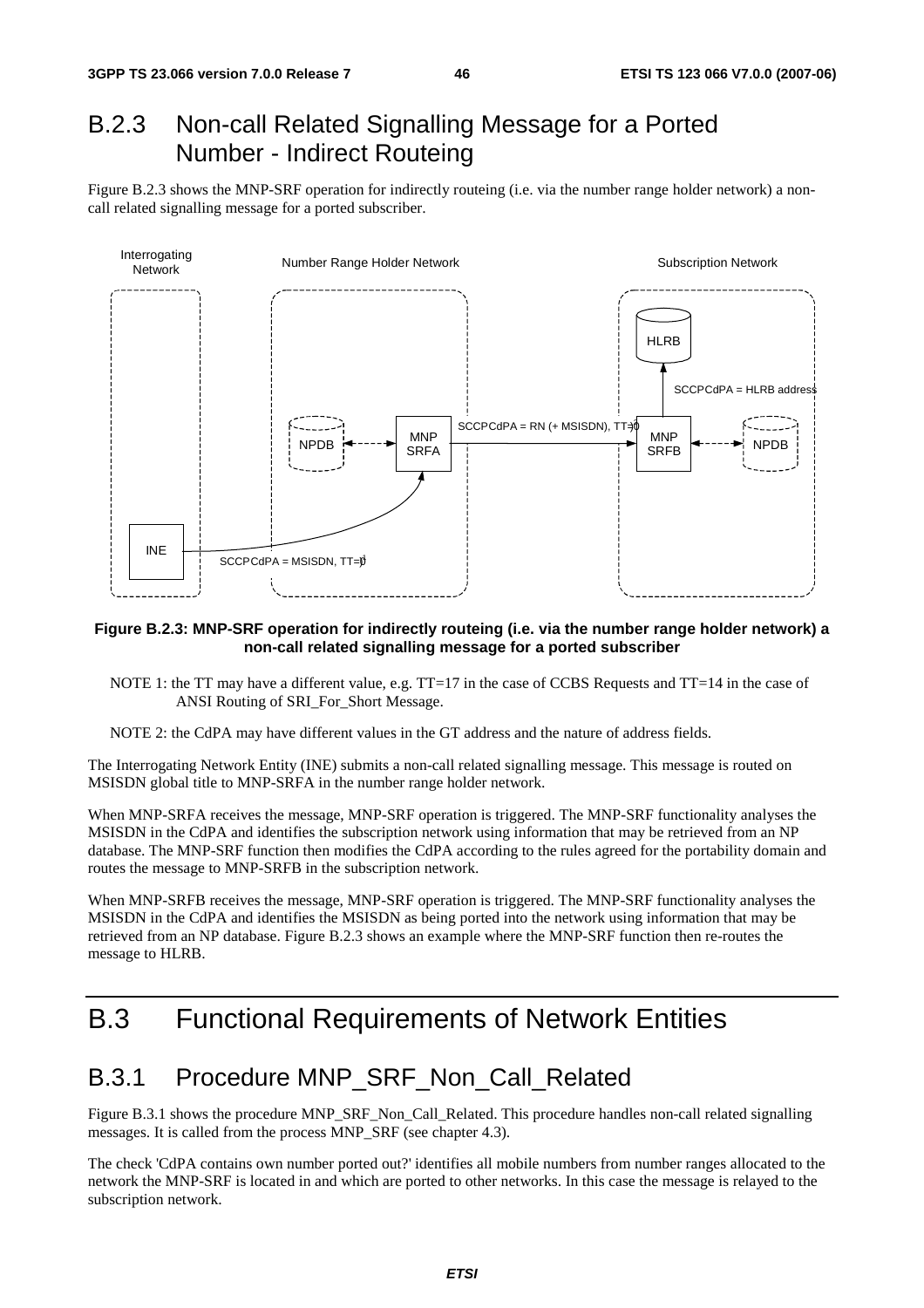The check 'CdPA contains own number not ported out?' identifies all mobile numbers from the number ranges allocated to the network the MNP-SRF is located in and which are still served by the network the MNP-SRF is located in, i.e. the numbers are not ported out. In this case the message is relayed to the HLR in the network.

The check 'CdPA contains foreign number ported in?' identifies all mobile numbers from the number ranges not allocated to the network the MNP-SRF is located in and which are served by the network the MNP-SRF is located in, i.e. the numbers are ported in. In this case the message is relayed to the HLR in the network.

The check 'CdPA contains foreign number ported to a foreign network?' identifies all mobile numbers from the number ranges not allocated to the network the MNP-SRF is located in and which are not served by the MNP-SRF is located in and not served by the network the number range is allocated to, i.e. the numbers are ported to a foreign network. In this case the message is relayed to the subscription network.

The remaining numbers 'CdPA contains number not known to be ported ?' are mobile numbers from the number ranges not allocated to the network the MNP-SRF is located in and which are also not served by the network the MNP-SRF is located in. In this case the message is relayed to the number range holder network.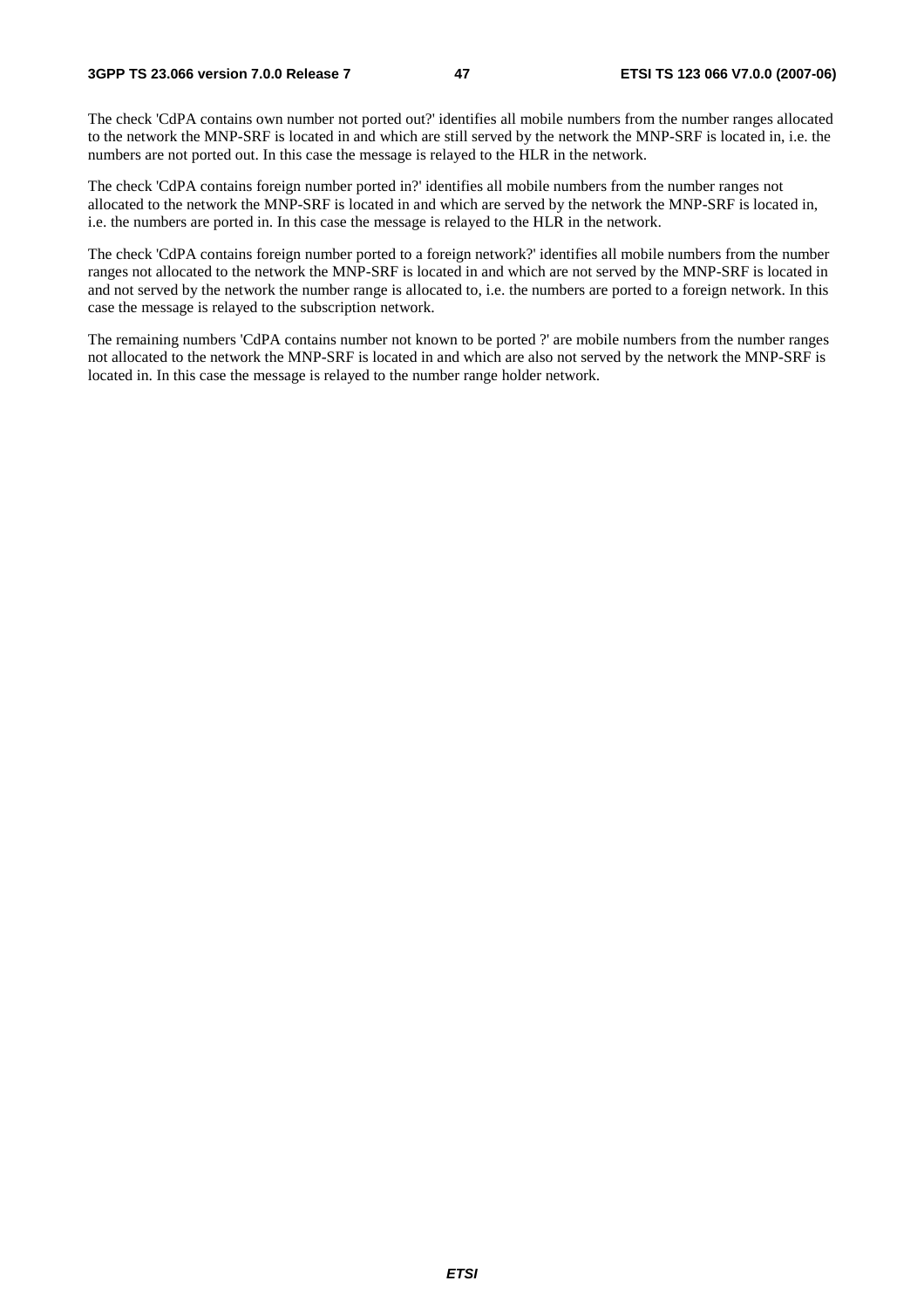

**Figure B.3.1: Procedure MNP\_SRF\_Non\_Call\_Related**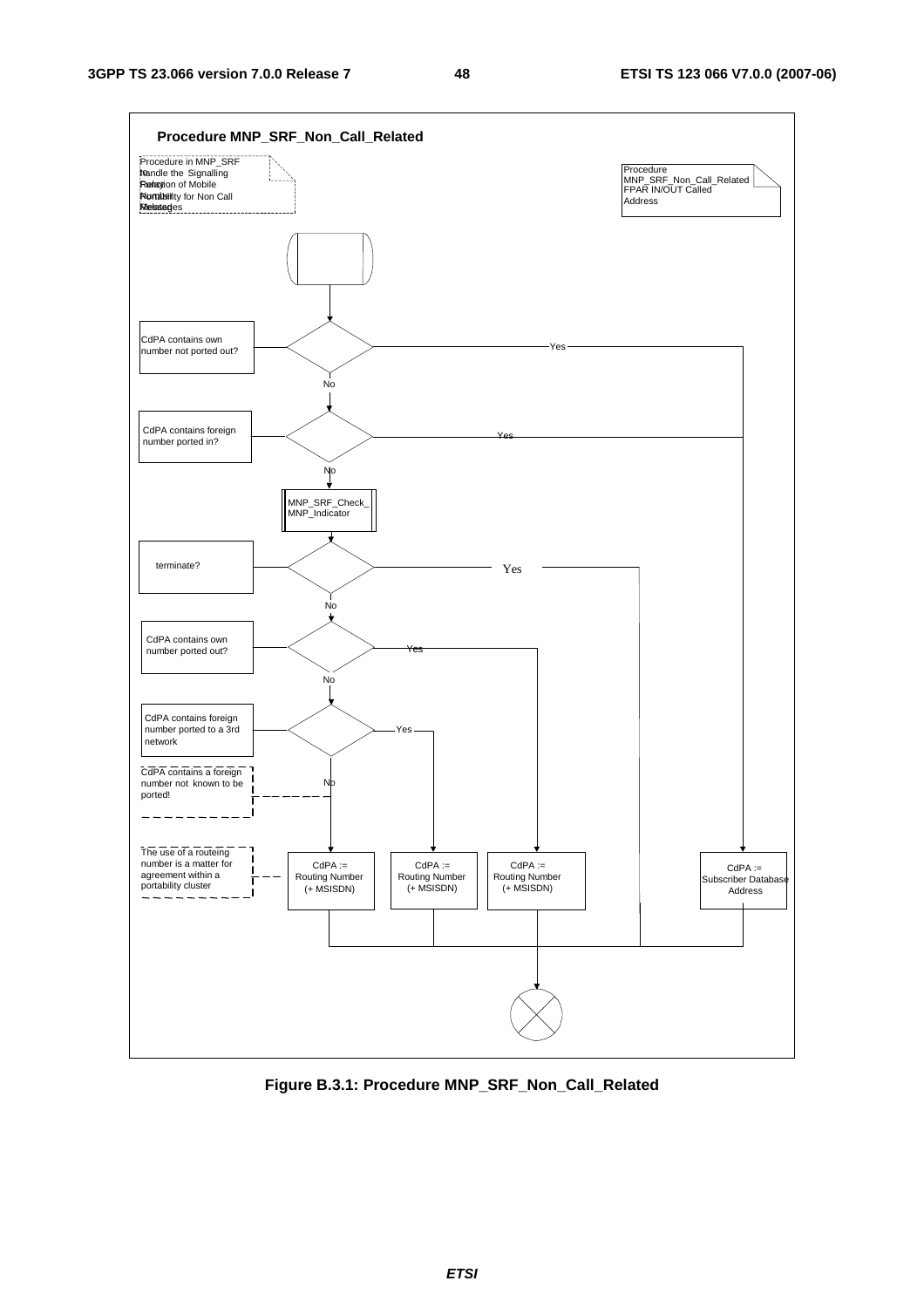# B.4 Signalling Scenarios (informative)

This (informative) chapter contains examples of signalling scenarios.

## B.4.1 Delivery of SMS to a Non-ported Number – Direct Routeing – MNP-SRF acts as SCCP Relay





#### **Figure B.4.1: SRF operation for delivering an SMS message to a non-ported number where the SRI** for SM message is submitted by a national interrogating network

- 1. The SMSC forwards a SM to the SMS-GMSC via a proprietary interface.
- 2. The SMS-GMSC generates a routeing enquiry for SM delivery. The MAP SRI\_for\_SM message is routed to the network"s MNP-SRF.
- 3. When MNP-SRFB receives the message, MNP-SRF operation is triggered. The MNP-SRF functionality analyses the MSISDN in the CdPA and identifies the MSISDN as being non-ported using information which may be retrieved from an NP database. The MNP-SRF function then populates the CdPA with an HLRB address. After modifying the CdPA, the message is routed to HLRB.
- 4. HLRB responds to the routeing enquiry by sending back an SRI\_for\_SM ack with the address of the VMSC.
- 5. The SMS-GMSC can now deliver the message to the VMSCB using a Forward\_SMS message.
- 6. VMSCB further delivers the message to MSB.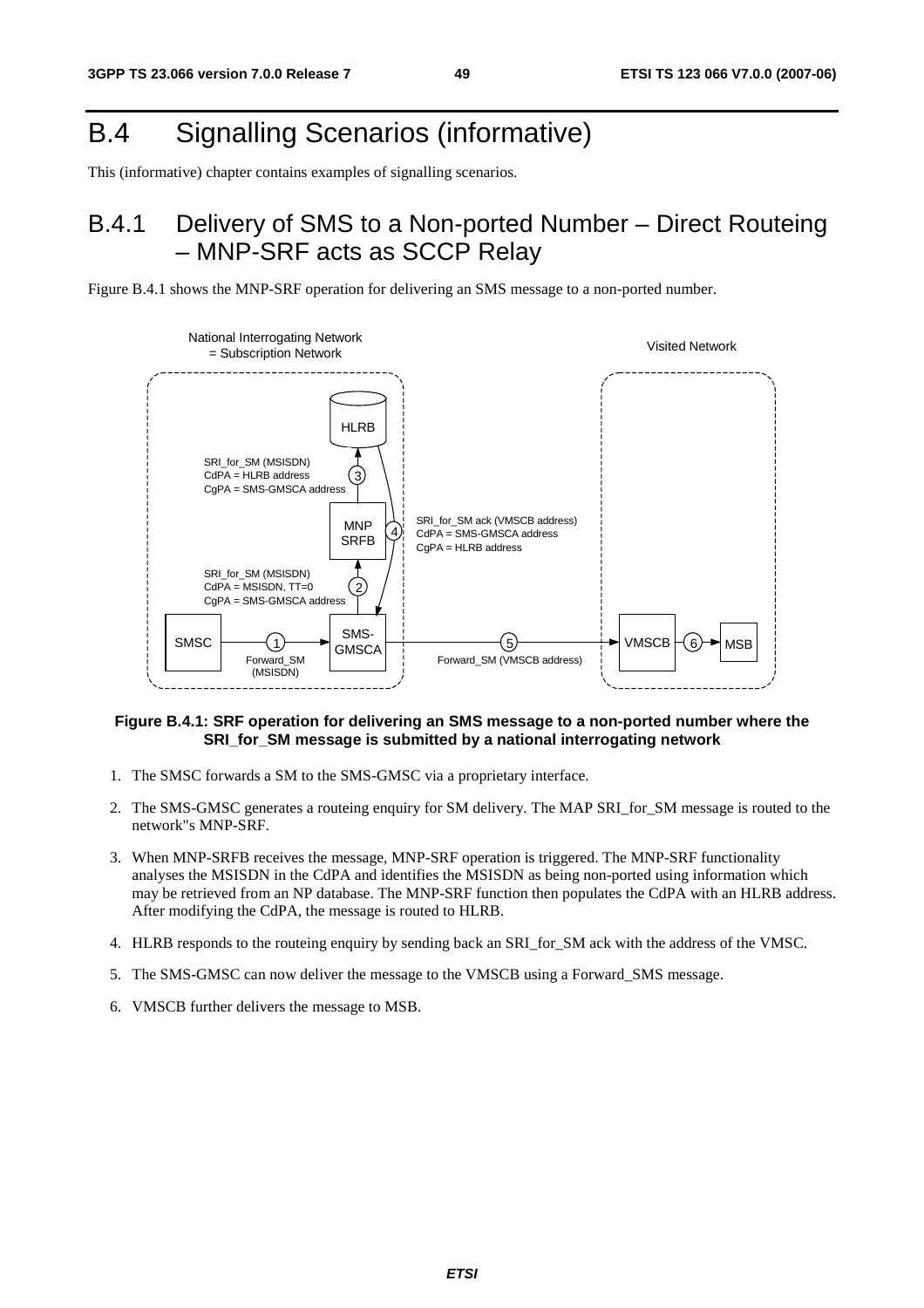## B.4.2 Delivery of SMS to a Non-ported Number - Direct Routeing – MNP-SRF acts as Higher-level Relay

Figure B.4.2 shows the MNP-SRF operation for delivering an SMS message to a non-ported number where the SRI\_for\_SM message is submitted by a national interrogating network. For further details of the higher level relay function (e.g. TC relay), the reader is referred to [7].



#### **Figure B.4.2: SRF operation for delivering an SMS message to a non-ported number where the SRI\_for\_SM message is submitted by a national interrogating network**

- 1. The SMSC forwards a SM to the SMS-GMSC via a proprietary interface.
- 2. The SMS-GMSC generates a routeing enquiry for SM delivery. The MAP SRI\_for\_SM message is routed to the network"s MNP-SRF.
- 3. When MNP-SRFB receives the message it terminates the TCAP dialogue and an MNP-SRF operation is triggered. The MNP-SRF functionality analyses the MSISDN in the TCAP portion of the message and identifies the MSISDN as being non-ported using information which may be retrieved from an NP database. The MNP-SRF function then initiates a new dialogue and routes the message to HLRB.
- 4. HLRB responds to the routeing enquiry by sending back an SRI\_for\_SM ack with the address of the VMSC.
- 5. MNP-SRFB responds to the routeing enquiry by sending back an SRI\_for\_SM ack with the address of the VMSC to the SMS-GMSCA.
- 6. The SMS-GMSC can now deliver the message to the VMSCB using a Forward\_SMS message.
- 7. VMSCB further delivers the message to MSB.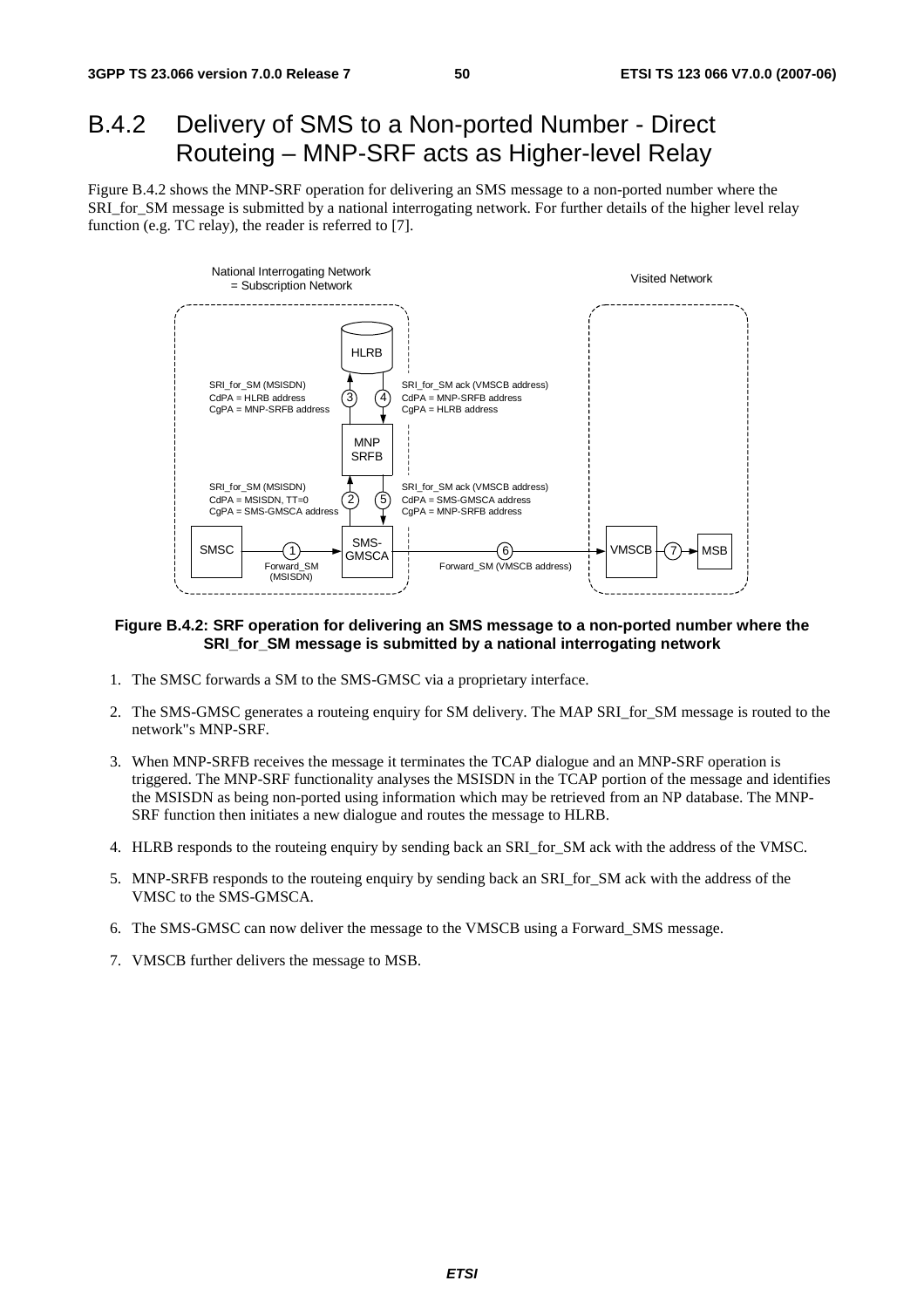## B.4.3 Delivery of SMS to a Ported Number – Indirect Routeing

Figure B.4.3 shows the MNP-SRF operation for delivering an SMS message to a ported number where the interrogating network does not support direct routeing.

The message flows for this scenario are based on the use of an SCCP-relay function in the MNP-SRF(s). If the MNP-SRF(s) use(s) a higher-level relay function (e.g. TC-relay), then the response message will go via the MNP-SRF as shown in B.4.2. For further details of the signalling relay functions, the reader is referred to [7].



#### **Figure B.4.3: SRF operation for delivering an SMS message to a ported number where the interrogating network does not support direct routeing**

- 1. The SMSC forwards a SM to the SMS-GMSC via a proprietary interface.
- 2. The SMS-GMSC generates a routeing enquiry for SM delivery. The MAP SRI for SM message is routed to the number range holder network"s MNP-SRF.
- 3. When MNP-SRFB" receives the message, MNP-SRF operation is triggered. The MNP-SRF functionality analyses the MSISDN in the CdPA and identifies the MSISDN as being ported using information which may be retrieved from an NP database. As the message is non-call related, the MNP-SRF function then populates the CdPA with either a routeing number or a concatenation of a routeing number and MSISDN. After modifying the CdPA, the message is routed to MNP-SRFB in the subscription network.
- 4. When MNP-SRFB receives the message, MNP-SRF operation is triggered. The MNP-SRF functionality analyses the MSISDN in the CdPA and identifies the MSISDN as being ported into the network using information which may be retrieved from an NP database. The MNP-SRF function then populates the CdPA with an HLRB address. After modifying the CdPA, the message is routed to HLRB.
- 5. HLRB responds to the routeing enquiry by sending back an SRI\_for\_SM ack with the address of the VMSC.
- 6. The SMS-GMSC can now deliver the message to the VMSCB using a Forward\_SMS message.
- 7. VMSCB further delivers the message to MSB.

### B.4.4 Delivery of SMS to a Ported Number – Direct Routeing

Figure B.4.4 shows the MNP-SRF operation for delivering an SMS message to a ported number where the interrogating network supports direct routeing.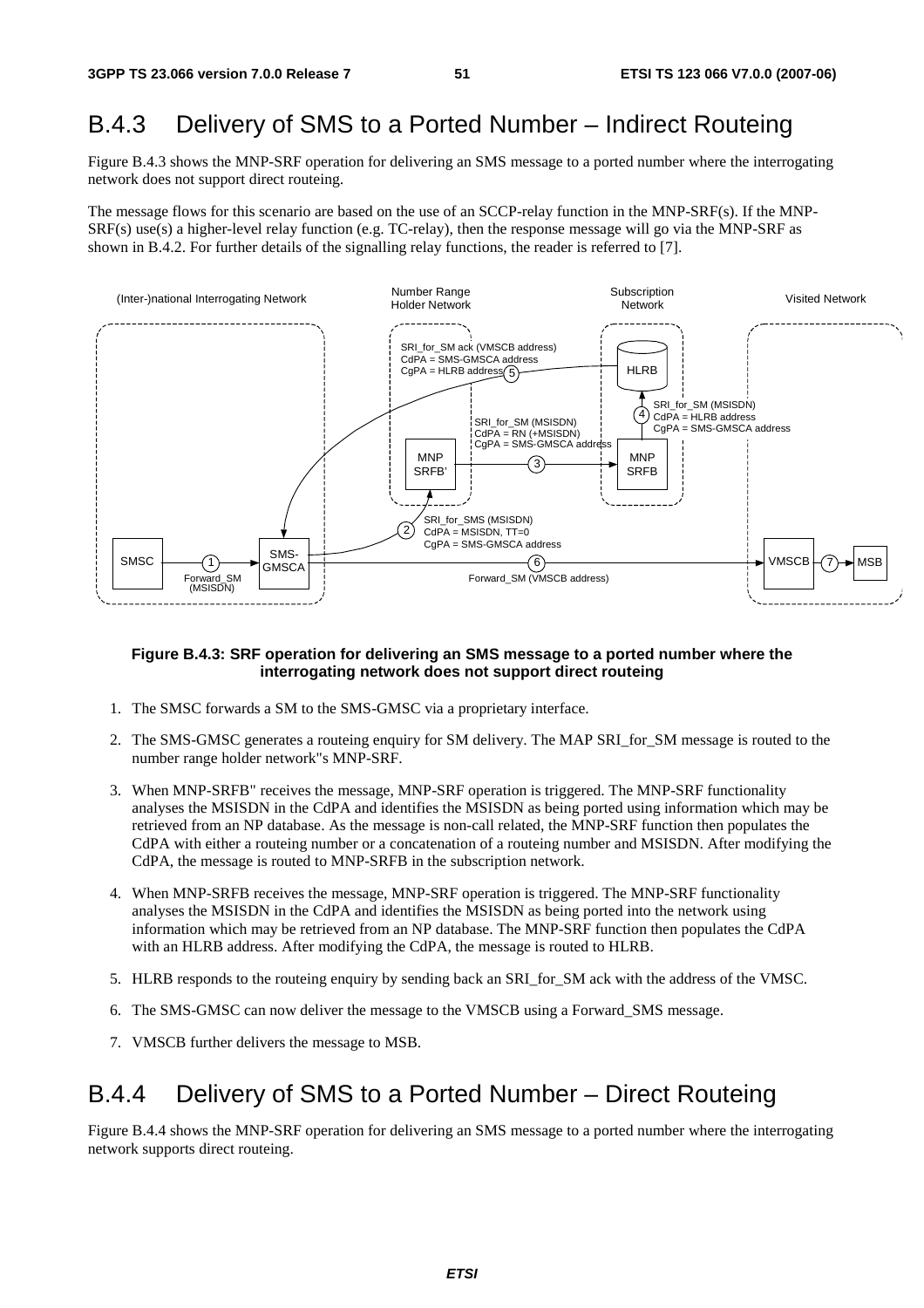The message flows for this scenario are based on the use of an SCCP-relay function in the MNP-SRFs. If the MNP-SRFs use a higher-level relay function (e.g. TC-relay), then the response message will go via the MNP-SRF as shown in B.4.2. For further details of the signalling relay functions, the reader is referred to [7].



#### **Figure B.4.4: SRF operation for delivering an SMS message to a ported number where the interrogating network supports direct routeing**

- 1. The SMSC forwards a SM to the SMS-GMSC via a proprietary interface.
- 2. The SMS-GMSC generates a routeing enquiry for SM delivery. The MAP SRI\_for\_SM message is routed to the network"s MNP-SRF.
- 3. When MNP-SRFA receives the message, MNP-SRF operation is triggered. The MNP-SRF functionality analyses the MSISDN in the CdPA and identifies the MSISDN as being ported using information which may be retrieved from an NP database. As the message is non-call related, the MNP-SRF function then populates the CdPA with either a routeing number or a concatenation of a routeing number and MSISDN. After modifying the CdPA, the message is routed to MNP-SRFB in the subscription network.
- 4. When MNP-SRFB receives the message, MNP-SRF operation is triggered. The MNP-SRF functionality analyses the MSISDN in the CdPA and identifies the MSISDN as being ported into the network using information which may be retrieved from an NP database. The MNP-SRF function then populates the CdPA with an HLRB address. After modifying the CdPA, the message is routed to HLRB.
- 5. HLRB responds to the routeing enquiry by sending back an SRI\_for\_SM ack with the address of the VMSC.
- 6. The SMS-GMSC can now deliver the message to the VMSCB using a Forward\_SMS message.
- 7. VMSCB further delivers the message to MSB.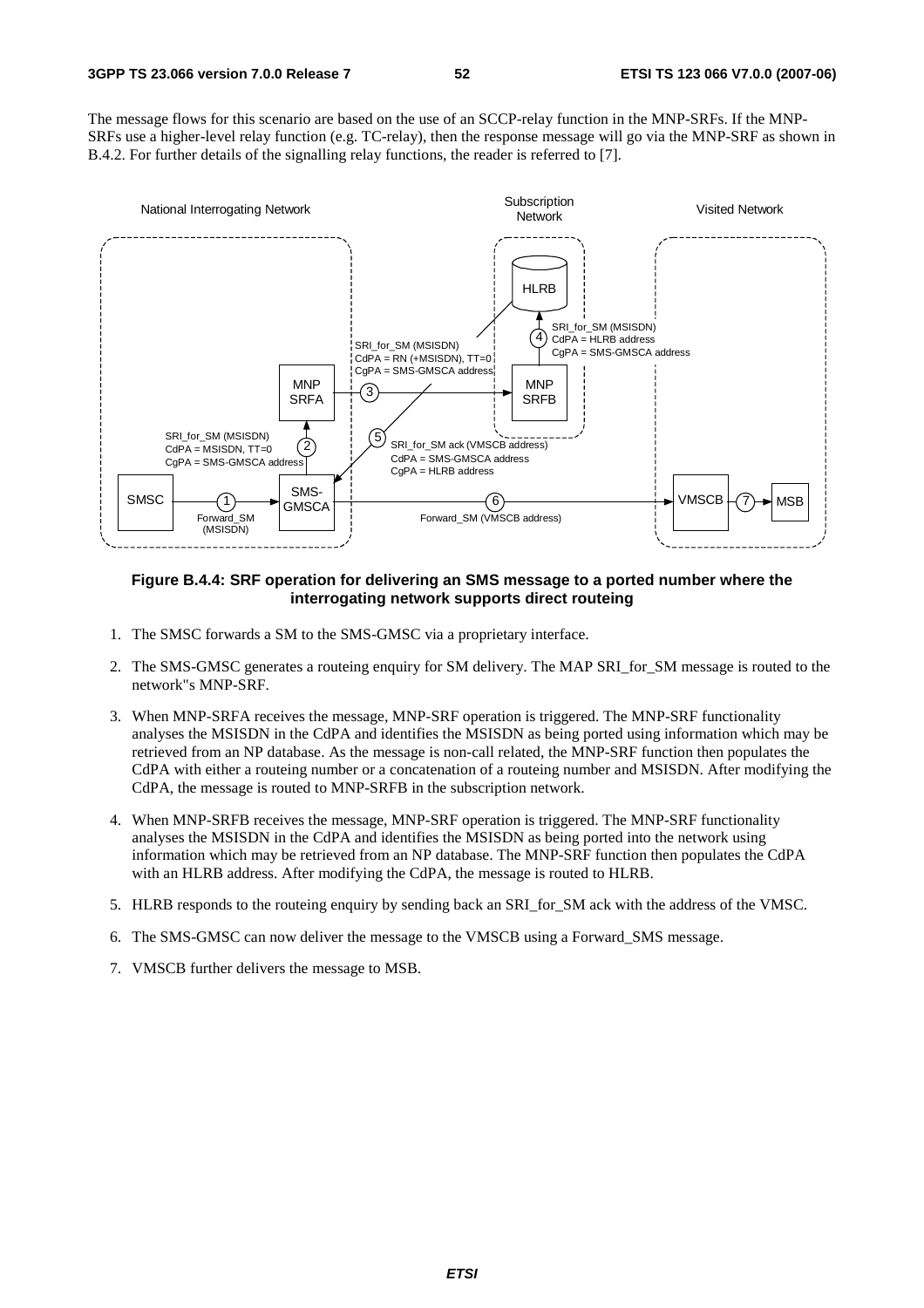## B.4.5 International SOR for a Non-ported Number

Figure B.4.5 shows the MNP-SRF operation for optimally routeing an international call to a non-ported number.

The message flows for this scenario are based on the use of an SCCP-relay function in the MNP-SRF. If the MNP-SRF uses a higher-level relay function (e.g. TC-relay), then the response message will go via the MNP-SRF as shown in B.4.2. For further details of the signalling relay functions, the reader is referred to [7].



### **Figure B.4.5: SRF operation for optimally routeing an international call to a non-ported number**

- 1. MSA originates a call to MSISDN.
- 2. VMSCA routes the call to the originating network"s GMSCA.
- 3. When GMSCA receives the ISUP IAM, it requests routeing information by submitting a MAP SRI with SOR parameter set to the number range holder network of the dialled MSISDN. Within the number range holder network, the message is routed to the network"s MNP-SRF.
- 4. When MNP-SRFB receives the message, MNP-SRF operation is triggered. The MNP-SRF functionality analyses the MSISDN in the CdPA and identifies the MSISDN as being non-ported using information which may be retrieved from an NP database. The MNP-SRF function then populates the CdPA with an HLRB address. After modifying the CdPA, the message is routed to HLRB.
- 5. When HLRB receives the SRI, it responds to the GMSCA by sending back an SRI ack with a MSRN.
- 6. GMSCA uses the MSRN to route the call to VMSCB.
- 7. VMSCB further establishes a traffic channel to MSB.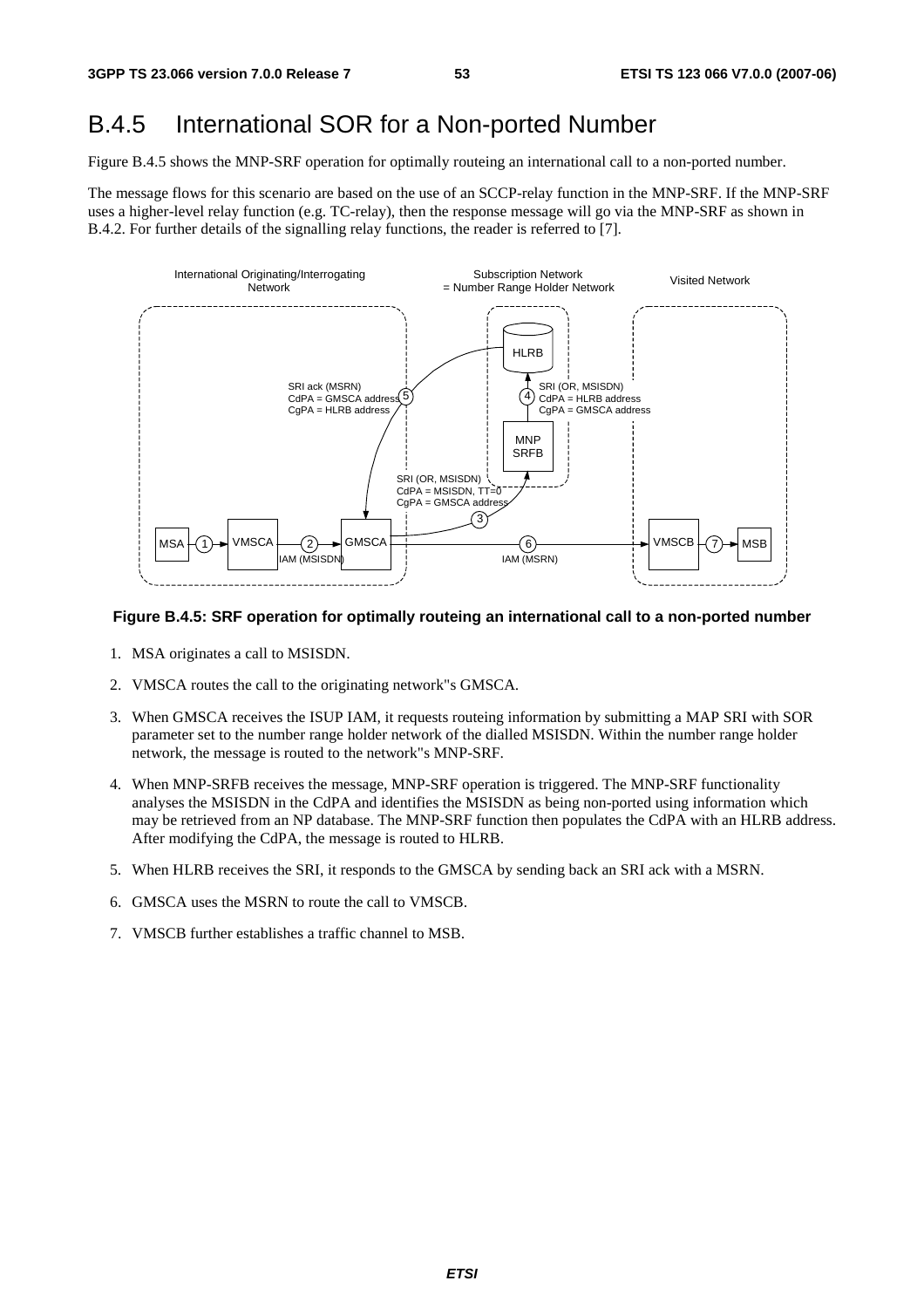### B.4.6 SOR for a Ported Number – Indirect Routeing

Figure B.4.6 shows the MNP-SRF operation for optimally routeing a call (using SOR) to a ported number where the interrogating network does not support direct routeing.

The message flows for this scenario are based on the use of an SCCP-relay function in the MNP-SRFs. If the MNP-SRFs use a higher-level relay function (e.g. TC-relay), then the response message will go via the MNP-SRF as shown in B.4.2. For further details of the signalling relay functions, the reader is referred to [7].



#### **Figure B.4.6: MNP-SRF operation for optimally routeing a call (using SOR) to a ported number where the interrogating network does not support direct routeing**

- 1. MSA originates a call to MSISDN.
- 2. VMSCA routes the call to the network"s GMSCA.
- 3. When GMSCA receives the ISUP IAM, it requests routeing information by submitting a MAP SRI with SOR parameter set to the number range holder network of the dialled MSISDN. Within the number range holder network, the message is routed to the network"s MNP-SRF.
- 4. When MNP-SRFB" receives the message, MNP-SRF operation is triggered. The MNP-SRF functionality analyses the MSISDN in the CdPA and identifies the MSISDN as being ported using information which may be retrieved from an NP database. As the message is non-call related, the MNP-SRF function then populates the CdPA with either a routeing number or a concatenation of a routeing number and MSISDN. After modifying the CdPA, the message is routed to MNP-SRFB in the subscription network.
- 5. When MNP-SRFB receives the message, MNP-SRF operation is triggered. The MNP-SRF functionality analyses the MSISDN in the CdPA and identifies the MSISDN as being ported into the network using information which may be retrieved from an NP database. The MNP-SRF function then populates the CdPA with an HLRB address. After modifying the CdPA, the message is routed to HLRB.
- 6. When HLRB receives the SRI, it responds to the GMSCA by sending back an SRI ack with a MSRN.
- 7. GMSCA uses the MSRN to route the call to VMSCB.
- 8. VMSCB further establishes a traffic channel to MSB.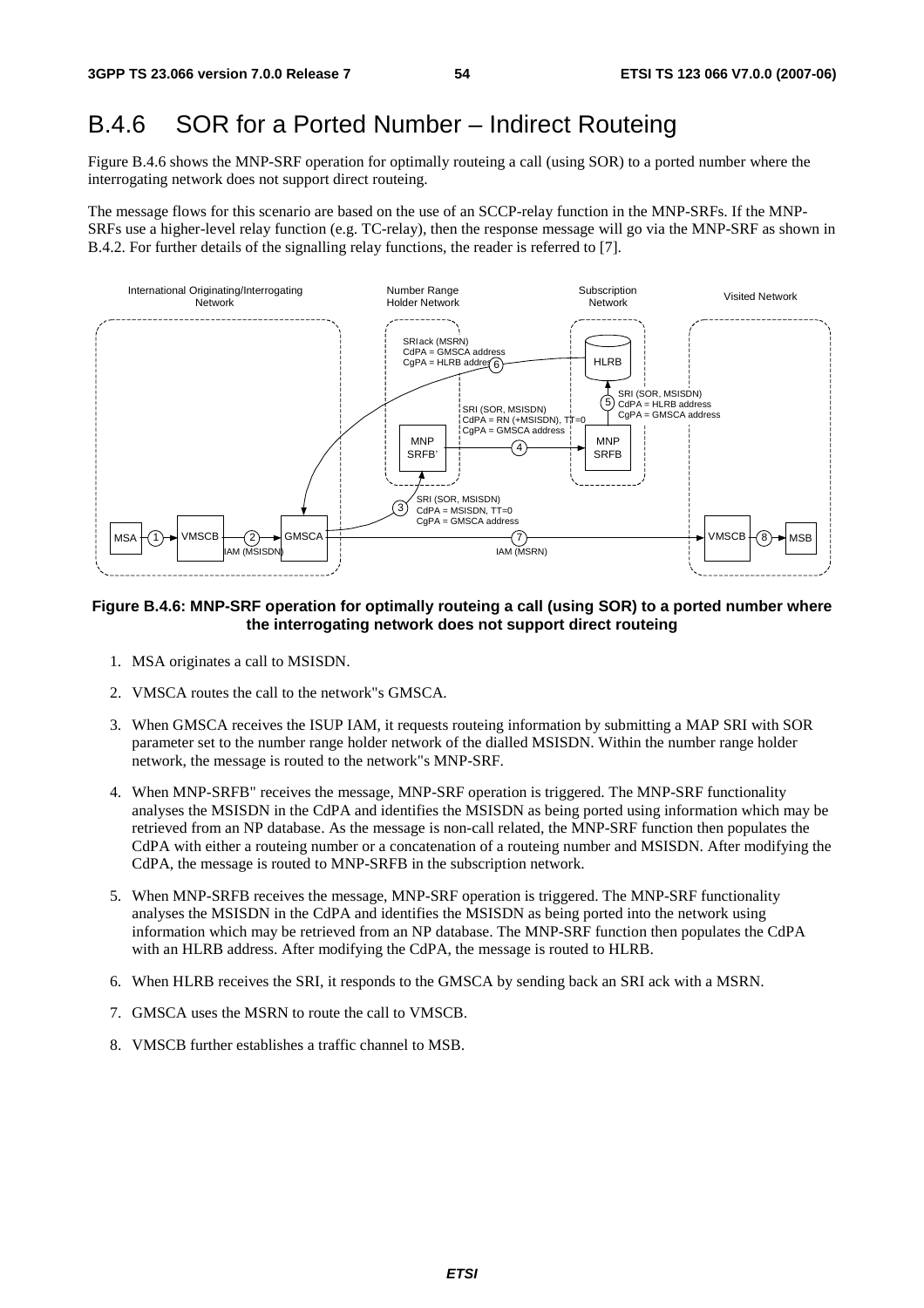### B.4.7 Any Time Interrogation for a Ported Number – Indirect **Routeing**

Figure B.4.7 shows the MNP-SRF operation for routeing an Any\_Time\_Interrogation message for a ported number where the interrogating network does not support direct routeing.

The message flows for this scenario are based on the use of an SCCP-relay function in the MNP-SRFs. If the MNP-SRFs use a higher-level relay function (e.g. TC-relay), then the response message will go via the MNP-SRF as shown in B.4.2. For further details of the signalling relay functions, the reader is referred to [7].



#### **Figure B.4.7: MNP-SRF operation for routeing an Any\_Time\_Interrogation message for a ported number where the interrogating network does not support direct routeing**

- 1. The gsmSCF generates an Any\_Time\_Interrogation (ATI) message. The message is routed to the number range holder network"s MNP-SRF.
- 2. When MNP-SRFB" receives the message, MNP-SRF operation is triggered. The MNP-SRF functionality analyses the MSISDN in the CdPA and identifies the MSISDN as being ported using information which may be retrieved from an NP database. As the message is non-call related, the MNP-SRF function then populates the CdPA with either a routeing number or a concatenation of a routeing number and MSISDN. After modifying the CdPA, the message is routed to MNP-SRFB in the subscription network.
- 3. When MNP-SRFB receives the message, MNP-SRF operation is triggered. The MNP-SRF functionality analyses the MSISDN in the CdPA and identifies the MSISDN as being ported into the network using information which may be retrieved from an NP database. The MNP-SRF function then populates the CdPA with an HLRB address. After modifying the CdPA, the message is routed to HLRB.
- 4. HLRB responds to the ATI by sending back an ATI ack with the requested information.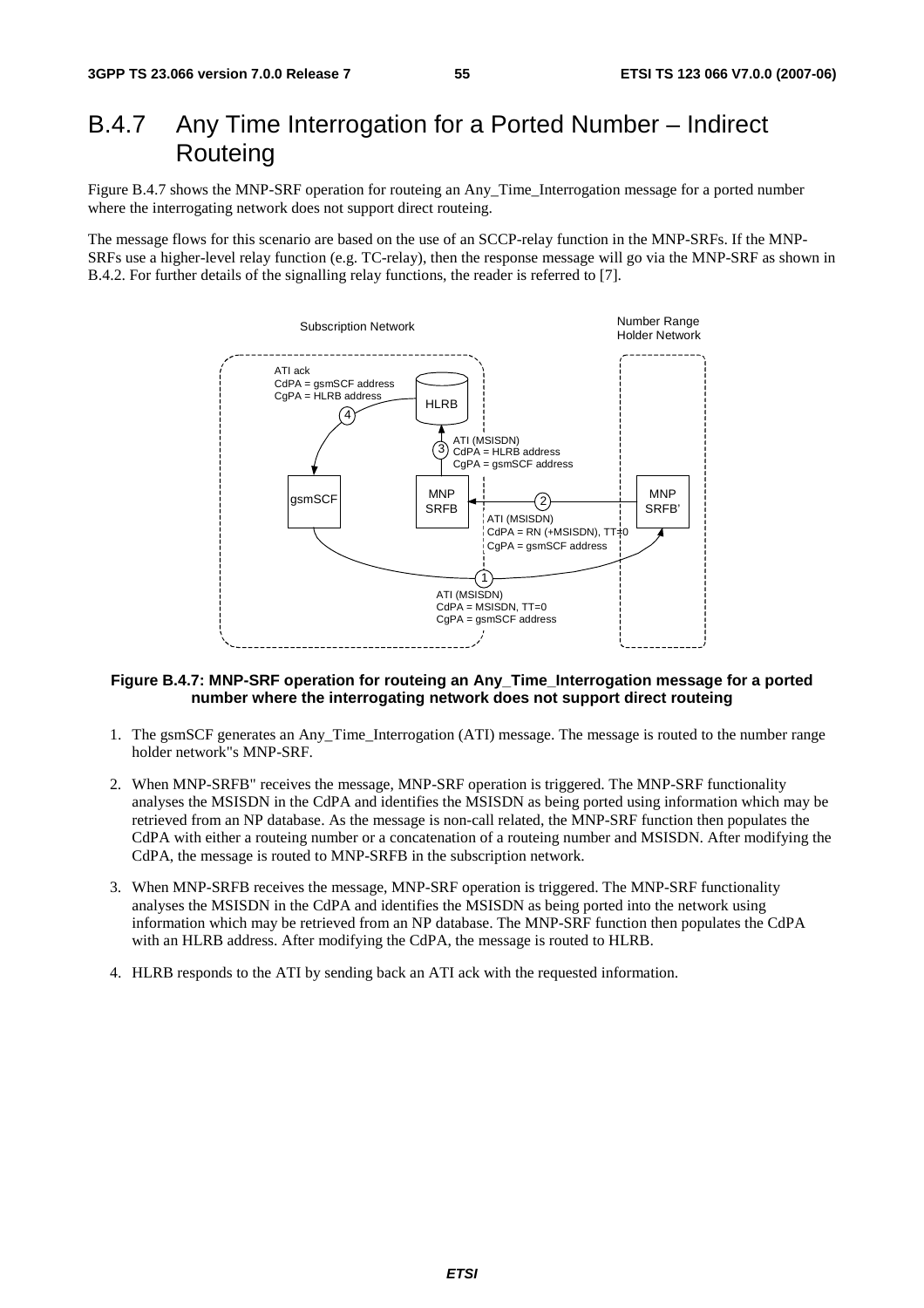## B.4.8 Any Time Interrogation for a Ported Number – Direct Routeing

Figure B.4.8 shows the MNP-SRF operation for routeing an Any\_Time\_Interrogation message for a ported number where the interrogating network supports direct routeing.

The message flows for this scenario are based on the use of an SCCP-relay function in the MNP-SRF. If the MNP-SRF uses a higher-level relay function (e.g. TC-relay), then the response message will go via the MNP-SRF as shown in B.4.2. For further details of the signalling relay functions, the reader is referred to [7].



### **Figure B.4.8: MNP-SRF operation for routeing an Any\_Time\_Interrogation message for a ported number where the interrogating network supports direct routeing**

- 1. The gsmSCF generates an Any\_Time\_Interrogation (ATI) message. The message is routed to the network"s MNP-SRF.
- 2. When MNP-SRFB receives the message, MNP-SRF operation is triggered. The MNP-SRF functionality analyses the MSISDN in the CdPA and identifies the MSISDN as being ported into the network using information which may be retrieved from an NP database. The MNP-SRF function then populates the CdPA with an HLRB address. After modifying the CdPA, the message is routed to HLRB.
- 3. HLRB responds to the ATI by sending back an ATI ack with the requested information.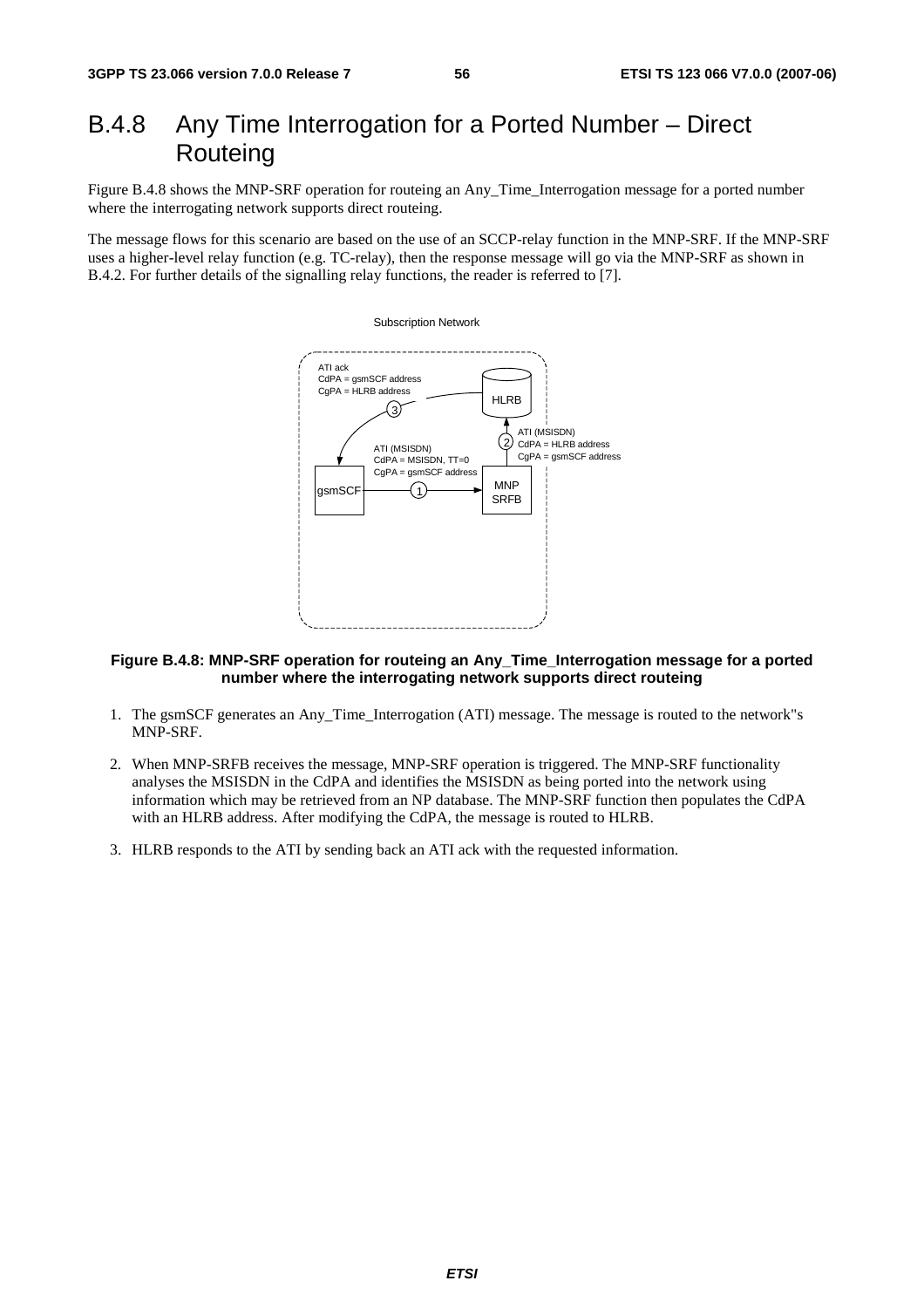### B.4.9 CCBS where the Busy Subscriber is a Ported Subscriber - Direct Routeing

Figure B.4.9 shows the MNP-SRF operation for routeing a CCBS Request for a ported number where the interrogating network supports direct routeing.

The message flows for this scenario are based on the use of an SCCP-relay function in the MNP-SRFs. If the MNP-SRFs use a higher-level relay function (e.g. TC-relay), then the response message will go via the MNP-SRF as shown in B.4.2. For further details of the signalling relay functions, the reader is referred to [7].



#### **Figure B.4.9: MNP-SRF operation for routeing a CCBS Request for a ported number where the interrogating network supports direct routeing**

- 1. The VMSCA receives a ISUP Release message with cause value "subscriber busy" from VMSCB.
- 2. VLRA/VMSCA sends a Register\_CC\_Entry to HLRA using the HLRA address as CdPA on SCCP.
- 3. The HLRA sends a CCBS Request message to the networks MNP-SRFA.
- 4. When MNP-SRFA receives the message, MNP-SRF operation is triggered. The MNP-SRF functionality analyses the MSISDN in the CdPA and identifies the MSISDN as being ported using information which may be retrieved from an NP database. As the message is non-call related, the MNP-SRF function then populates the CdPA with either a routeing number or a concatenation of a routeing number and MSISDN. After modifying the CdPA, the message is routed to MNP-SRFB in the subscription network.
- 5. When MNP-SRFB receives the message, MNP-SRF operation is triggered. The MNP-SRF functionality analyses the MSISDN in the CdPA and identifies the MSISDN as being ported into the network using information which may be retrieved from an NP database. The MNP-SRF function then populates the CdPA with an HLRB address. After modifying the CdPA, the message is routed to HLRB.
- 6. HLRB can now respond to HLRA by sending back a CCBS ack message.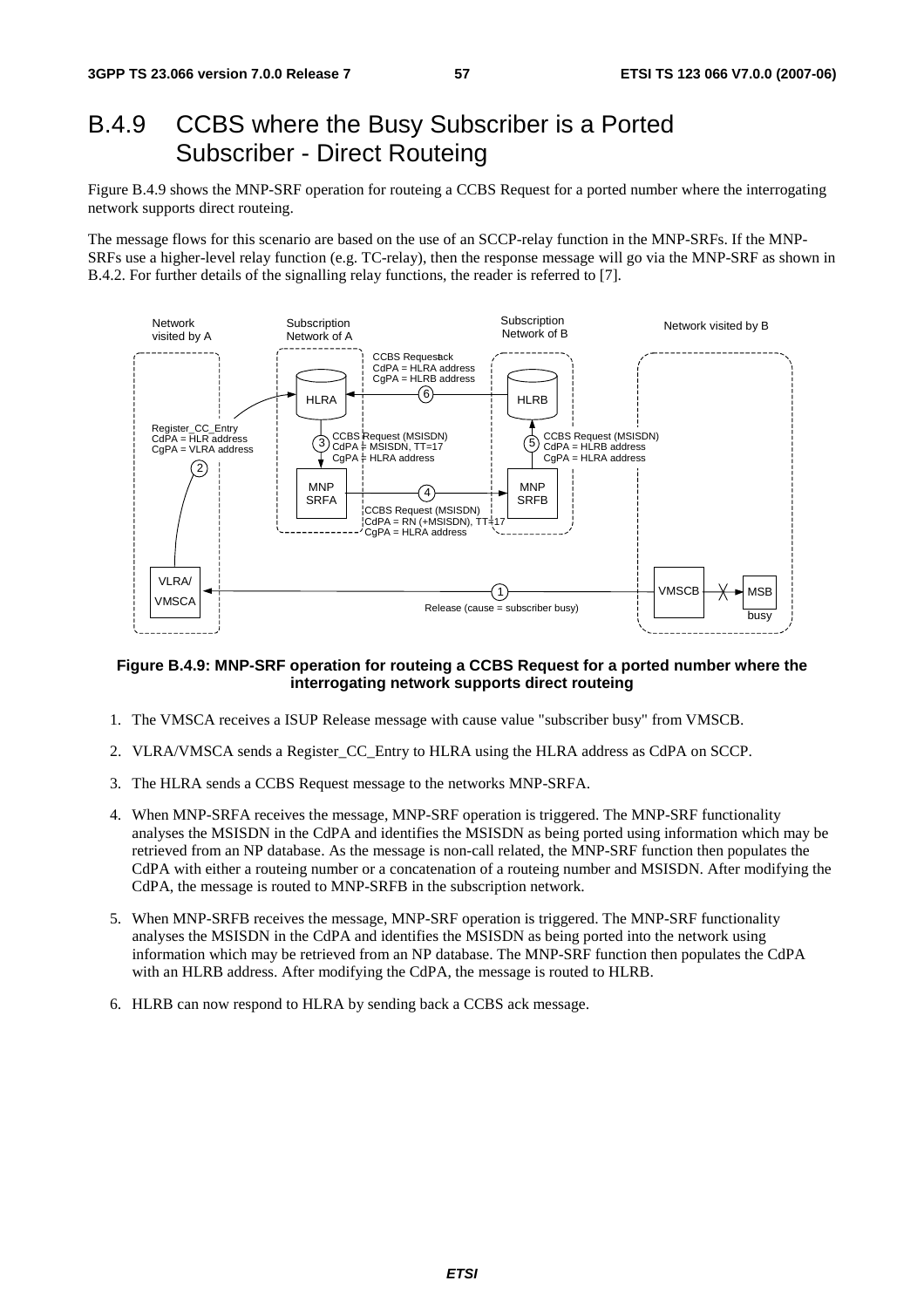# B.4.10 Calling Name Presentation Flows – MNP-SRF acts as SCCP Relay

Figure B.4.10 shows the MNP-SRF operation for delivering an CNAP message to an ANSI Calling Name Database.



#### **Figure B.4.10: SRF operation for delivering an CNAP message to the CNDB**

- 1. An incoming call ( an Initial Address message with Generic Name parameter set to 'presentation allowed' is received at a MSC. The MSC inteerogates the VLR to determine if the called party is subscribed to the CNAP service. The VLR Response indicates that the called party is subscribed to CNAP;
- 2. The MSC generates a TCAP message 'Query With Permission'. The Query With Permission message is routed to the network"s MNP-SRF;
- 3. When MNP-SRFB receives the message, MNP-SRF operation is triggered. The MNP-SRF functionality analyses the MSISDN in the CdPA and identifies which CNDB the MSISDN is populated using information which may be retrieved from an NP database. The MNP-SRF function then populates the CdPA with an CNDB address. After modifying the CdPA, the message is routed to CNDB;
- 4. CNDB responds to the routeing enquiry by sending back a Query With Permission ack with the address of the MSC. The MSC can now deliver the Calling Name to the terminating subscriber .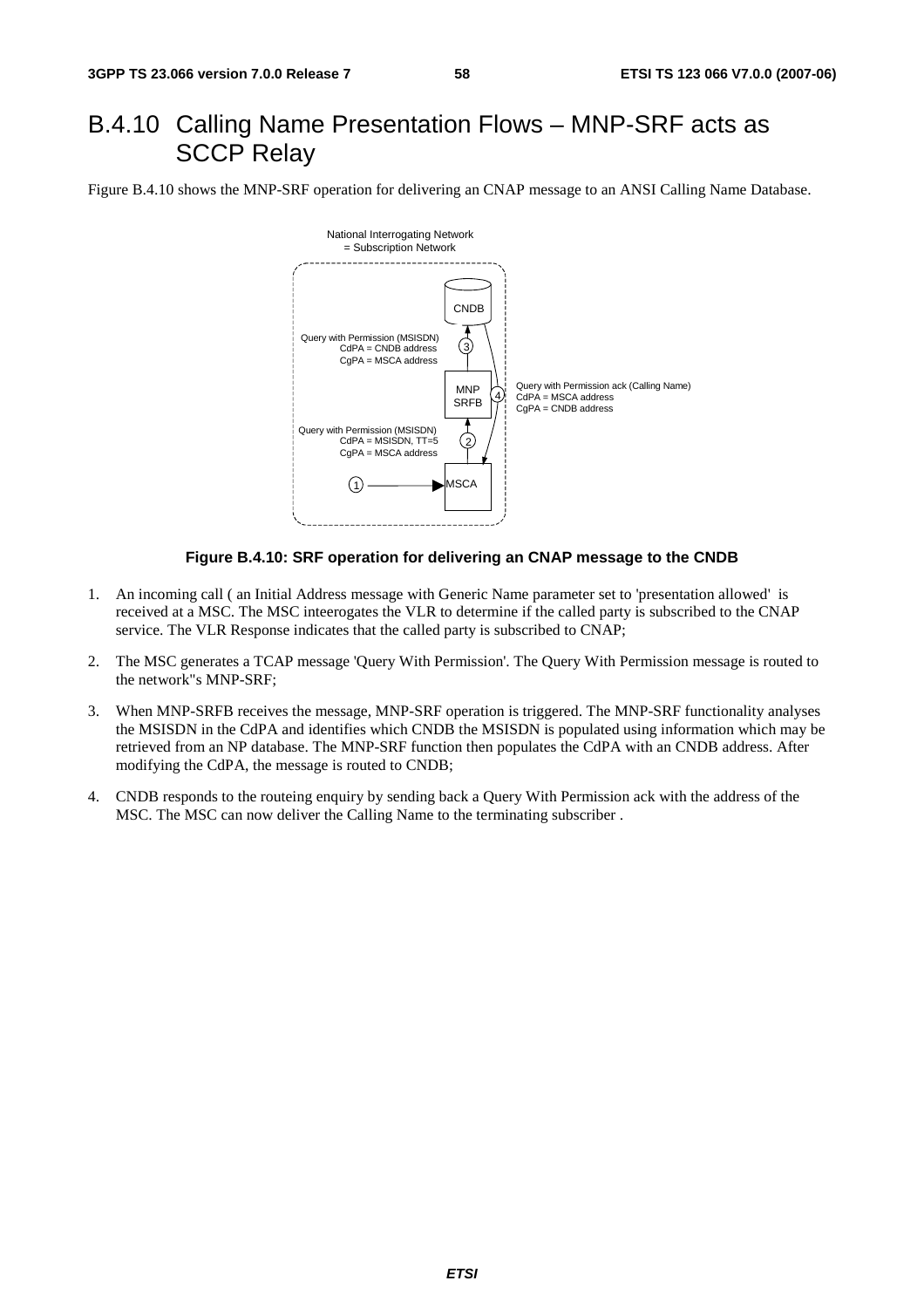# Annex C (normative): MNP Signalling Relay Function - Call Related Signalling

# C.1 Handling of Call Related Signalling

The MAP messages affected by MNP are the MAP\_SEND\_ROUTING\_INFORMATION (SRI) message without OR parameter set sent to the HLR and the MAP\_ANY\_TIME\_INTERROGATION (ATI) message with parameter MNPrequestedInfo present terminated in the MNP-SRF.

In a PLMN supporting MNP with direct routeing using signalling relay, all incoming calls and calls originated in the network for which the called party number is within the ranges owned by any network in the portability domain, the gateway MSCs will send an SRI such that it will be handled by the MNP-SRF in that network.

In a PLMN supporting MNP with direct routeing, where the called party number is within the ranges owned by any network in the portability domain, the INE sends an MNP Information request (ATI) such that it will be handled by the MNP-SRF in the network.

In a PLMN supporting MNP with indirect routeing using signalling relay, all incoming calls and calls originating in the network, for which the called party number is within the range owned by the network, the gateway MSCs will send SRI such that it will be handled by the MNP-SRF in that network.

In a PLMN supporting MNP with indirect routeing, the INE sends an MNP Information Request (ATI) such that it will be handled by the MNP-SRF in the Number Range Holder Network.

The MNP-SRF obtains routeing information from the NP database to identify the subscription network associated with a particular national MSISDN. The interface between the MNP-SRF and the NP database is considered implementation dependent and is not detailed further.

From the perspective of the PLMN in which the MNP-SRF resides, the CdPA represents one of:

- 1. An own number ported out.
- 2. An own number not ported out.
- 3. A foreign number ported in.
- 4. A foreign number ported to a foreign network.
- 5. A foreign number not known to be ported.

Cases 4 and 5 are applicable only for direct routeing.

For SRI:

In case 1, the MNP-SRF may perform one of the following depending on agreements within the number portability domain.

- a. An SRI response is sent containing the necessary routeing information to route the call to the subscription network. This is performed by an internal MAP Application Termination Function (MATF) known as the Number Portability Location Register (NPLR).
- b. If indirect routeing of calls with reference to the subscription network is used, the message is relayed to the MNP-SRF in the subscription network, whose NPLR provides the necessary routeing information in an SRI response. The use of an NPLR in the subscription network can only be by agreement within the number portability domain.

In cases 2 and 3, the MNP-SRF relays the message to the HLR. For further details of the signalling relay function, the reader is referred to [7].

In case 4, an SRI response is sent, containing the necessary routeing information to route the call to the subscription network.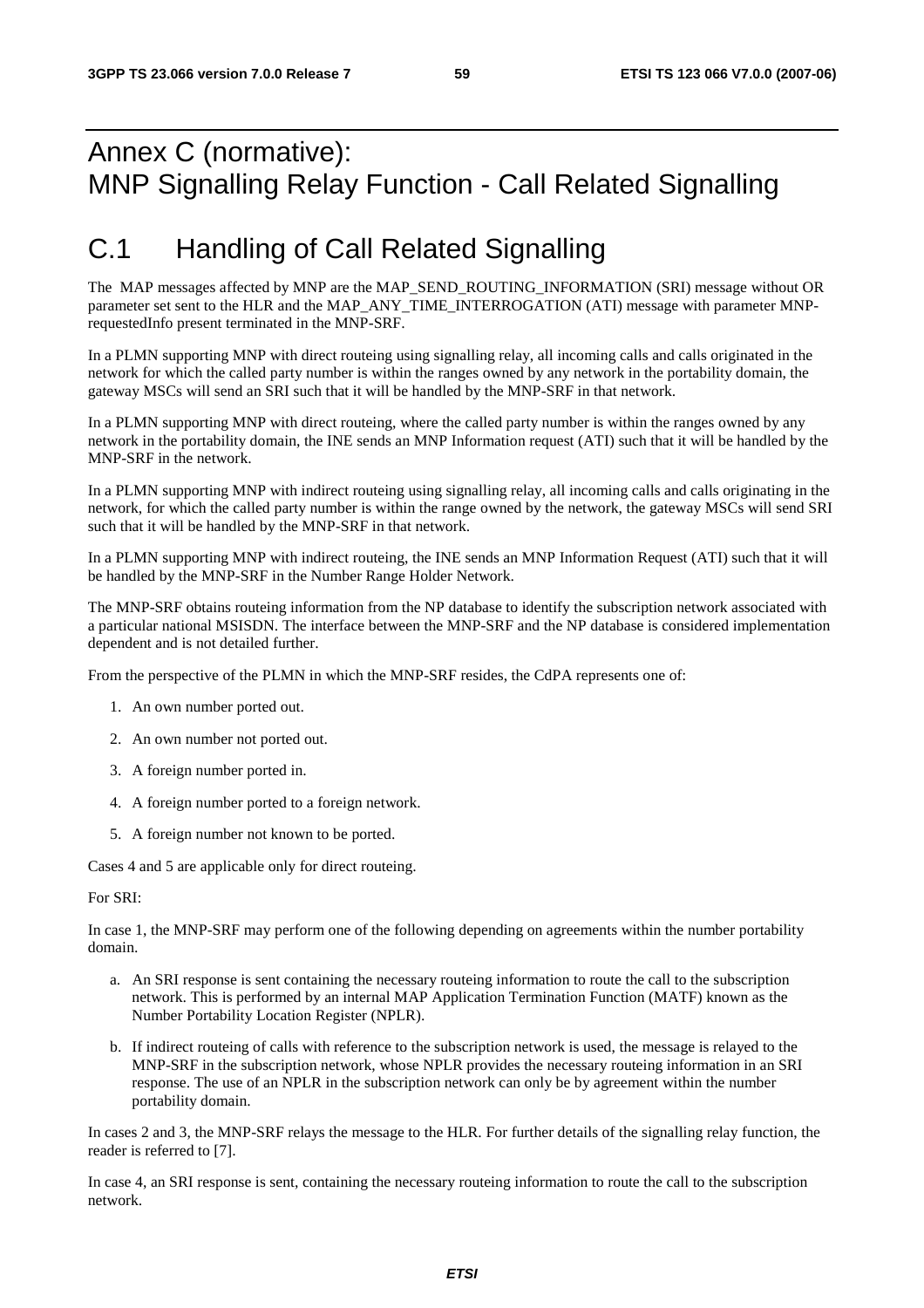In case 5, an SRI response is sent, containing the necessary routeing information to route the call to the number range holder network.

For ATI:

In all cases the MNP information request (ATI) is sent to the MNP\_SRF\_MATF\_Info\_Request procedure/ MAP Application Termination Function (MATF) for handling. A response is sent to the INE containing MNP information or an error is returned.

# C.2 Functional Requirements of Network Entities

## C.2.1 Procedure MNP\_SRF\_MATF\_Call\_Related

Figure C.2.2 shows the procedure MNP\_SRF\_MATF\_Call\_Related. This procedure handles call-related signalling messages. It is called from the process MNP\_SRF (see clause 4.3).

The check 'message has been relayed' identifies all call related signalling messages which are relayed from the number range holder network towards the subscription network in the case of Indirect Routeing with reference to subscription network implementation. These messages only refer to numbers ported into the network.

The check 'own number not ported out' identifies all mobile numbers from number ranges allocated to the network the MNP-SRF/MATF is located in and which are not ported to other networks. In this case the call related message is relayed to the HLR in the network.

The check 'foreign number ported in' identifies all mobile numbers from the number ranges not allocated to the network the MNP-SRF/MATF is located in and which are served by the network the MNP-SRF/MATF is located in. In this case the call related message is relayed to the HLR in the network.

The check 'foreign number not known to be ported' identifies all mobile numbers from the number ranges not allocated to the network the MNP-SRF/MATF is located in and which are also not served by the network the MNP-SRF/MATF is located in. In this case the call is sent to the SRF\_MATF procedure for handling.

The check 'foreign number ported to foreign network' identifies all mobile numbers from the number ranges not allocated to the network the MNP-SRF/MATF is located in and which are not served by the network the MNP-SRF is located in and not served by the network the number range is allocated to, i.e. the number is ported between two other networks. In this case the call related message is sent to the SRF\_MATF procedure for handling.

The remaining cases 'own number ported out' are mobile numbers allocated to the network the MNP-SRF/MATF is located in and which are served by other networks, i.e. the number is ported out to another network. In this case the call is relayed to the MATF in the subscription network if this option is the one used by the operator, or sent to the SRF\_MATF procedure for handling if not.

# C.2.2 Process SRI\_NPLR

Figure C.2.2.2 shows the process SRI\_NPLR.

The check 'unknown subscriber' identifies a subscriber without any associated available information.

If the GMSC is in the database own network then a routeing number is provided to route to the number range holder network.

If the GMSC is not in the database own network then the enquiry has been routed from the number range holder network, so the call should fail.

The database query uses the MSISDN received at the application level in the SRI, rather then the CdPA of the SCCP level.

If an error must be set as a result of the check 'terminate', the user error 'unknown subscriber' shall be used. If version 3 or higher of the MAP protocol is in use, then the diagnostic 'NPDB mismatch' may be used.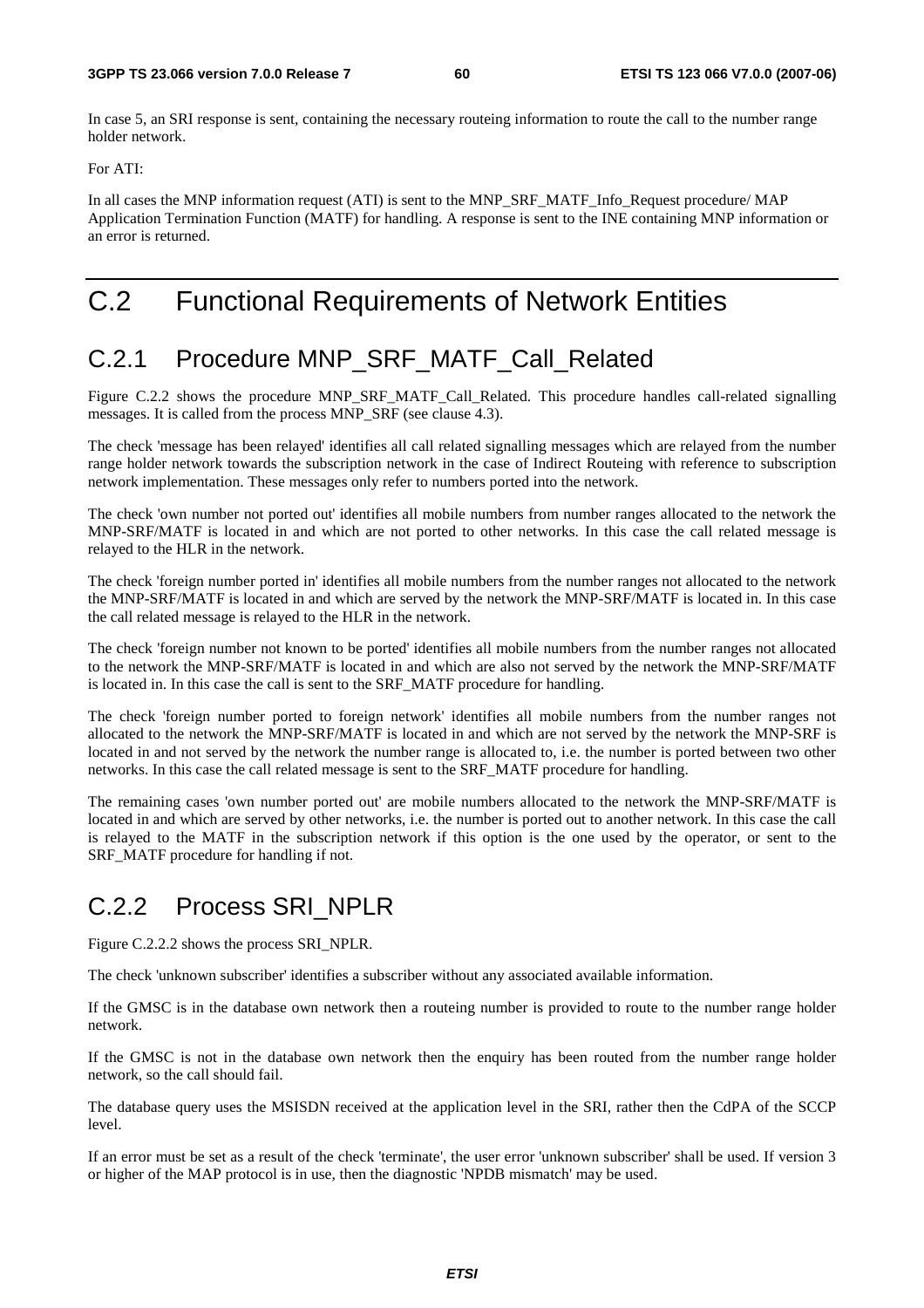The check 'HPLMN MSISDN Range' identifies if the MSISDN received in the SRI exists in a MSISDN Range owned by the HPLMN. This is a North American Network implementation option and allows a MAP Error 'Unknown Subscriber' to be sent to the GMSC instead of the MSISDN.

The check 'HPLMN RN Range' identifies if the Routeing Number assigned to the MSISDN within the SRI\_NPLR is assigned to the HPLMN. This is a North American Network implementation option and allows a MAP Error 'Unknown Subscriber' to be sent to the GMSC instead of the RN+MSISDN.

### C.2.3 Procedure MNP\_SRF\_MATF\_Info\_Request

Figure C.2.3.1 shows the procedure MNP\_SRF\_MATF\_Info\_Request. This procedure handles an information request signalling message to provide MNP information for a subscriber. It is called from the process MNP\_SRF (see clause 4.3).

### C.2.4 Process ATI\_NPLR

Figure C.2.3.2 shows the process ATI\_NPLR.

The database query uses the MSISDN received at the application level in the ATI, rather than the CdPA of the SCCP level.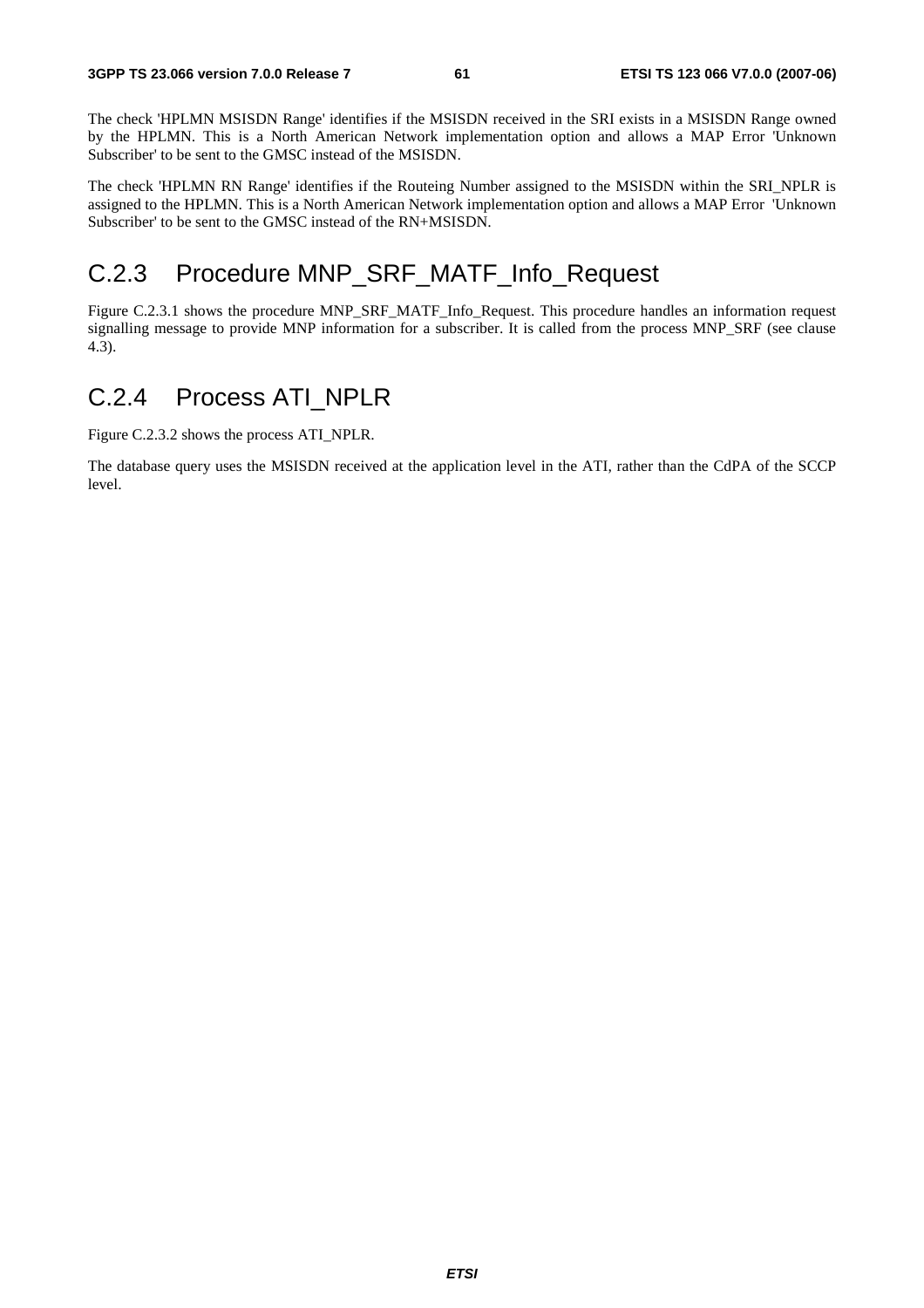

**Figure C.2.2: Procedure MNP\_SRF\_MATF\_Call\_Related**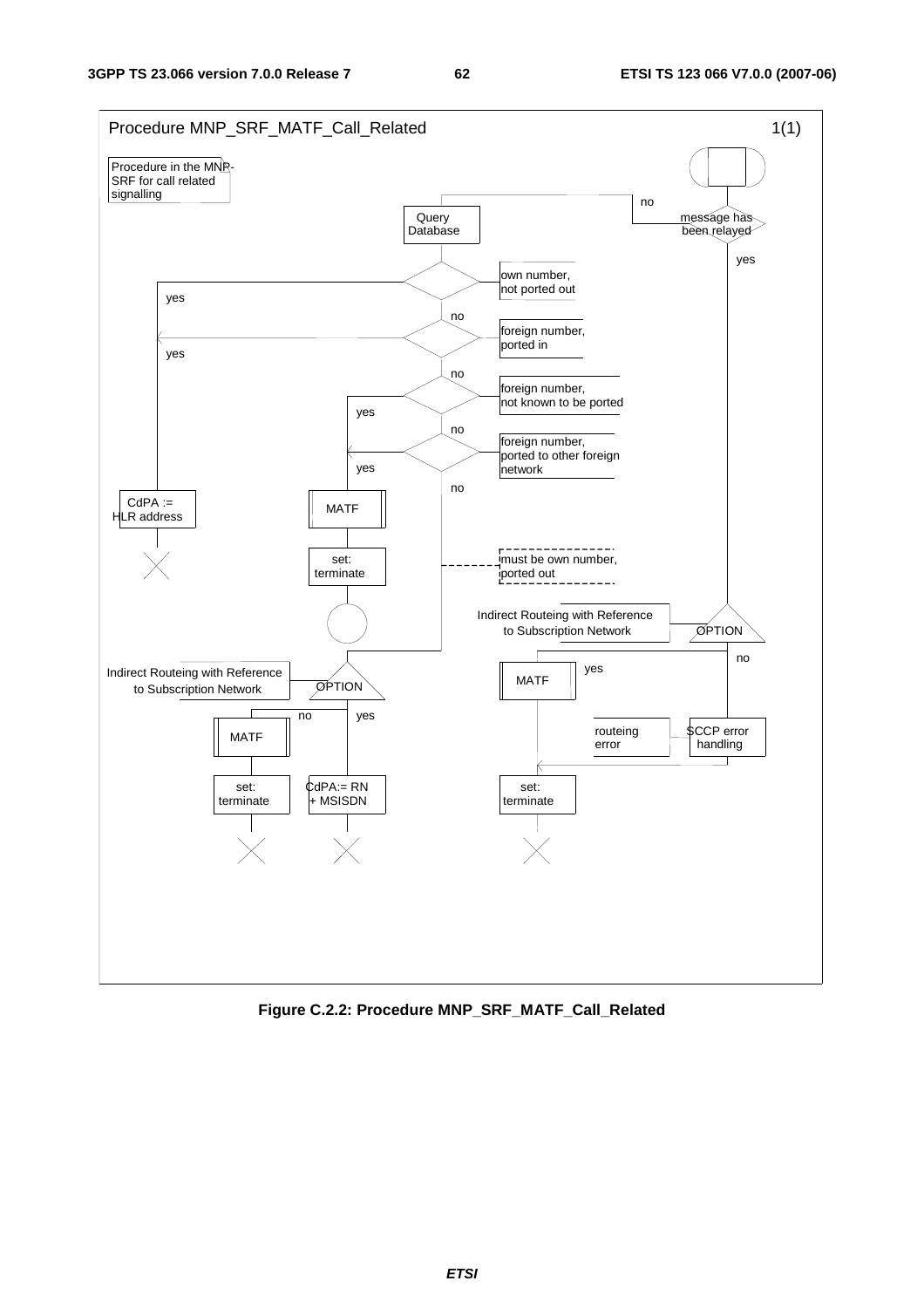

**Figure C.2.2.1: Procedure MATF**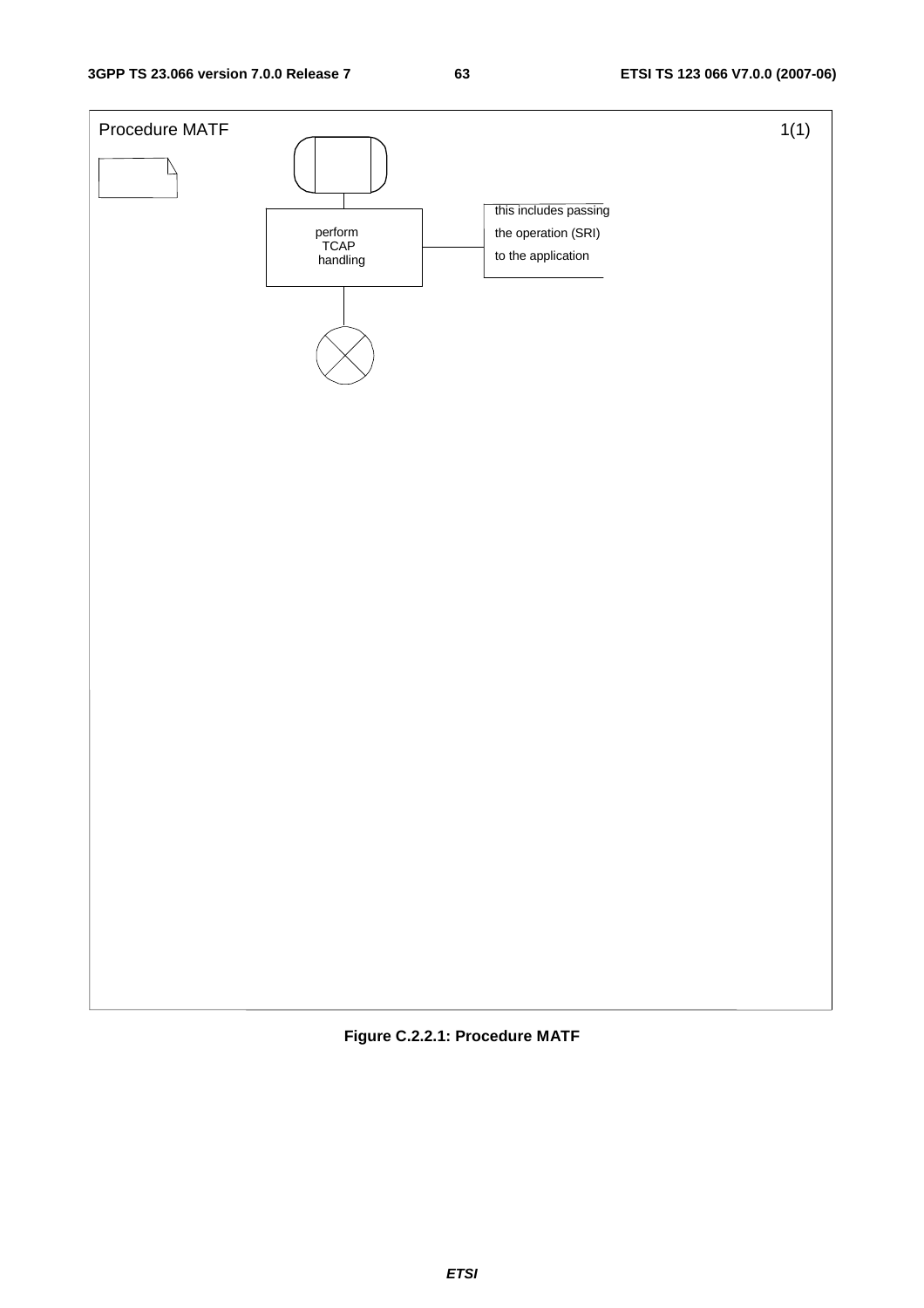

**Figure C.2.2.2: Process SRI\_NPLR**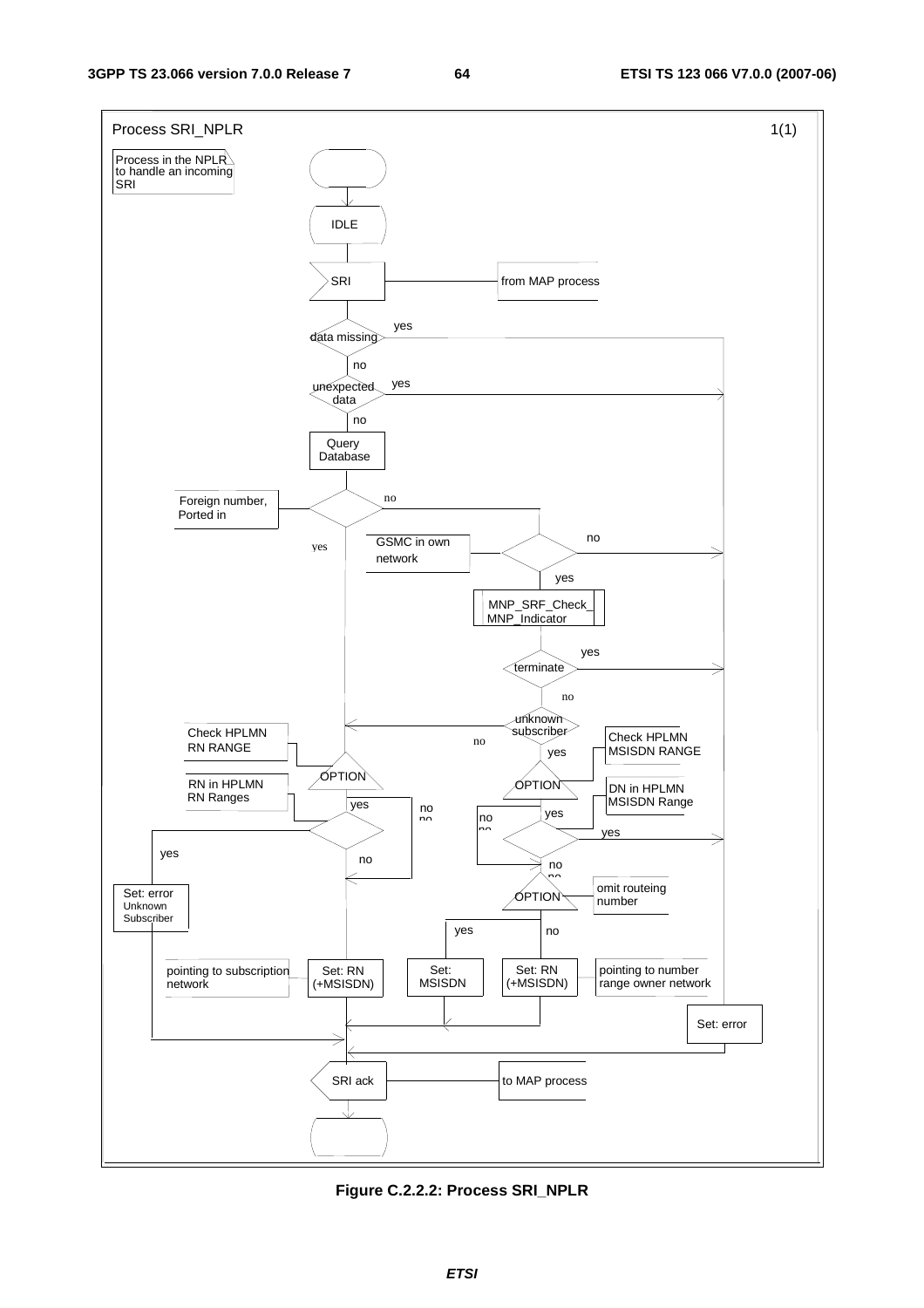

**Figure C.2.3.1: Procedure MATF\_Info\_Request**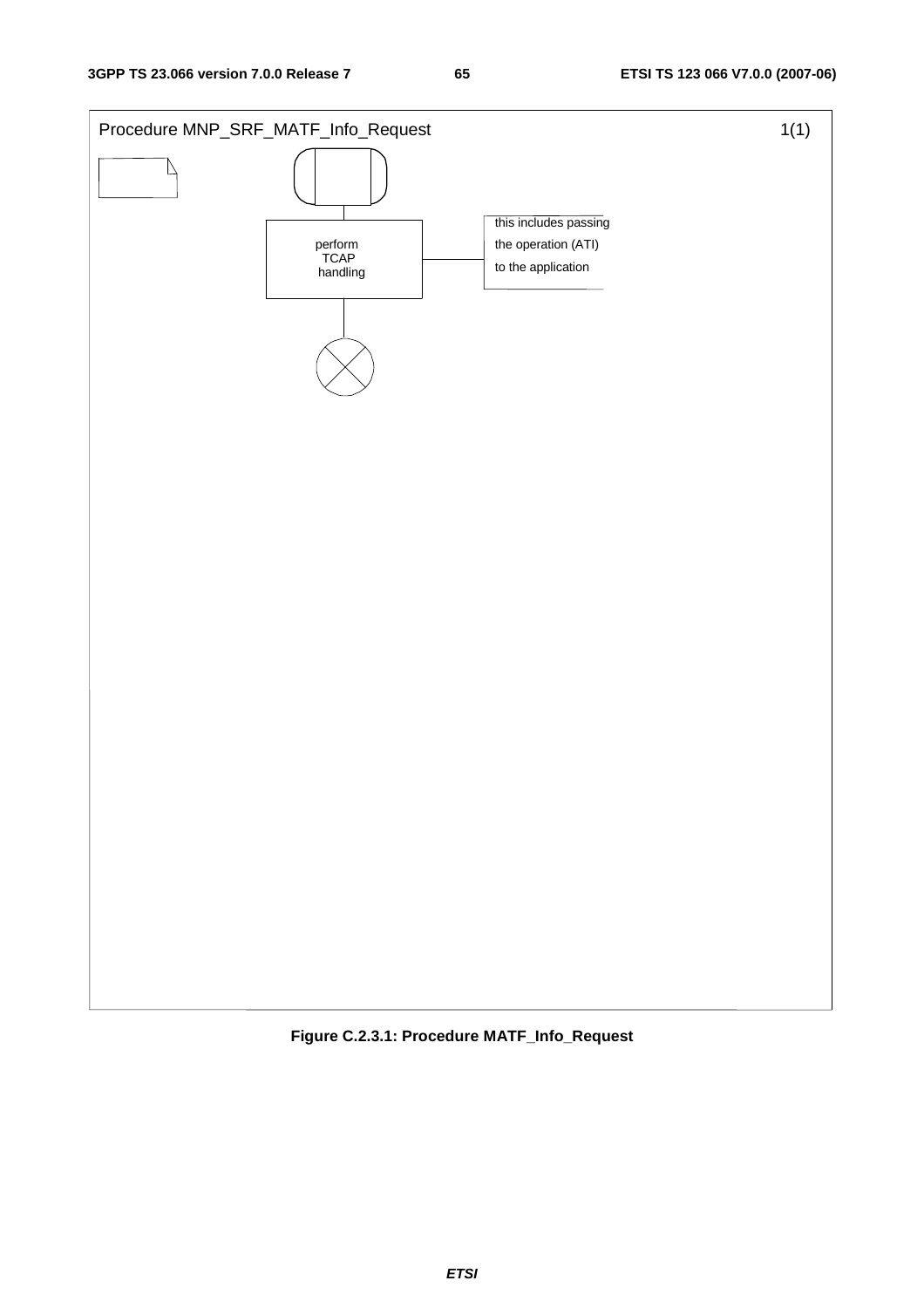

**Figure C.2.3.2: Process ATI\_NPLR** 

# C.3 Call Scenarios

The notation TT=SRI in diagrams in this section assumes that SRI=CRMNP for ETSI and SRI = Translation Type 14 for ANSI. The use of other translation types is for further study. The message flows for the following scenarios are based on the use of an SCCP relay function in MNP-SRF(s). The message flows for the higher level relay function (e.g.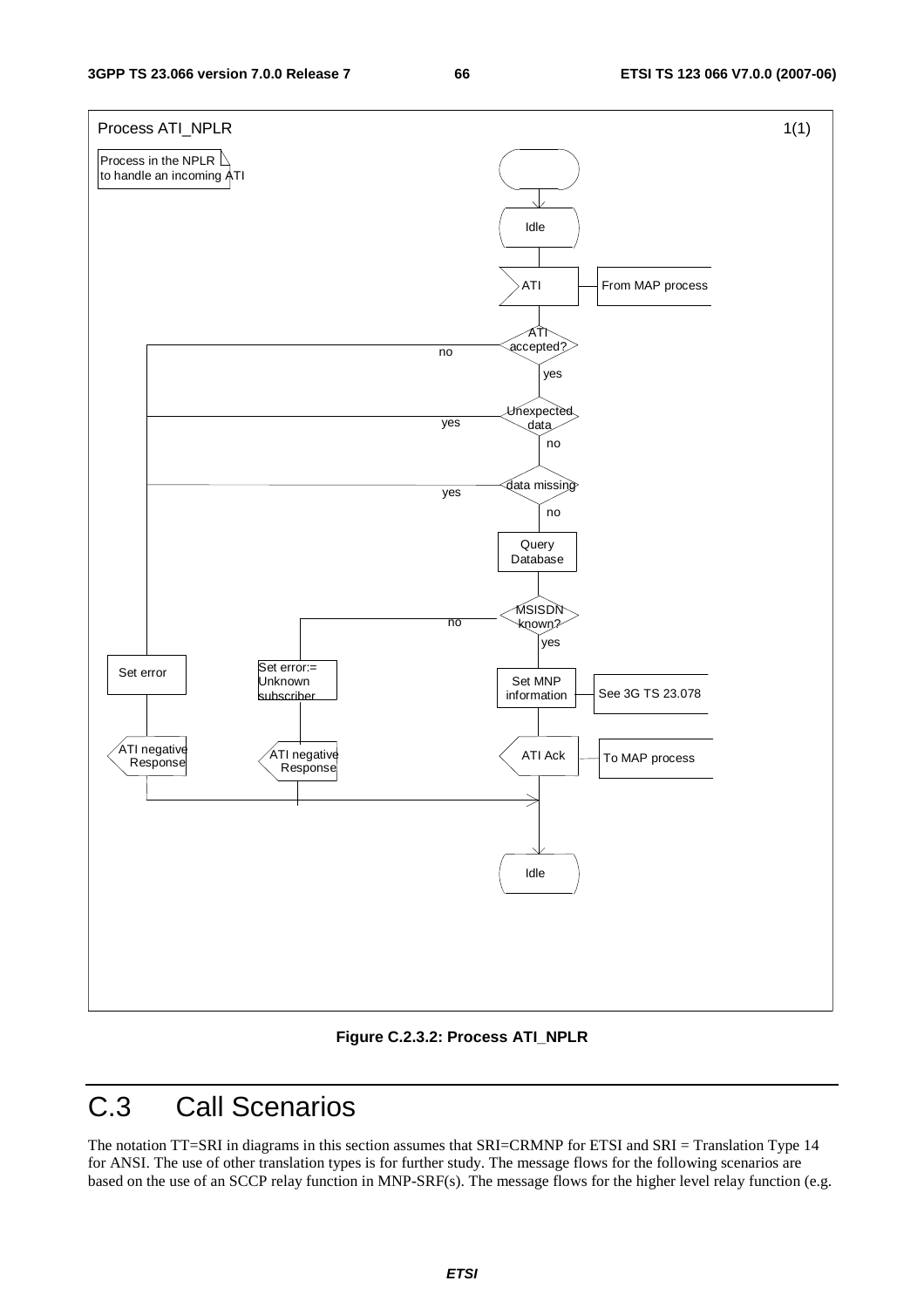TC relay) in MNP-SRF are not covered here, but the principle can be found in B.4.2. For further details of the signalling relay function, the reader is referred to [7].

### C.3.1 Call to a Non-Ported Number or Number Ported into the Network

Figure C.3.1 shows the signalling involved for a call to a non-ported number or number ported into the network (see 3G TS 23.018 [3]).



### **Figure C.3.1: Call to a non-ported number**

- 1. From an Originating Exchange a call is set up to MSISDN. The call is routed to the subscription network being the number range holder network, if the number is non-ported.
- 2. When GMSCB receives the ISUP IAM, it requests routeing information by submitting a MAP SRI to the MNP\_SRF/MATF. The TT on SCCP may be set to "SRI".
- 3. When the MNP\_SRF/MATF receives the message, the MNP\_SRF/MATF analyses the MSISDN in the CdPA and identifies the MSISDN as being non-ported. The MNP\_SRF/MATF function then replaces the CdPA by an HLRB address. After modifying the CdPA, the message is routed to HLRB.
- 4. When HLRB receives the SRI, it responds to the GMSCB by sending an SRI ack with an MSRN that identifies the MSB in the VMSCB.
- 5. GMSCB uses the MSRN to route the call to VMSCB.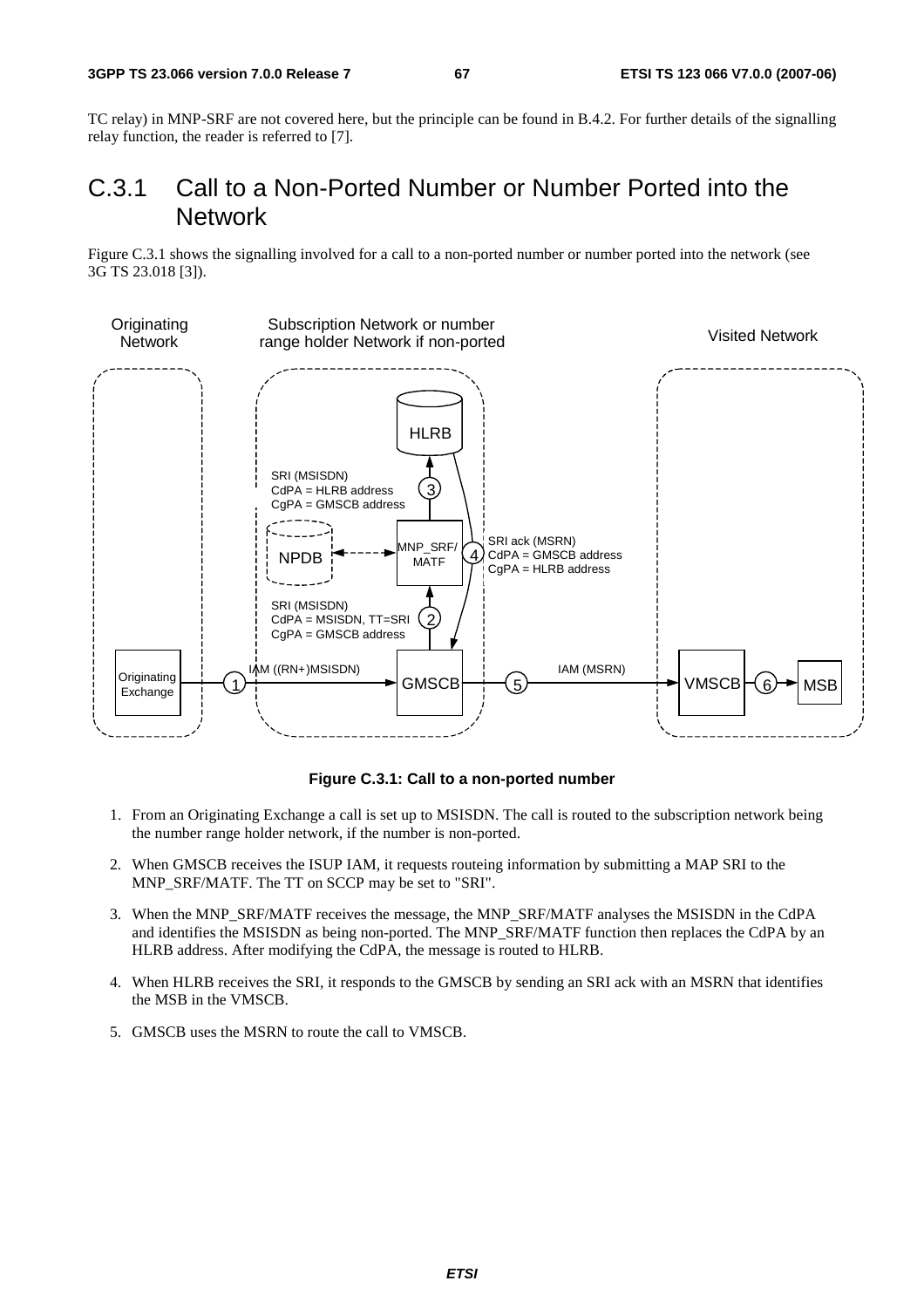# C.3.2 Call to a Ported Number – Originating Network = Subscription Network – Direct Routeing

Figure C.3.2 shows the signalling involved for a call to a ported number via direct routeing where the call is originated in the subscription network.



**Figure C.3.2: Call to a ported number via direct routeing where the call is originated in the subscription network** 

- 1. MSA originates a call to MSISDN.
- 2. VMSCA routes the call to the network"s GMSCA.
- 3. When GMSCA receives the ISUP IAM, it requests routeing information by submitting a MAP SRI to the MNP\_SRF/MATF. The TT on SCCP may be set to "SRI".
- 4. When the MNP\_SRF/MATF receives the message, it analyses the MSISDN in the CdPA and identifies the MSISDN as being ported into the network. The MNP\_SRF/MATF function then replaces the CdPA by an HLRA address. After modifying the CdPA, the message is routed to HLRA.
- 5. When HLRA receives the SRI, it responds to the GMSCA by sending an SRI ack with an MSRN that identifies the MSB in the VMSCB.
- 6. GMSCA uses the MSRN to route the call to VMSCB.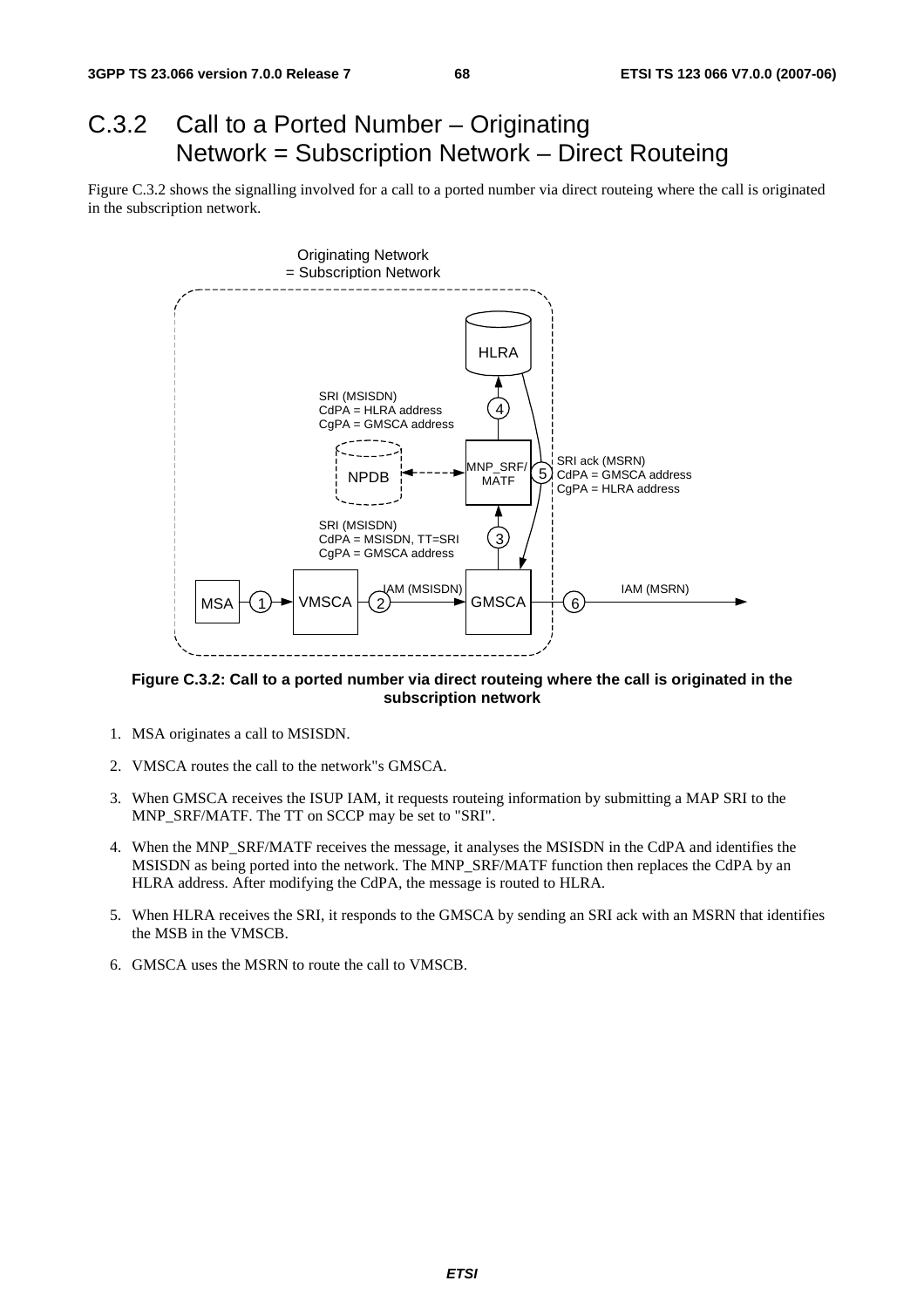## C.3.3 Mobile Originated Call to a Ported or not known to be Ported Number – Originating Network ≠Subscription Network– Direct Routeing

Figure C.3.3 shows the signalling involved for a national mobile originated call to a number not Subscribed in the originating network via direct routeing. The scenario describes signalling in the originating network using direct routeing in the cases when an own number is ported out, a foreign number is not known to be ported or a foreign number is ported to other foreign network.



**Figure C.3.3: National mobile originated call to a ported number via direct routeing** 

- 1. MSA originates a call to MSISDN.
- 2. VMSCA routes the call to the network"s GMSCA.
- 3. When GMSCA receives the ISUP IAM, it requests routeing information by submitting a MAP SRI to the MNP\_SRF/MATF. The TT on SCCP may be set to "SRI".
- 4. When the MNP\_SRF/MATF receives the message, it analyses the MSISDN in the CdPA and identifies the MSISDN as not known to be ported or being ported to another network. As the message is a SRI message, the MNP\_SRF/MATF responds to the GMSCA by sending an SRI ack with a RN + MSISDN; For the case the number is not known to be ported the routeing number may be omitted.
- 5. GMSCA uses the (RN +) MSISDN to route the call to GMSCB in the subscription network. Depending on the interconnect agreement, the RN will be added in the IAM or not.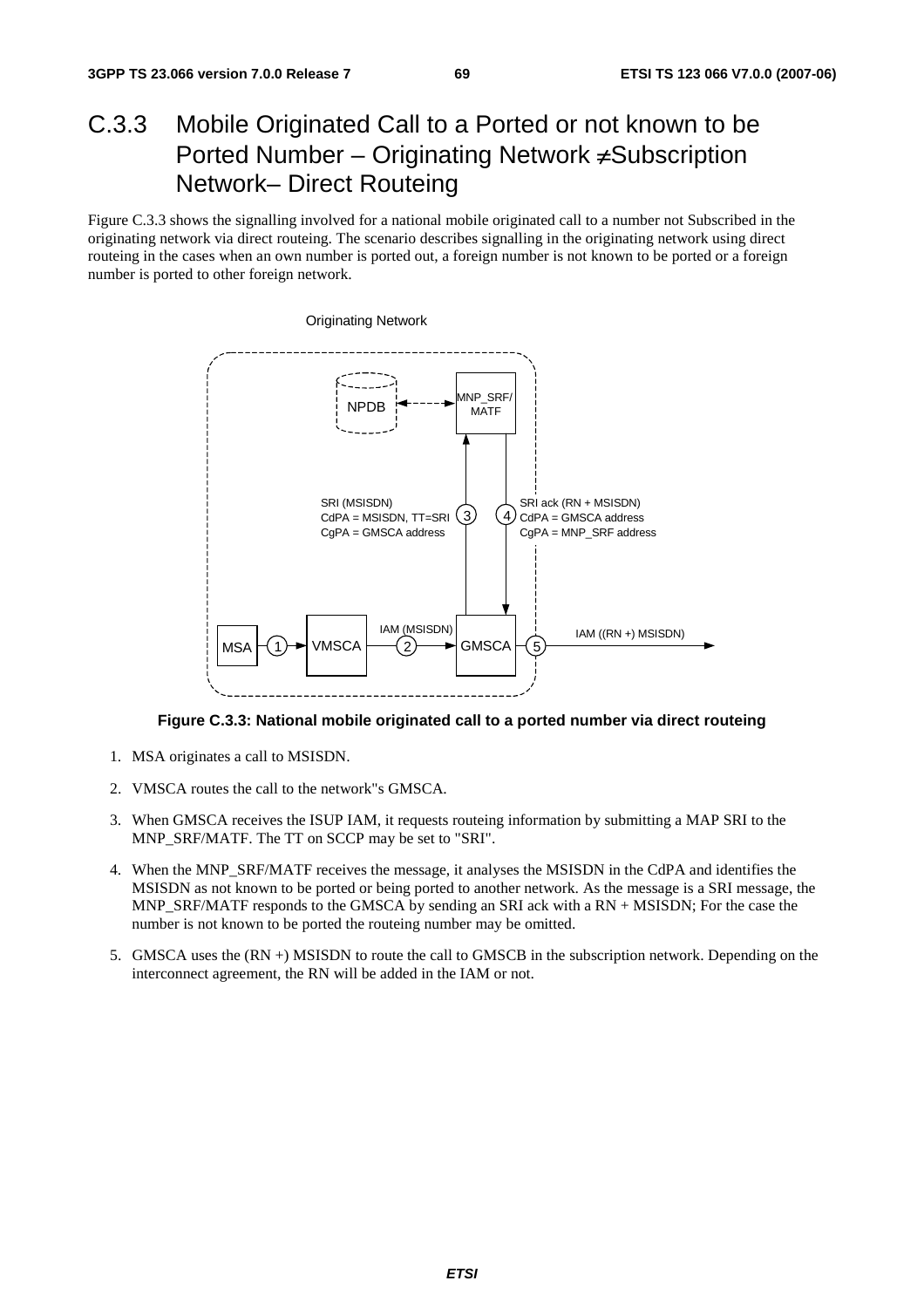### C.3.4 Call to a Ported Number – Indirect Routeing

Figure C.3.4 shows the signalling involved for a call to a ported number via indirect routeing.



**Figure C.3.4: Call to a ported number via indirect routeing** 

- 1. From an Originating Exchange a call is set up to MSISDN. The call is routed to the number range holder network.
- 2. When GMSCA in the number range holder network receives the ISUP IAM, it requests routeing information by submitting a MAP SRI to MNP\_SRF/MATF. The TT on SCCP may be set to "SRI".
- 3. When the MNP\_SRF/MATF receives the message, it analyses the MSISDN in the CdPA and identifies the MSISDN as being ported to another network. As the message is an SRI message, the MNP\_SRF/MATF responds to the GMSCA by sending an SRI ack with a RN + MSISDN.
- 4. GMSCA uses the RN + MSISDN to route the call to GMSCB in the subscription network. Depending on the interconnect agreement, the RN will be added in the IAM or not.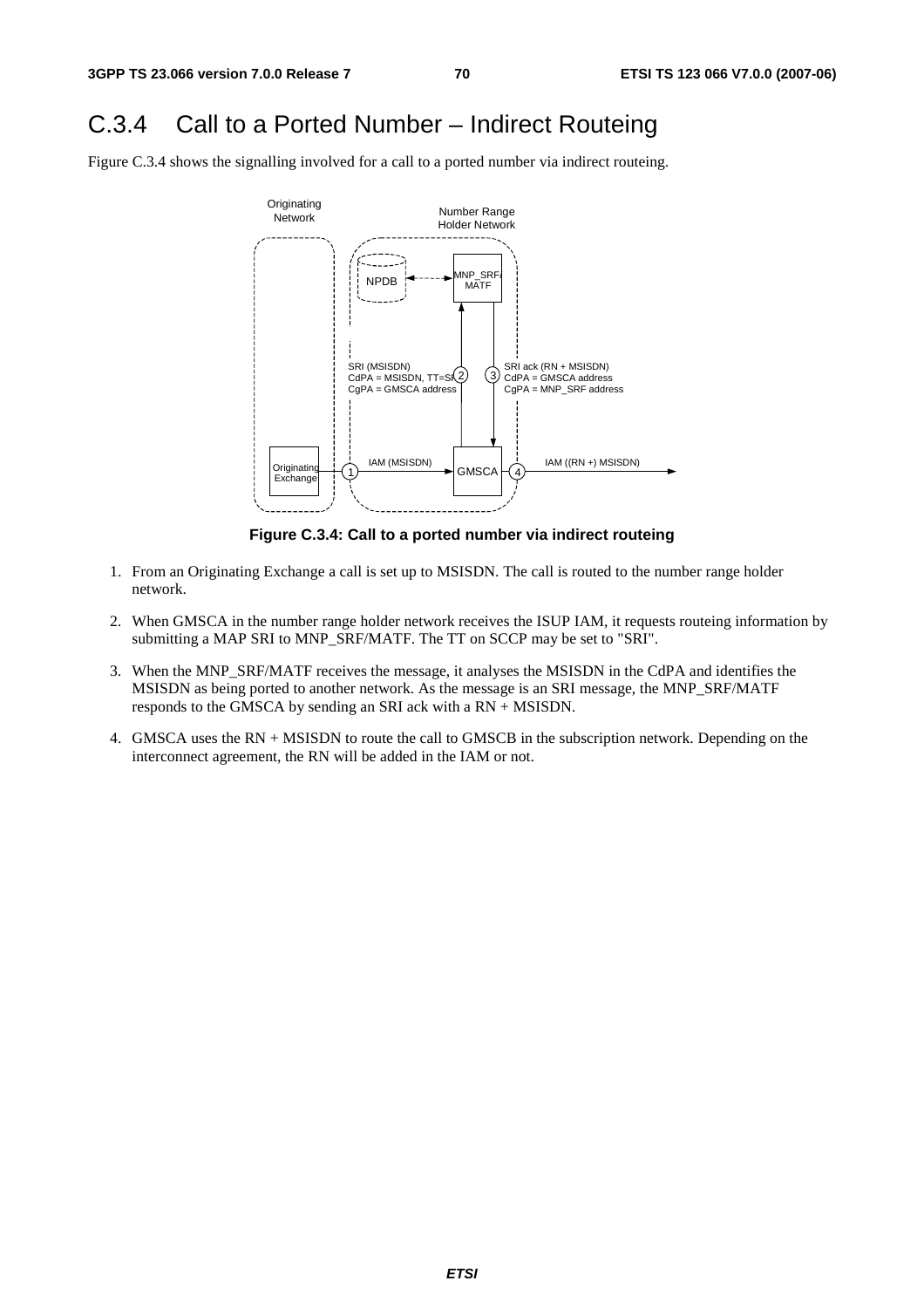### C.3.5 Call to a Ported Number – Indirect Routeing with Reference to Subscription Network

Figure C.3.5 shows the signalling involved for a call to a ported number where indirect routeing with reference to the subscription network is used.



**Figure C.3.5: National or international originated call to a ported number where indirect routeing with reference to the subscription network is used** 

- 1. From an Originating Exchange a call is set up to MSISDN. The call is routed to the number range holder network.
- 2. When GMSCA in the number range holder network receives the ISUP IAM, it requests routeing information by submitting a MAP SRI to the MNP\_SRF/MATF. The TT on SCCP may be set to "SRI".
- 3. When MNP\_SRF/MATF receives the message, MNP\_SRF/MATF operation is triggered. The MNP\_SRF/MATF functionality analyses the MSISDN in the CdPA and identifies the MSISDN as being ported to another network. As the message is a SRI message, the MNP\_SRF/MATF function relays the message to the subscription network by adding a routeing number to the CdPA which information may be retrieved from a database. After modifying the CdPA, the message is routed to the subscription network.
- 4. When MNP\_SRF/MATF in the subscription network receives the SRI, it responds to the GMSCA in the number range holder network by sending a SRI ack with a RN + MSISDN.
- 5. GMSCA uses the (RN +) MSISDN to route the call to GMSCB in the subscription network; Depending on the interconnect agreement, the RN will be added in the IAM or not.
- 6. When GMSCB in the subscription network receives the ISUP IAM, it requests routeing information by submitting a MAP SRI to MNP\_SRF/MATF. The TT on SCCP may be set to "SRI".
- 7. When MNP\_SRF/MATF receives the message, MNP\_SRF/MATF operation is triggered. The MNP\_SRF/MATF functionality analyses the MSISDN in the CdPA and identifies the MSISDN as being ported into the network. The MNP\_SRF/MATF function then replaces the CdPA by an HLRB address which information may be retrieved from a database. After modifying the CdPA, the message is routed to HLRB.
- 8. When HLRB receives the SRI, it responds to the GMSCB by sending an SRI ack with an MSRN that identifies the MSB in the VMSCB.
- 9. GMSCB uses the MSRN to route the call to VMSCB.
- NOTE: The MNP\_SRF/MATF in this scenario has only information about all ported numbers to one subscription network, except those for which subscription information is held in the subscription networks HLR. In this scenario the routeing depends always on the number range holder and the subscription network.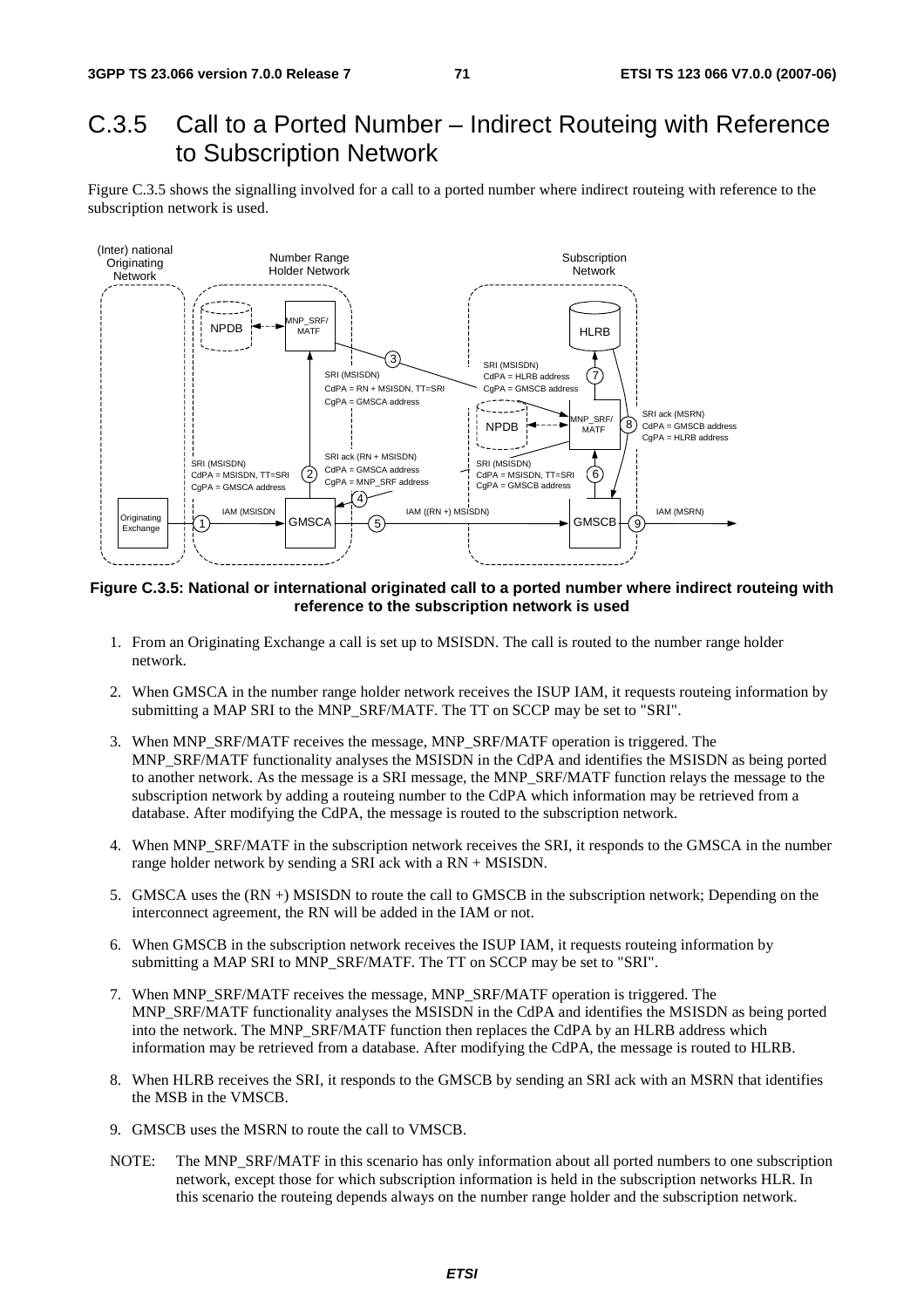# C.3.6 MNP Info Query - Direct Routeing



#### **Figure C.3.6: MNP-SRF operation for providing MNP Information where direct routeing applies**

In a PLMN using a MNP-SRF based MNP solution supporting direct routeing, the INE always sends the MNP information request, containing the CdPA, to the MNP-SRF in that network.

The INE may query the MNP information for the called party number or the calling party number.

The INE requesting MNP information may be a gsmSCF for prepaid services (see 3GPP TS 23.078 [18]).

In order to provide enough information for a CAMEL SCP to charge correctly for CAMEL Pre-Paid Calls and SMS to national MSISDNs originated in the HPLMN, operators should ensure that the NPDB contains, at least, MNP information for "own numbers ported out" and "foreign numbers ported in".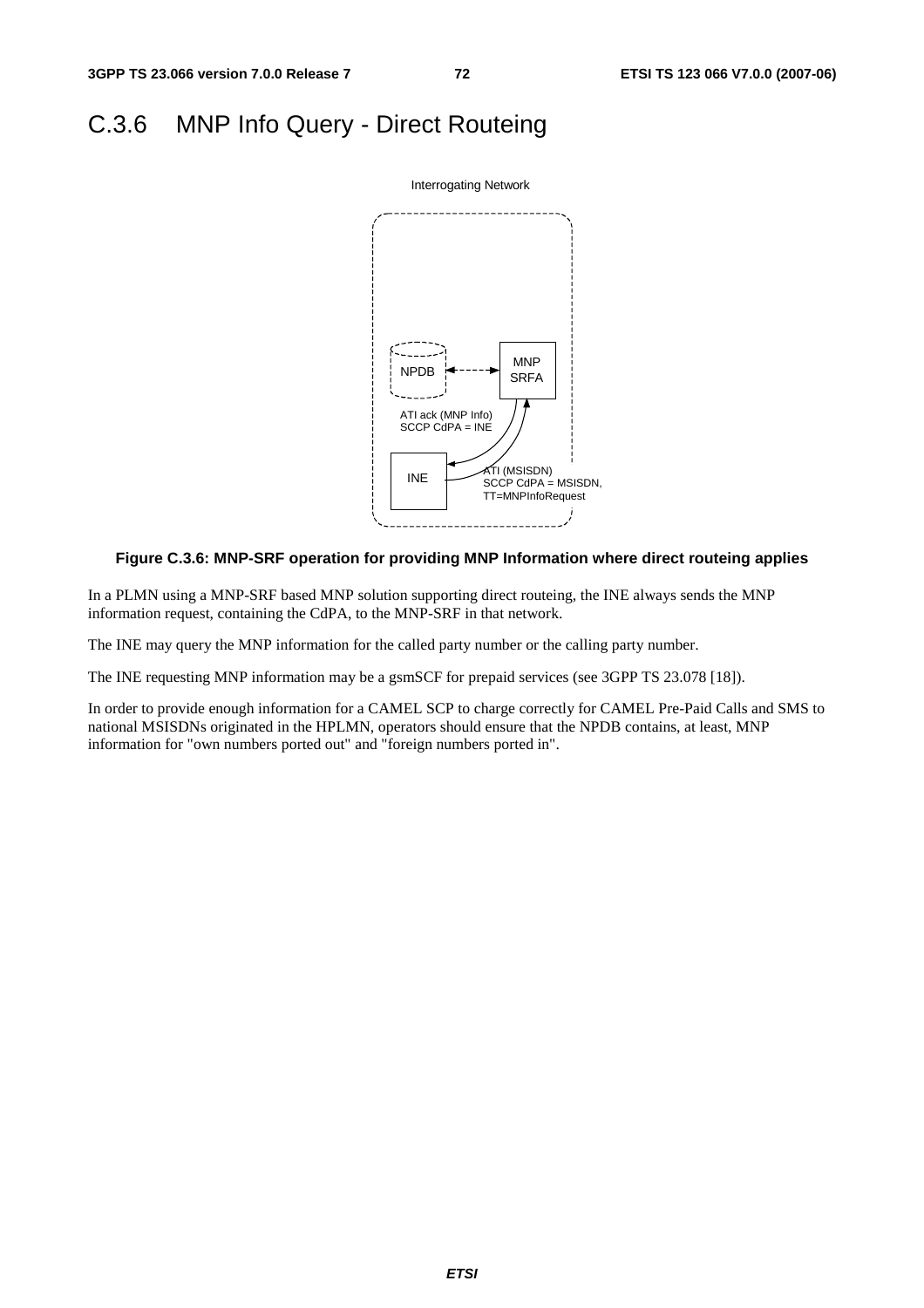### C.3.7 MNP Info Query - Indirect Routeing



### **Figure C.3.7: MNP-SRF operation for Providing MNP information where indirect routeing applies**

The Interrogating Network Entity (INE) submits a MNP Information request message to the MNP-SRFB, which triggers MNP-SRF operation. The MNP-SRF functionality analyses the MSISDN in the application level and queries an MNP database to get the MNP information. The INE may query the MNP information for the called party number or the calling party number.

The INE requesting MNP information may be a gsmSCF for prepaid services (see 3GPP TS 23.078 [18]).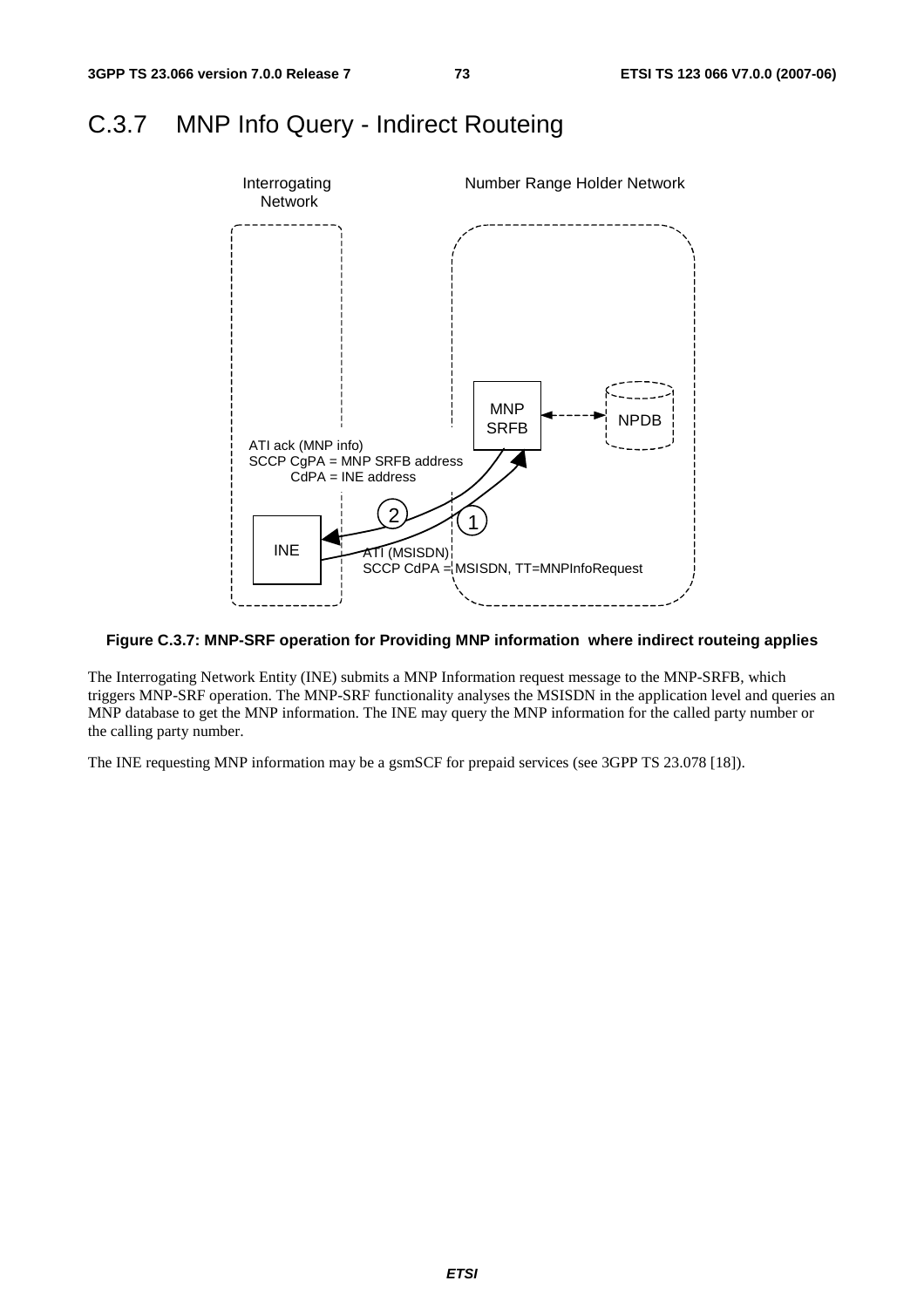# C.4 Information Flows

Figure C.4.1 shows the information flow for a successful delivery of a call to a non-ported number or number ported into the network. The figure is related to figure C.3.1.



**Figure C.4.1: Successful delivery of a call to a non-ported subscriber or number ported into the network**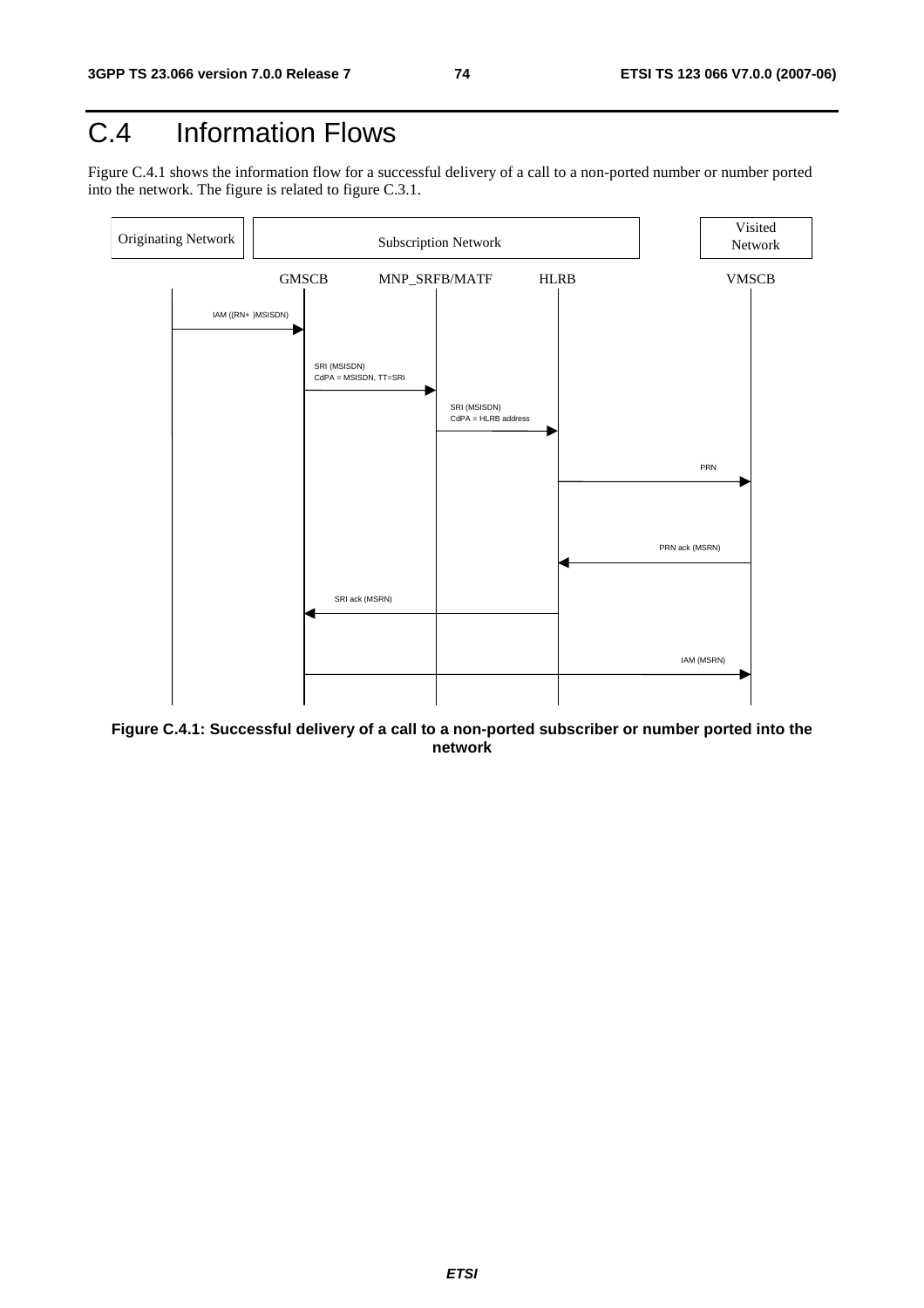Figure C.4.2 shows the signalling involved for a call to a ported number via direct routeing where the call is originated in the subscription network. The figure is related to figure C.3.2.



**Figure C.4.2: Successful delivery of a call to a ported number via direct routeing where the call is originated in the subscription network**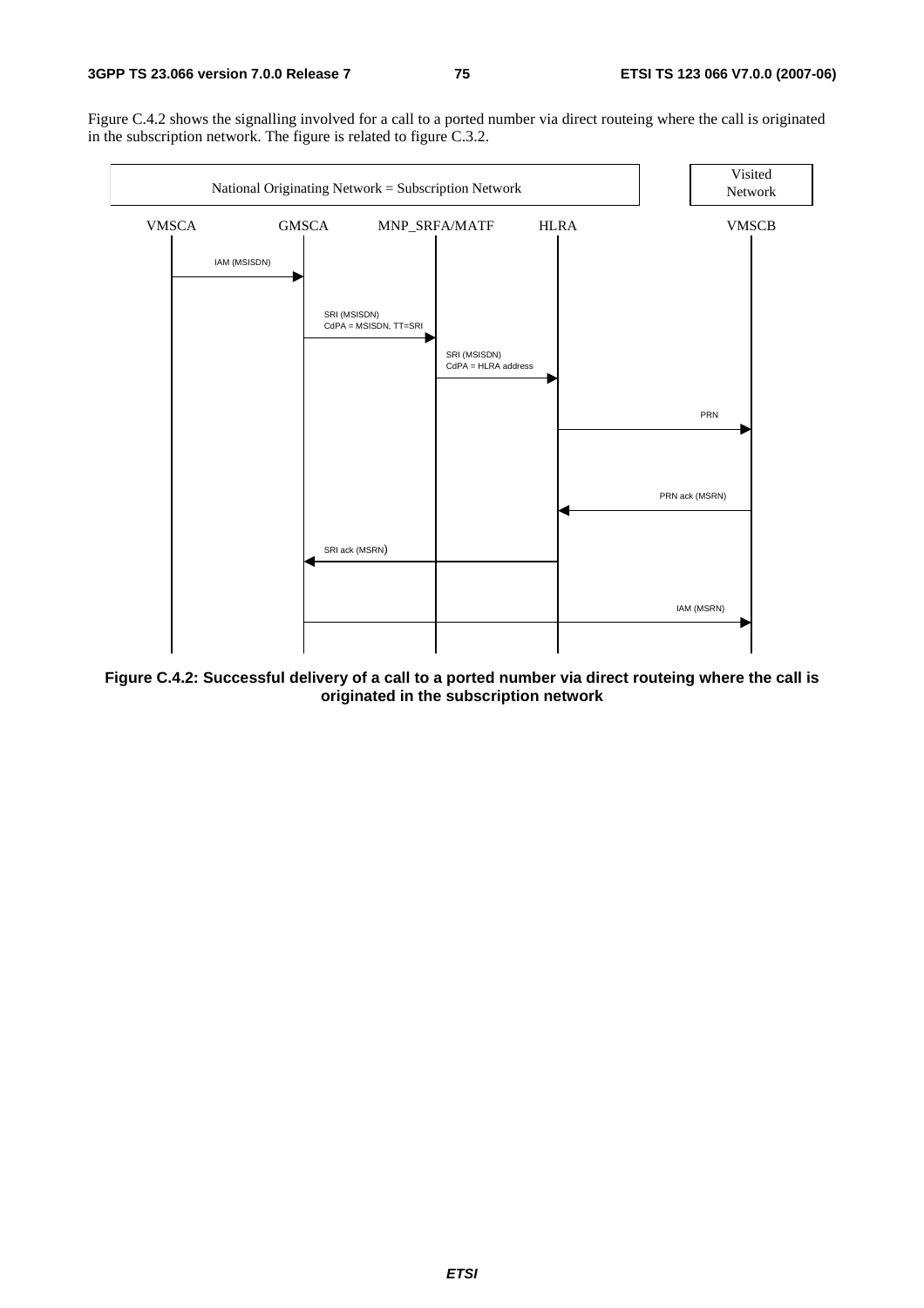#### **3GPP TS 23.066 version 7.0.0 Release 7 76 ETSI TS 123 066 V7.0.0 (2007-06)**

Figure C.4.3 shows the signalling involved for a national mobile originated call to a ported number via direct routeing. The figure is related to figure C.3.3.



**Figure C.4.3: Successful delivery of a national mobile originated call to a ported number via direct routeing**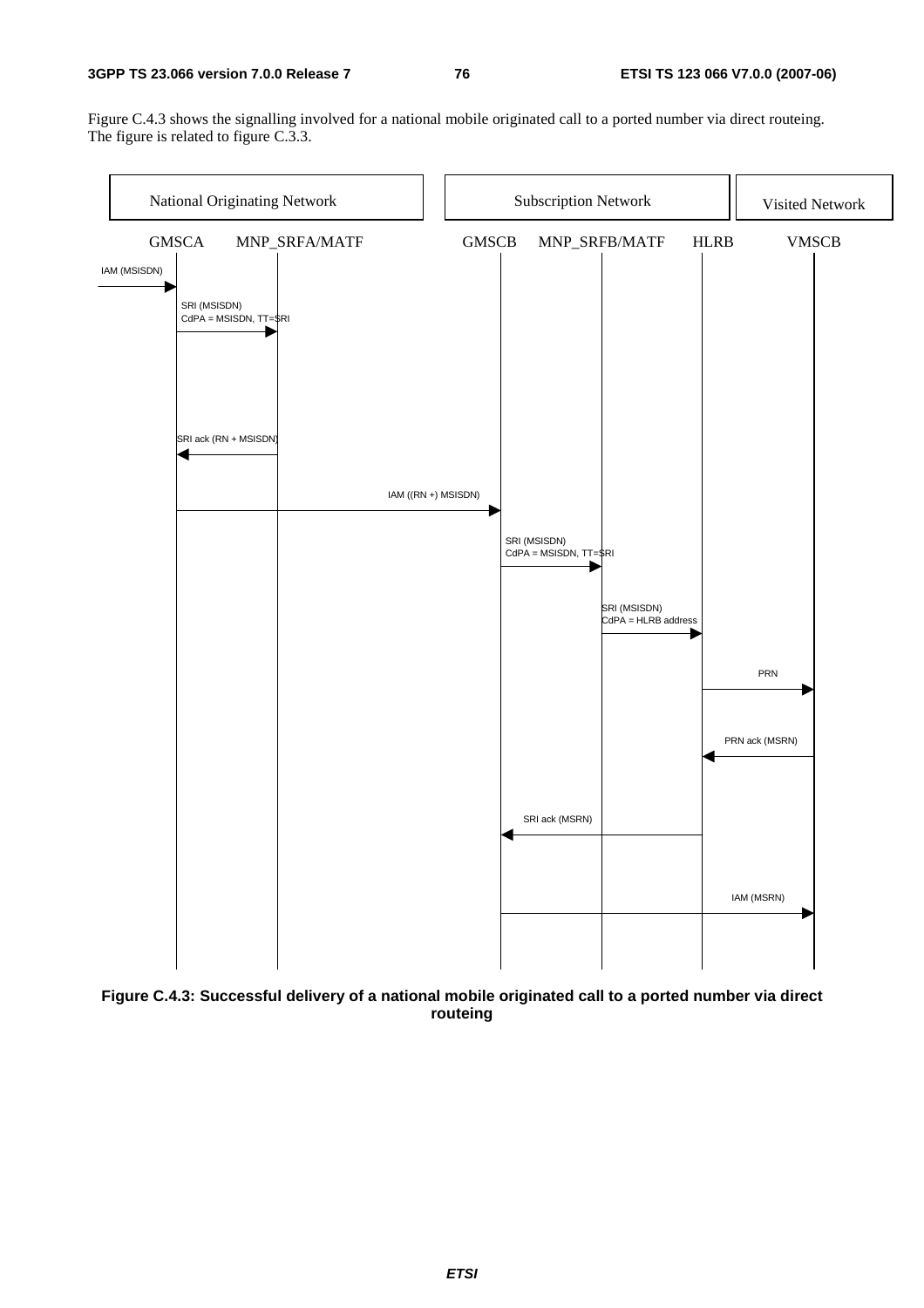Figure C.4.4 shows the signalling involved for a national mobile originated call to a not known to be ported number via direct routeing. The figure is related to figure C.3.3.



**Figure C.4.4: Successful delivery of a national mobile originated call to a not known to be ported number via direct routeing**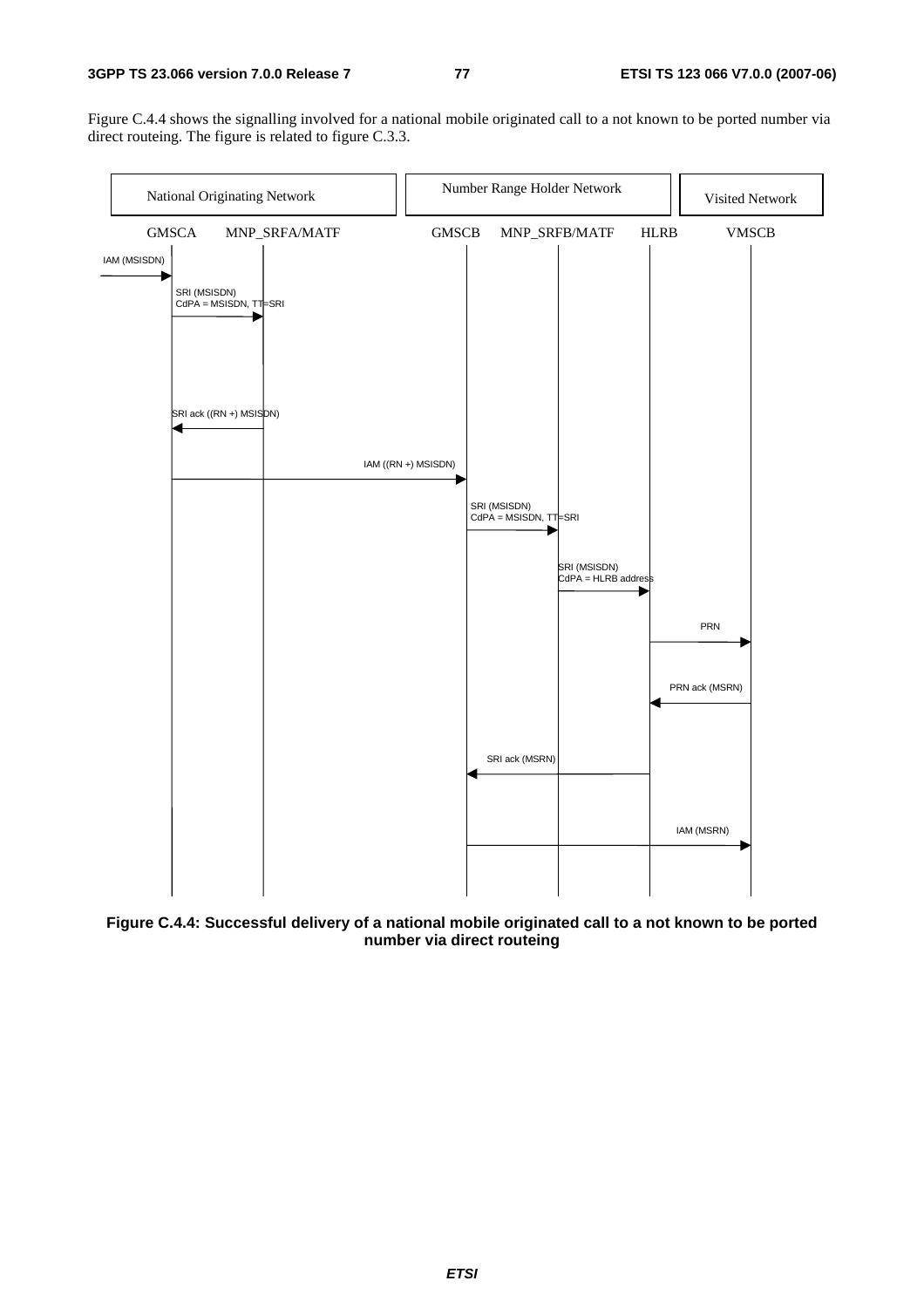Figure C.4.5 shows the signalling involved for a call to a ported number via indirect routeing. The figure is related to figure C.3.4.



**Figure C.4.5: Successful delivery of a call to a ported number via indirect routeing**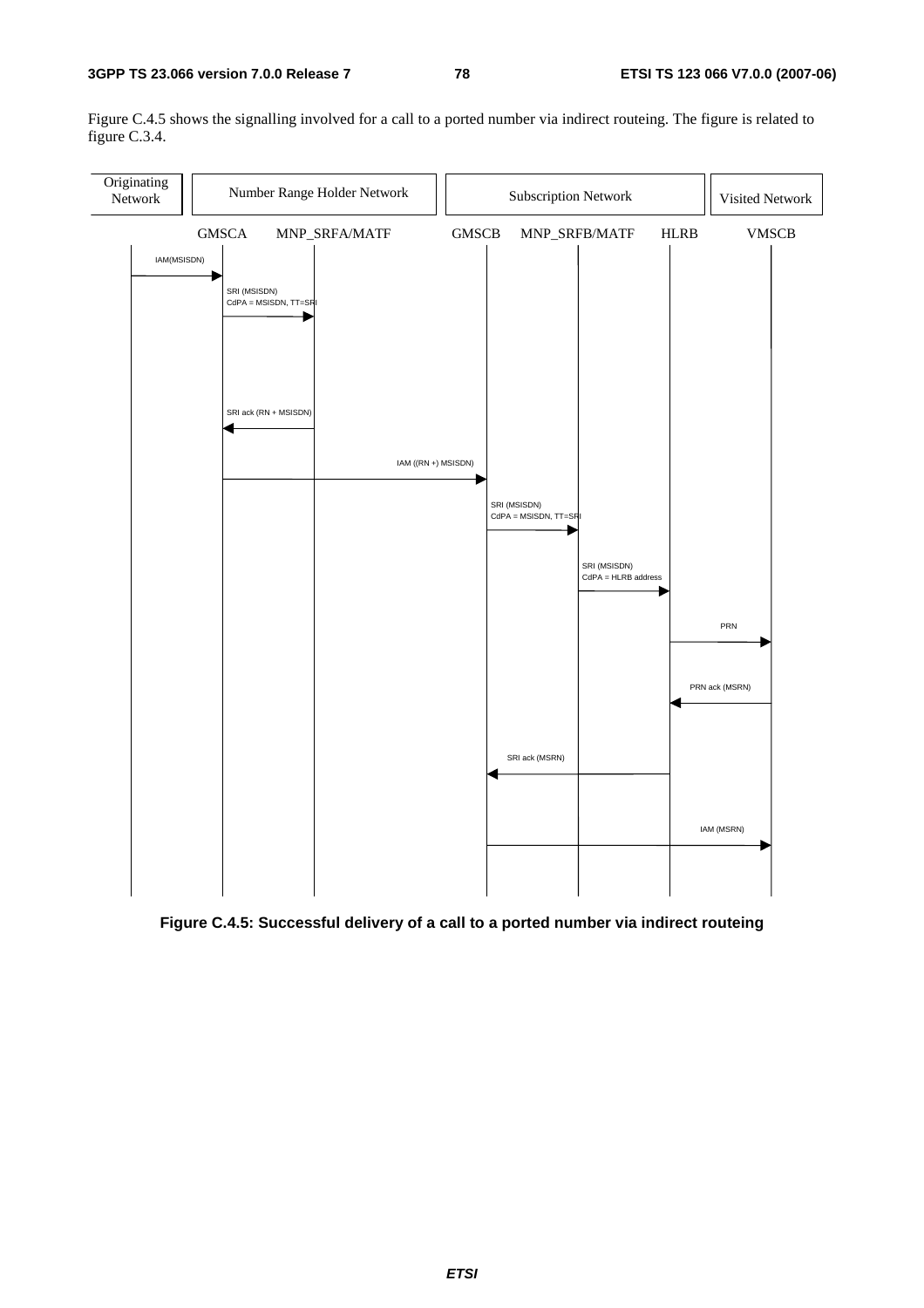Figure C.4.6 shows the signalling involved for a call to a ported number where indirect routeing with reference to the subscription network is used. The figure is related to figure C.3.5.





# C.5 Contents of the messages

This clause contains detailed description of the messages shown in this part B of the specification.

The contents of the messages used on the gsmSCF – MNP-SRF interface are specified in 3G TS 23.078 [19]. When the message is sent from the NPLR to the gsmSCF, the MNP specific information are defined as in clause C.5.2. The gsmSCF may transit the information received from NPLR to the gateway MSC with the CAP Connect message in order to avoid a subsequent SRI message.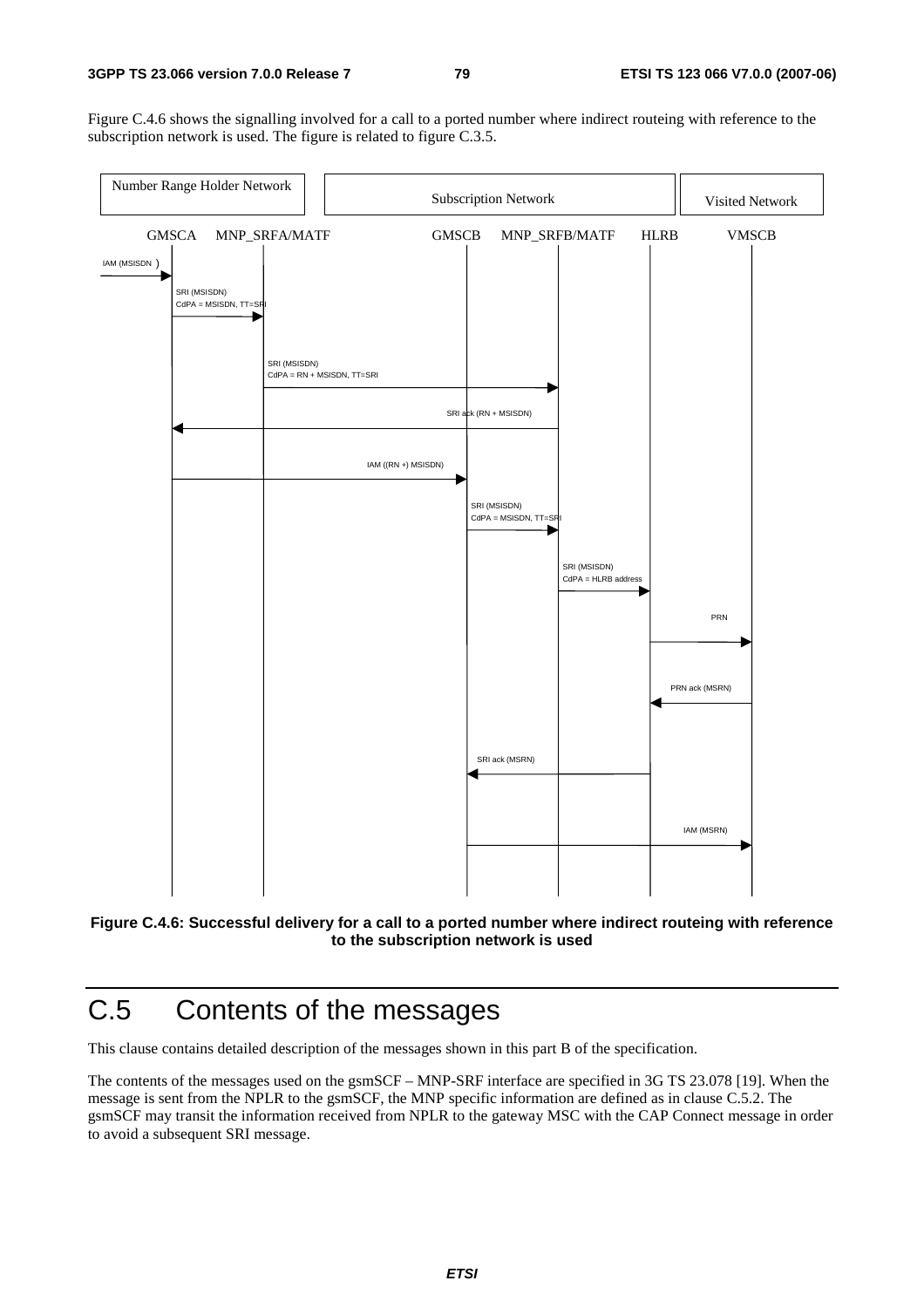# C.5.1 Send Routeing Info

The contents of this message are specified in 3G TS 23.018 [3].

# C.5.2 Send Routeing Info ack

### **The contents of this message are specified in 3G TS 23.018 [3]. In the case that the message is sent from the NPLR to the GMSC, the following MNP specific information is defined:**

| Information element name | <b>Required</b> | <b>Description</b>                                               |
|--------------------------|-----------------|------------------------------------------------------------------|
| Imsi                     | м               | The IMSI returned by an NPLR is a generic IMSI, i.e. it is not   |
|                          |                 | tied necessarily to the Subscriber. MCC and MNC values in this   |
|                          |                 | IMSI shall point to the Subscription Network of the B Subscriber |
| Msrn                     | C               | When returned from the NPLR, this parameter contains a           |
|                          |                 | Routeing Number that points to Subscription Network. If          |
|                          |                 | concatenate addressing is used, it also contains the MSISDN in   |
|                          |                 | addition to the Routeing Number. In the case of a number which   |
|                          |                 | is not known to be ported, the Routeing Number may be omitted    |
|                          |                 | as an operator option. If the routeing number is omitted, this   |
|                          |                 | parameter contains only the MSISDN.                              |
| Msisdn                   | C               | MSISDN of the B subscriber. This information element shall be    |
|                          |                 | present if MSRN contains the routeing number to reach the        |
|                          |                 | subscription network for B subscriber and the MSISDN is not      |
|                          |                 | contained in the MSRN information element.                       |
| <b>MNP</b> Indicator     | U               | Indicates the number portability status of the subscriber.       |

# C.6 Handling of MAP to ISUP mapping (informative)

Different configurations can be possible within a portability domain depending on the versions of MAP and ISUP protocols being used. The following sections describe possible interworking scenarios.

# C.6.1 ETSI Mapping direction: ISUP to MAP

The GMSC always constructs the Send Routeing Info message using the MSISDN. If the incoming IAM corresponds to a ported number the GMSC shall retrieve the MSISDN from the corresponding parameter in the IAM.

# C.6.2 ETSI Mapping direction: MAP to ISUP

In MAP SRIack messages from NPLR, MAP versions 1 and 2 only support concatenate addressing for MNP. If MSISDN parameter is present in the SRIack, this means that separate addressing is used in MAP; this is only possible if MAP version 3 is used. MAP version 3 can also support concatenate addressing. In all cases, when a Routeing Number is returned, it is included in the MSRN parameter of the SRIack.

Regardless of how MAP is established, the possible mappings of the parameters in ISUP IAM message is one of these 4 options (see also [6]):

- 1. CdPN parameter includes only the MSISDN.
- 2. CdPN parameter includes both RN and MSISDN concatenated.
- 3. CdPN parameter includes the MSISDN and NRN parameter includes the Routeing Number.
- 4. CdPN parameter includes the Routeing Number and CDN parameter includes the MSISDN.

In all cases, the method to transport the routeing number in the IAM depends on the interfaces agreed by the operators in the portability domain.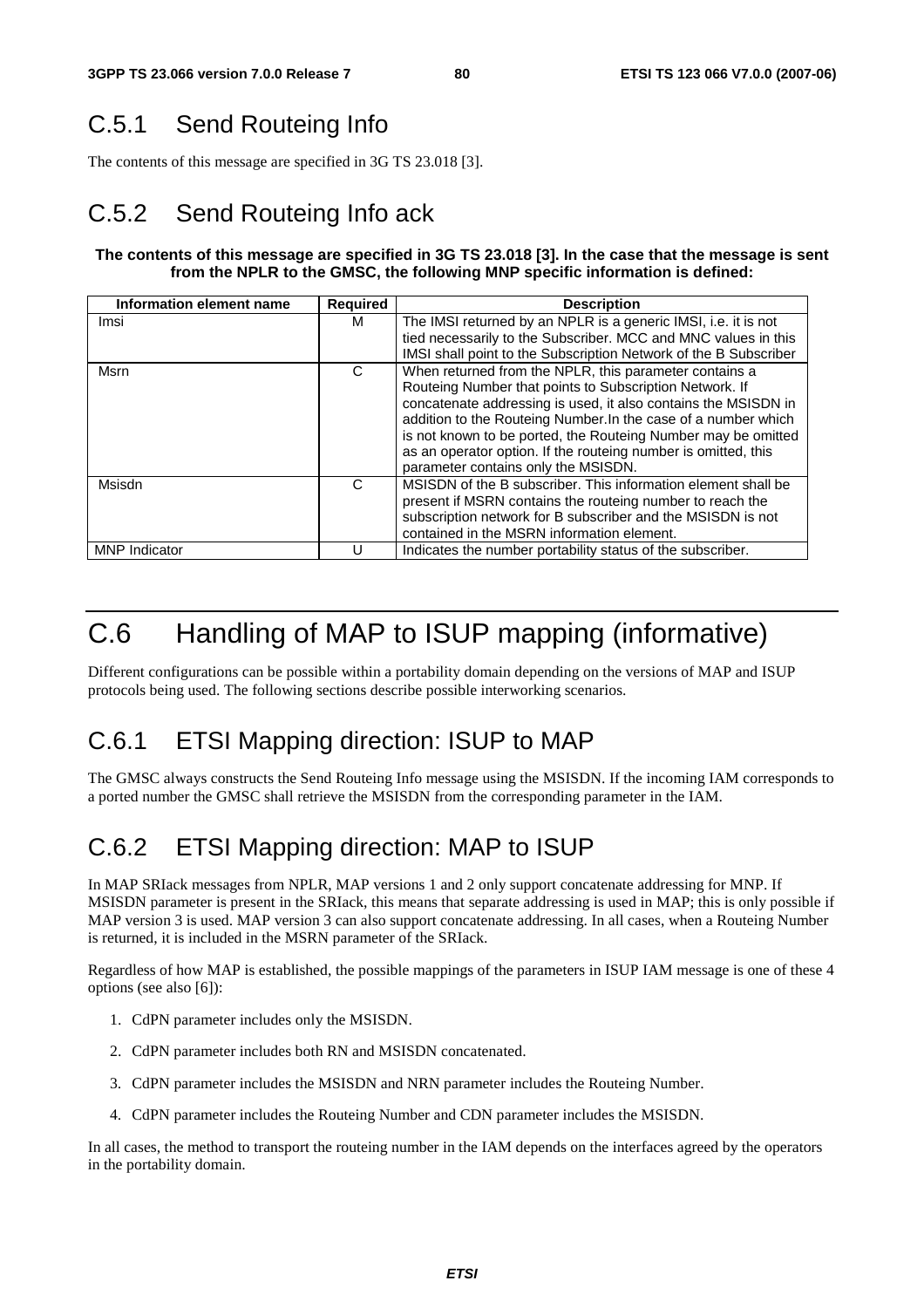# C.6.3 ANSI Mapping direction: ISUP to MAP

The GMSC always constructs the Send Routeing Info message using the MSISDN. If the incoming IAM corresponds to a ported number the GMSC shall retrieve the MSISDN from the corresponding parameter in the IAM.

The IAM message is specified for ANSI ISUP implementation in [8] and [9].

### C.6.4 ANSI Mapping direction: MAP to ISUP

In MAP SRIack messages from NPLR, MAP versions 1 and 2 only support concatenate addressing for MNP. If MSISDN parameter is present in the SRI Ack, this means that separate addressing is used in MAP; this is only possible if MAP version 3 is used. MAP version 3 can also support concatenate addressing. In all cases, when a Routeing Number is returned, it is included in the MSRN parameter of the SRI Ack.

### **Regardless of how MAP is established, the possible mappings of the parameters in ISUP IAM message is one of these 4 options (see also [8] and [9]):**

| <b>MAP Parameters</b> | <b>SRI Ack</b>  |                | <b>ISUP Parameters</b>     | IAM         |
|-----------------------|-----------------|----------------|----------------------------|-------------|
| <b>IMSI</b>           | Subscriber IMSI |                | CdPN                       | <b>MSRN</b> |
| <b>MSRN</b>           | <b>MSRN</b>     | <b>MAPS TO</b> | GAP                        | N/A         |
| <b>MSISDN</b>         | Not Present     |                | <b>FCI Bit M Indicator</b> |             |
| <b>MNP</b> Indicator  | Not Present     |                |                            |             |

| <b>MAP Parameters</b> | <b>SRI Ack</b>         |                | <b>ISUP Parameters</b>     | <b>IAM</b> |
|-----------------------|------------------------|----------------|----------------------------|------------|
| <b>IMSI</b>           | Default IMSI           |                | CdPN                       | Dialled DN |
| <b>MSRN</b>           | Dialled DN             | <b>MAPS TO</b> | <b>GAP</b>                 | N/A        |
| <b>MSISDN</b>         | Not Present            |                | <b>FCI Bit M Indicator</b> |            |
| <b>MNP</b> Indicator  | NotKnownToBePorte<br>a |                |                            |            |

| <b>MAP Parameters</b> | <b>SRI Ack</b>         |                | <b>ISUP Parameters</b>     | IAM        |
|-----------------------|------------------------|----------------|----------------------------|------------|
| <b>IMSI</b>           | Default IMSI           |                | <b>CdPN</b>                | <b>RN</b>  |
| <b>MSRN</b>           | RN                     | <b>MAPS TO</b> | <b>GAP</b>                 | Dialled DN |
| <b>MSISDN</b>         | Dialled DN             |                | <b>FCI Bit M Indicator</b> |            |
| <b>MNP</b> Indicator  | OwnNumber<br>PortedOut |                |                            |            |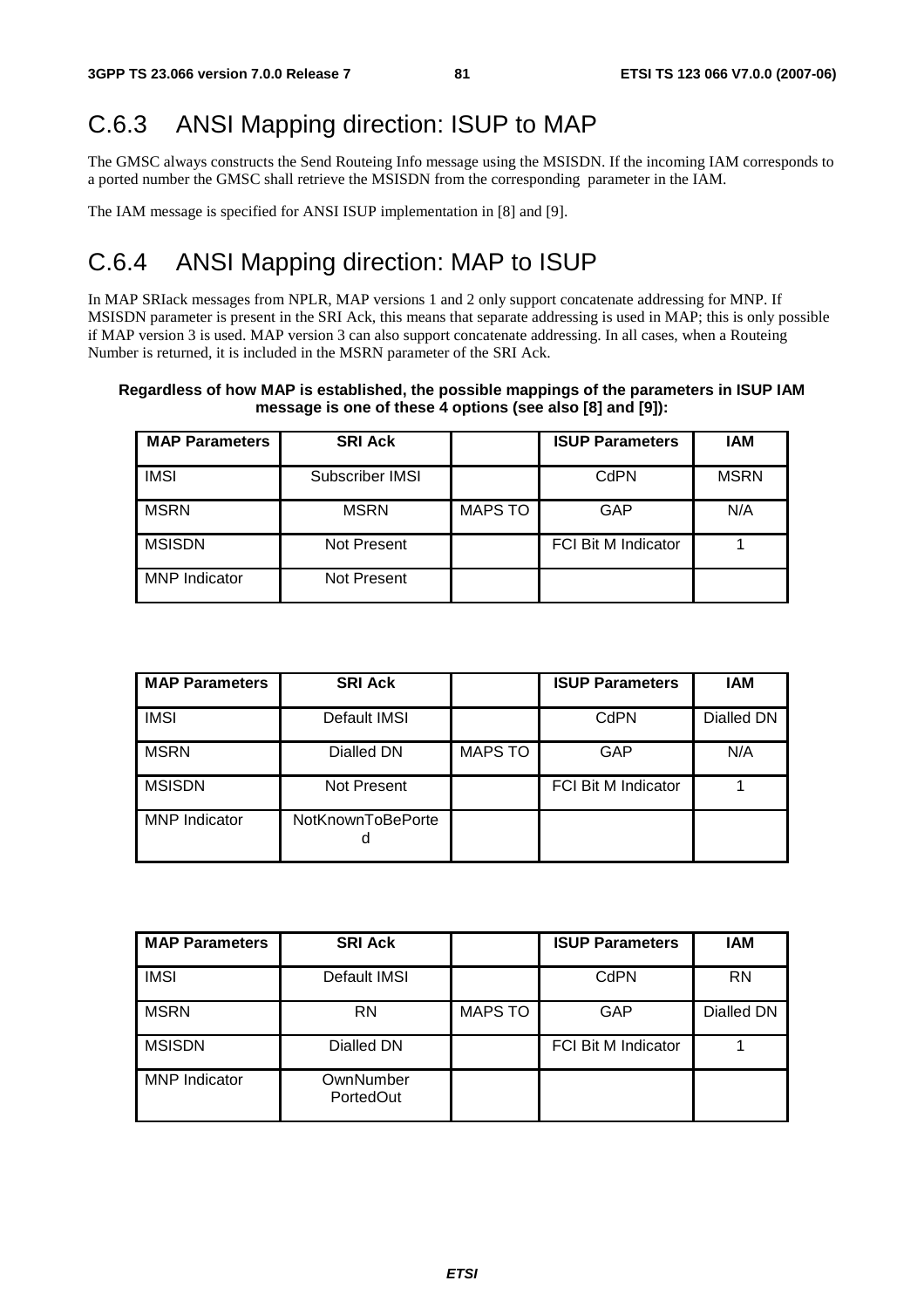| <b>MAP Parameters</b> | <b>SRI Ack</b>                                      |                | <b>ISUP Parameters</b>     | IAM        |
|-----------------------|-----------------------------------------------------|----------------|----------------------------|------------|
| <b>IMSI</b>           | Default IMSI                                        |                | CdPN                       | <b>RN</b>  |
| <b>MSRN</b>           | <b>RN</b>                                           | <b>MAPS TO</b> | GAP                        | Dialled DN |
| <b>MSISDN</b>         | Dialled DN                                          |                | <b>FCI Bit M Indicator</b> |            |
| <b>MNP</b> Indicator  | Foreign Number<br>PortedToForeign<br><b>Network</b> |                |                            |            |

In all cases, the method to transport the routing number in the IAM depends on the interfaces agreed by the operators in the portability domain.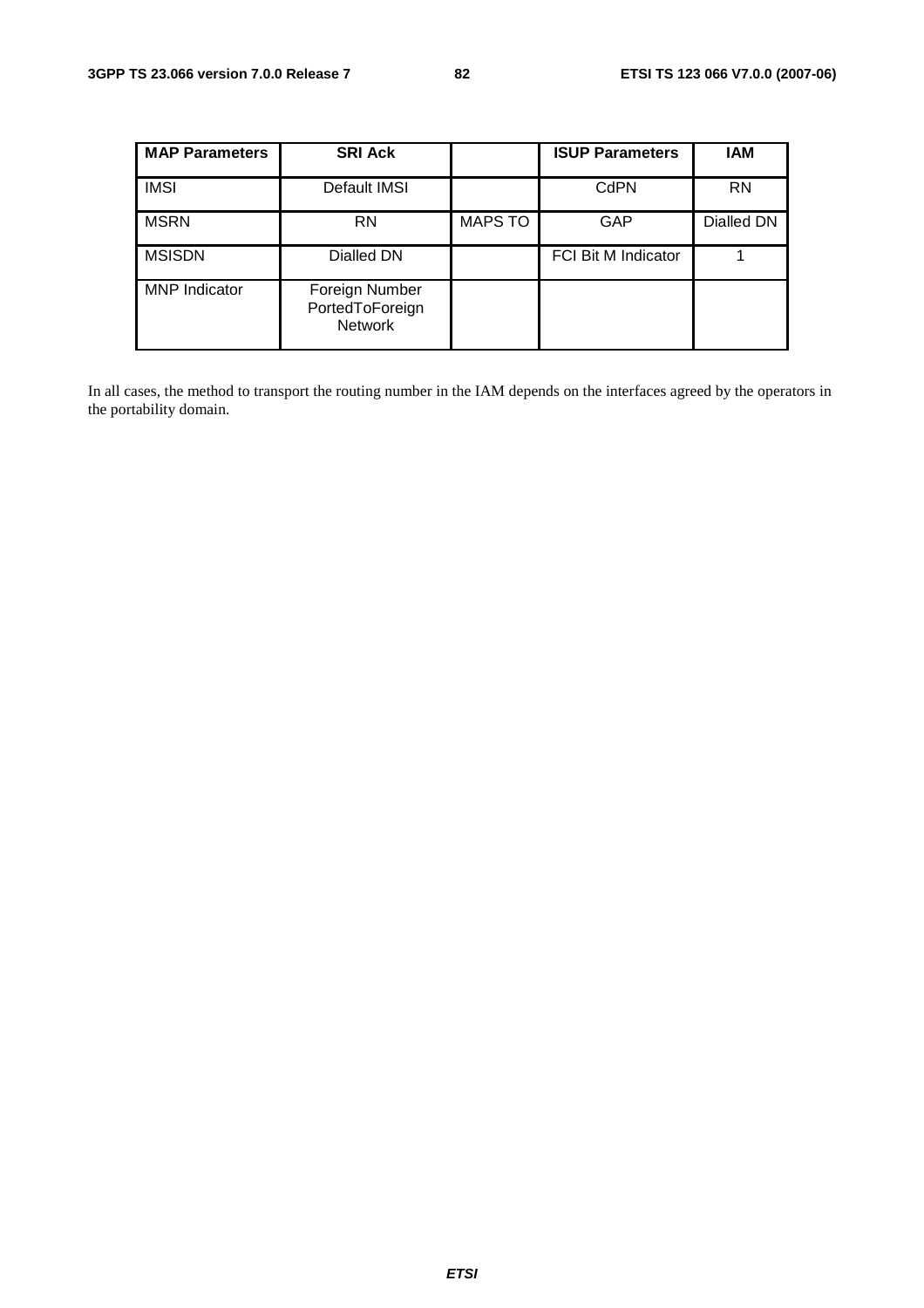# Annex D: Void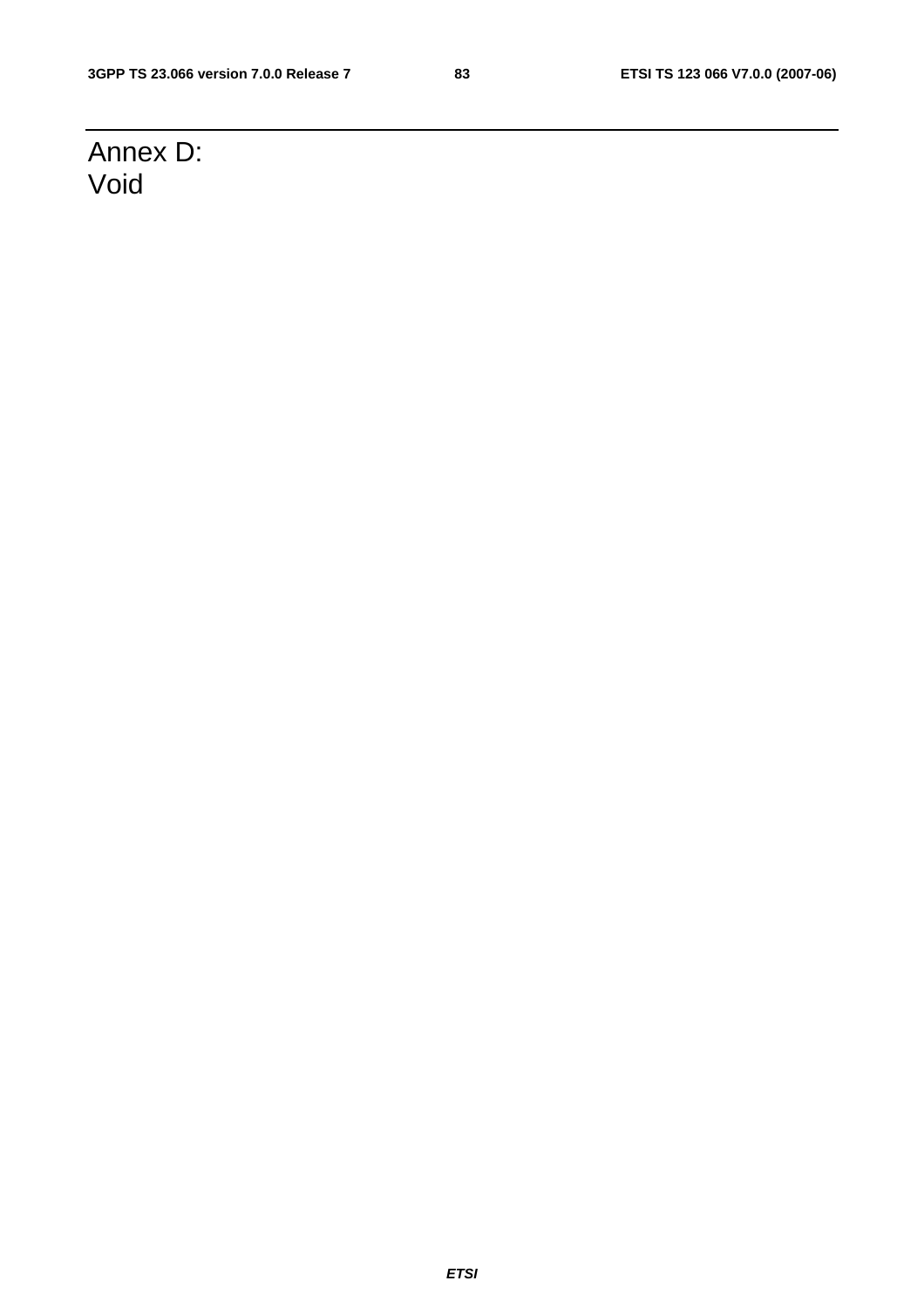# Annex E (informative): Change history

| <b>TSG CN#</b>           | <b>Spec</b> | <b>Version</b> | <b>CR</b> | <phase></phase>     | <b>New Version</b> | <b>Subject/Comment</b>                                                                                                         |
|--------------------------|-------------|----------------|-----------|---------------------|--------------------|--------------------------------------------------------------------------------------------------------------------------------|
| #03                      | GSM 03.66   | 7.1.0          |           |                     |                    | Transferred to 3GPP CN2                                                                                                        |
| Aug 1999                 | 23.066      |                |           |                     | 3.0.0              |                                                                                                                                |
| #05<br>Oct 1999          | 23.066      | 3.0.0          | 001       |                     | 3.1.0              | Harmonisation of terminology interrogating                                                                                     |
| #05<br>Oct 1999          | 23.066      | 3.0.0          | 002       |                     | 3.1.0              | Proposed changes to B.4.2 Delivery of SMS to a<br>Non-ported Number - Direct Routeing - MNP-<br>SRF acts as Higher-level Relay |
| #05<br>Oct 1999          | 23.066      | 3.0.0          | 003       |                     | 3.1.0              | Clarification of NPLR functionality in not known to<br>be ported case                                                          |
| #07<br>Mar 2000          | 23.066      | 3.1.0          | 007r1     | <b>R99</b>          | 3.2.0              | Editorial cleanup                                                                                                              |
| #07<br>Mar 2000          | 23.066      | 3.1.0          | 008r4     | R99                 | 3.2.0              | Alignment of IN interface with Fixed Networks                                                                                  |
| #07<br>Mar 2000          | 23.066      | 3.1.0          | 009r3     | R99                 | 3.2.0              | Detection of database synchronisation errors in<br><b>SRF</b>                                                                  |
| #07<br>Mar 2000          | 23.066      | 3.1.0          | 012r2     | R99                 | 3.2.0              | Result of Public Enquiry 9953                                                                                                  |
| #07<br>Mar 2000          | 23.066      | 3.1.0          | 015r1     | R99                 | 3.2.0              | Clarification of NPDB error detection and MNP<br>specific call handling                                                        |
| #08<br>Jun 2000          | 23.066      | 3.2.0          | 019r2     | <b>R99</b>          | 3.3.0              | North American Service Provider Number<br>Portability impacts for Mobile Number Portability                                    |
| #11<br>Mar 2001          | 23.066      | 3.3.0          |           | Rel-4               | 4.0.0              | Release 4 after CN#11                                                                                                          |
| #16<br>Mar 2002          | 23.066      | 4.0.0          |           | Rel-4               | 4.0.1              | References updated                                                                                                             |
| #16<br>Jun 2002          | 23.066      | 4.0.1          |           | Rel-5               | 5.0.0              | Release 5 after CN#16                                                                                                          |
| #20<br>Jun 2003          | 23.066      | 5.0.0          | 023r1     | Rel-5               | 5.1.0              | IN-based solution for correct charging of calls to<br>ported or non-ported subscribers originated by<br>pre-paid subscribers   |
| #21<br>Sep 2003          | 23.066      | 5.1.0          | 026r1     | Rel-5               | $\overline{5.2.0}$ | Incorrect CAMEL pre-paid charging in MNP<br>networks                                                                           |
| <b>CN#22</b><br>Dec 2003 | 23.066      | 5.2.0          | 027       | Rel-5               | 5.3.0              | Incorrect implementation of CR 023r1                                                                                           |
| <b>CN#22</b><br>Dec 2003 | 23.066      | 5.2.0          | 028r1     | Rel-5               | 5.3.0              | MNP correction for prepaid charging                                                                                            |
| <b>CN#26</b>             | 23.066      | 5.3.0          |           | Rel-6               | 6.0.0              | Release 6 after CN#26                                                                                                          |
| CT#36                    | 23.066      | 6.0.0          |           | $\overline{Rel}$ -7 | 7.0.0              | Upgraded unchanged from Rel-6                                                                                                  |